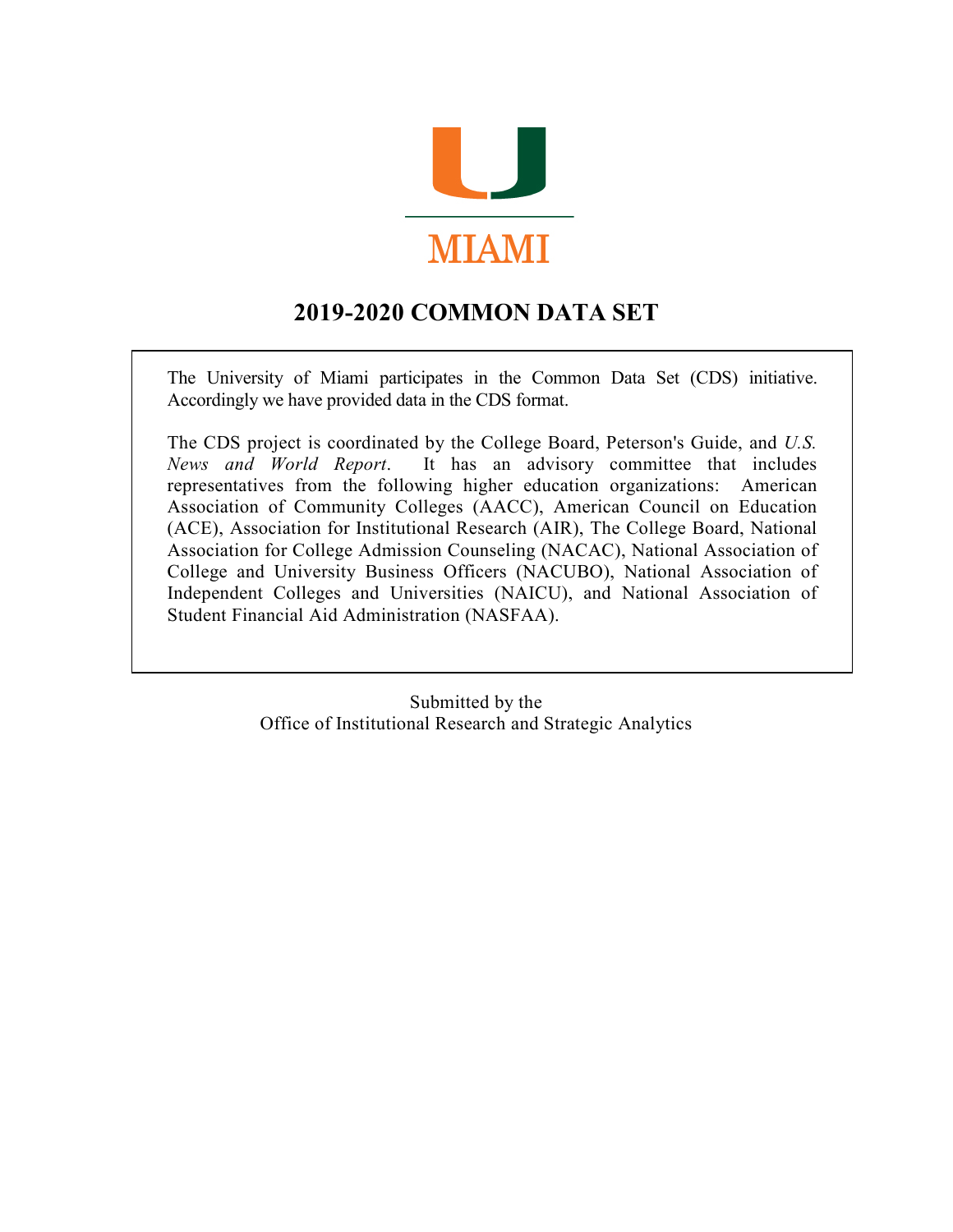### **TABLE OF CONTENTS**

| A. General Information                             | 1  |
|----------------------------------------------------|----|
| <b>B.</b> Enrollment and Persistence               | 3  |
| C. First-Time, First-Year (New Freshman) Admission | 9  |
| D. Transfer Admission                              | 17 |
| E. Academic Offerings and Policies                 | 20 |
| F. Student Life                                    | 21 |
| G. Annual Expenses                                 | 23 |
| H. Financial Aid                                   | 25 |
| I. Instructional Faculty and Class Size            | 31 |
| J. Degrees Conferred                               | 33 |
| Change for CDS for 2019-2020                       | 34 |
| <b>Common Data Set Definitions</b>                 | 36 |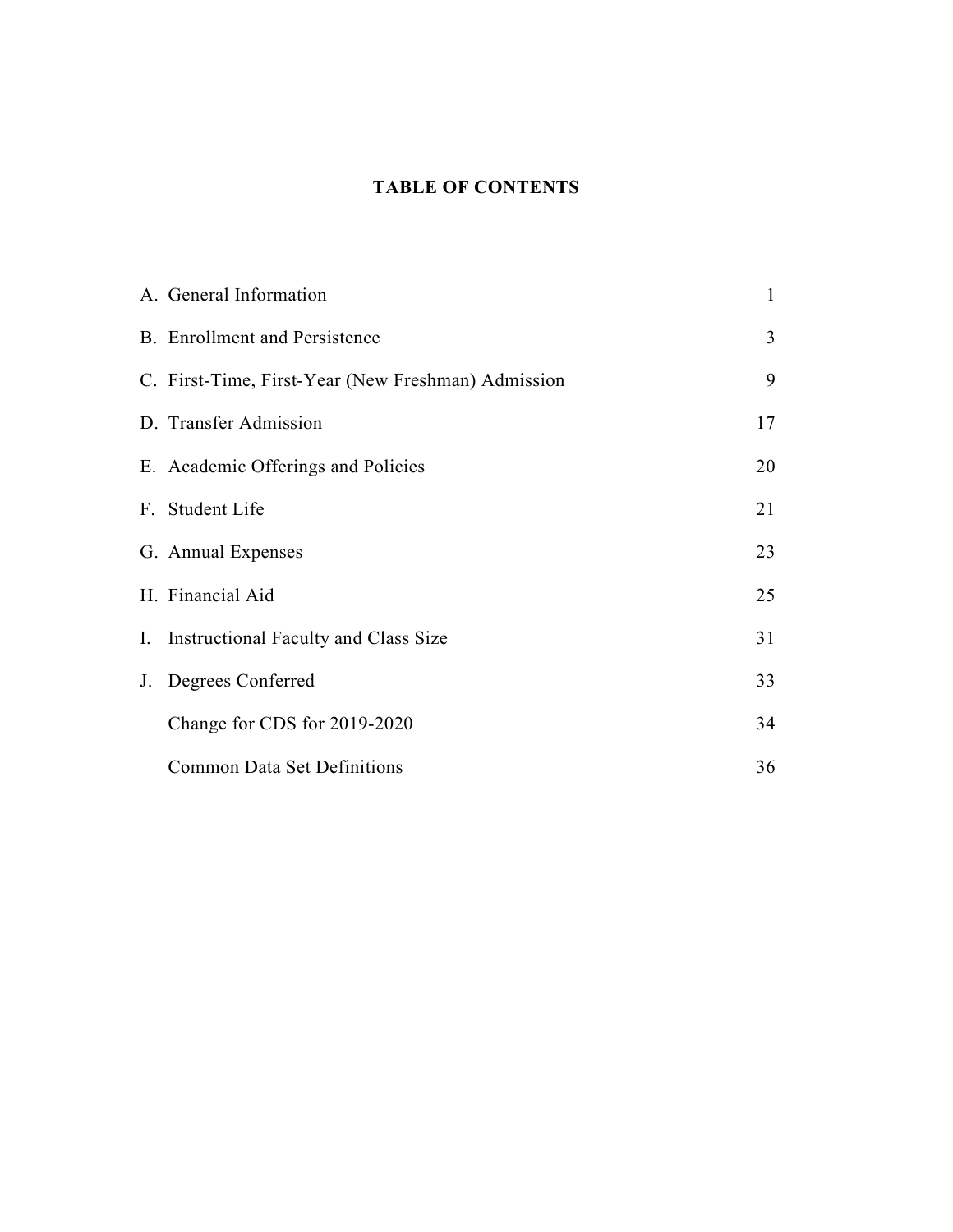### **A. General Information**

#### **A0 Respondent Information (Not for Publication)**

| Name:                                                                                     | Dave Becher, Ed.D.                                              |  |    |  |  |
|-------------------------------------------------------------------------------------------|-----------------------------------------------------------------|--|----|--|--|
| Title:                                                                                    | <b>Associate Provost</b>                                        |  |    |  |  |
| Office:                                                                                   | <b>Office of Institutional Research and Strategic Analytics</b> |  |    |  |  |
| <b>Mailing Address:</b>                                                                   | Gables One Tower, Suite 260, 1320 S. Dixie Hwy.,                |  |    |  |  |
| City/State/Zip/Country:                                                                   | <b>Coral Gables, FL 33146</b>                                   |  |    |  |  |
| Phone:                                                                                    | $(305)$ 284-3856                                                |  |    |  |  |
| Fax:                                                                                      | (305) 284-4081                                                  |  |    |  |  |
| E-mail Address:<br>davebecher@miami.edu                                                   |                                                                 |  |    |  |  |
| Are your responses to the CDS posted for reference on your institution's Web site?<br>Yes |                                                                 |  | No |  |  |
| X                                                                                         |                                                                 |  |    |  |  |
| If yes, please provide the URL of the corresponding Web page:                             |                                                                 |  |    |  |  |
| https://www.irsa.miami.edu/facts-and-information/common-data-set/index.html               |                                                                 |  |    |  |  |

**A0A** We invite you to indicate if there are items on the CDS for which you cannot use the requested analytic convention, cannot provide data for the cohort requested, whose methodology is unclear, or about which you have questions or comments in general. This information will not be published but will help the publishers further refine CDS items.

#### **A1 Address Information**

| AUULESS IIIIUI IIIAUUII                   |                                    |
|-------------------------------------------|------------------------------------|
| Name of College/University:               | <b>University of Miami</b>         |
| <b>Mailing Address:</b>                   | P.O. Box 248025                    |
| City/State/Zip/Country:                   | Coral Gables, FL 33124, U.S.A.     |
| Street Address (if different):            |                                    |
| City/State/Zip/Country:                   |                                    |
| Main Phone Number:                        | (305) 284-2211                     |
| <b>WWW Home Page Address:</b>             | www.miami.edu                      |
| <b>Admissions Phone Number:</b>           | (305) 284-4323                     |
| Admissions Toll-Free Phone Number:        | n.a.                               |
| <b>Admissions Office Mailing Address:</b> | P.O. Box 248025                    |
| City/State/Zip/Country:                   | <b>Coral Gables, FL 33124-4616</b> |
| <b>Admissions Fax Number:</b>             | (305) 284-2507                     |
| Admissions E-mail Address:                | admission@miami.edu                |
| If there is a separate URL for your       | www.miami.edu/apply                |
| school's online application, please       |                                    |
| specify:                                  |                                    |
| If you have a mailing address other       | P.O. Box 249117                    |
| than the above to which applications      | <b>Coral Gables, FL 33124-5226</b> |
| should be sent, please provide:           |                                    |

**A2 Source of institutional control** (Check only one)**:**

| <b>Public</b>       |  |
|---------------------|--|
| Private (nonprofit) |  |
| Proprietary         |  |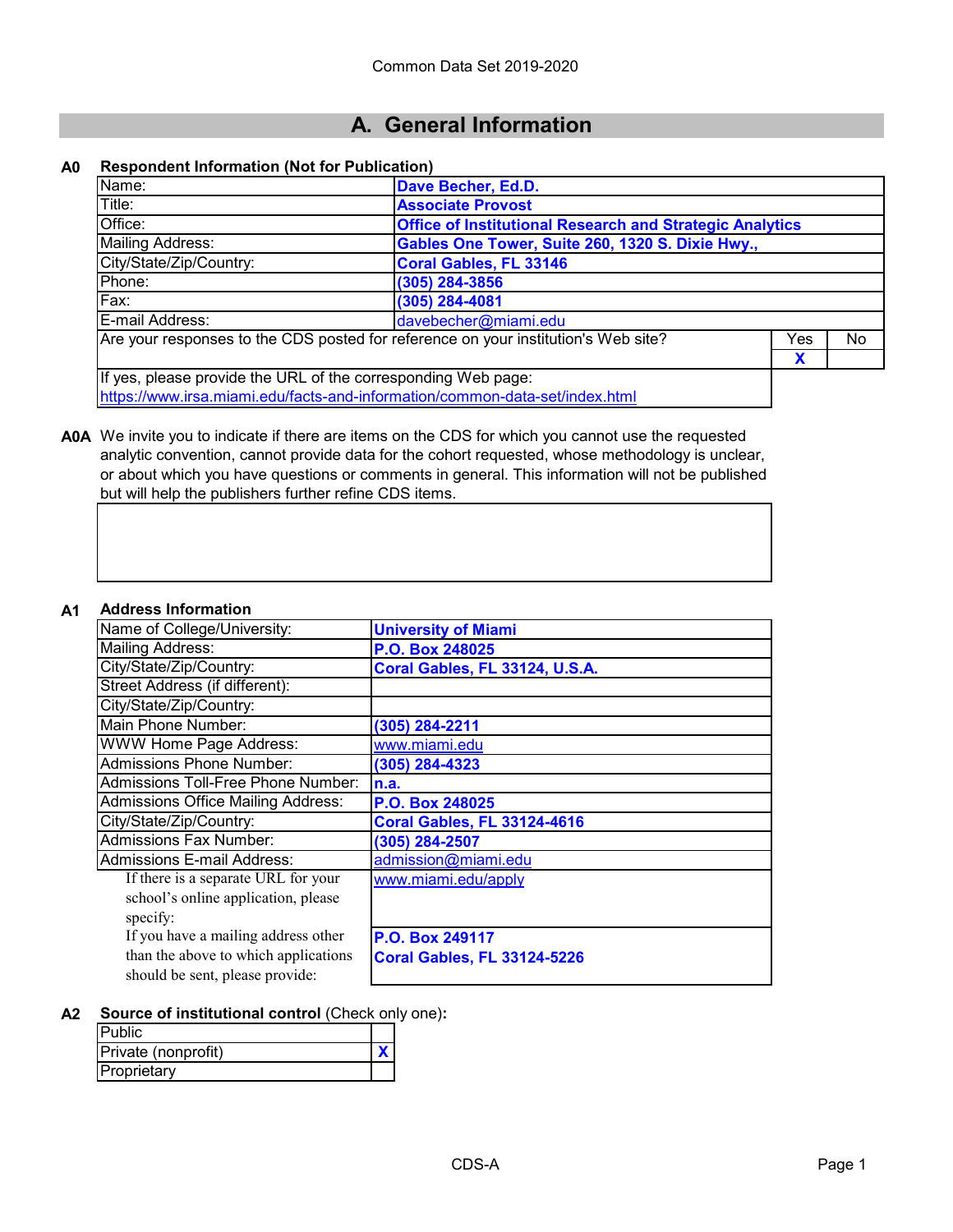## **A. General Information**

### **A3 Classify your undergraduate institution:**

| Coeducational college |  |
|-----------------------|--|
| Men's college         |  |
| Women's college       |  |

#### **A4 Academic year calendar:**

| Semester                       |  |
|--------------------------------|--|
| Quarter                        |  |
| Trimester                      |  |
| $4 - 1 - 4$                    |  |
| Continuous                     |  |
| Differs by program (describe): |  |
| Other (describe):              |  |
|                                |  |

#### **A5 Degrees offered by your institution:**

| Certificate                |   |
|----------------------------|---|
| Diploma                    |   |
| Associate                  |   |
| <b>Transfer Associate</b>  |   |
| <b>Terminal Associate</b>  |   |
| Bachelor's                 | х |
| Postbachelor's certificate |   |
| Master's                   |   |
| Post-master's certificate  |   |
| Doctoral degree            |   |
| research/scholarship       |   |
| Doctoral degree -          |   |
| professional practice      |   |
| Doctoral degree -- other   |   |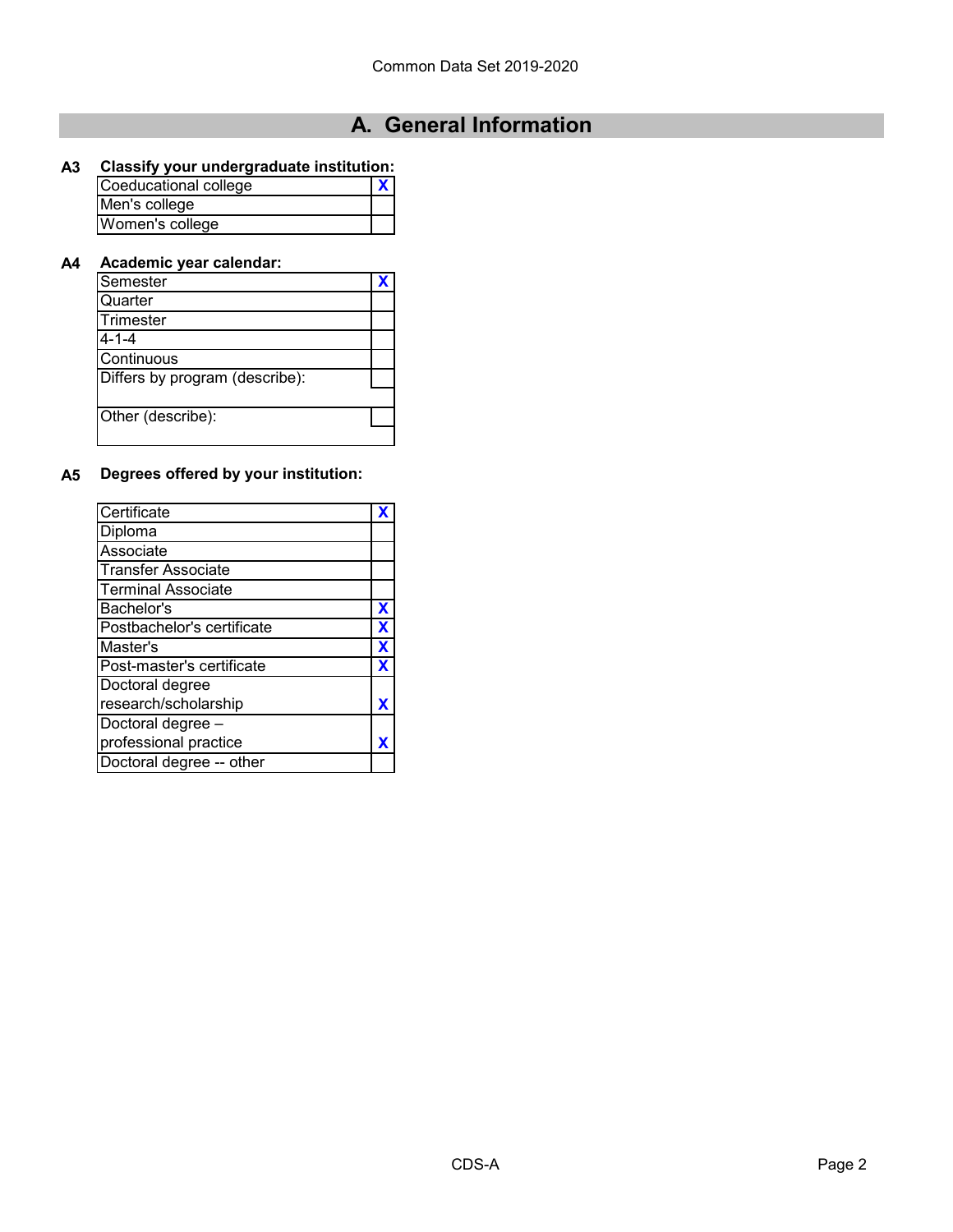**B1 Institutional Enrollment - Men and Women Provide numbers of students for each of the following categories as of the institution's official fall reporting date or as of October 15, 2019. Note: Report students formerly designated as "first professional" in the graduate cells. Please see: https://nces.ed.gov/ipeds/pdf/Reporting\_Study\_Abroad%20Students\_5.31.17.pdf**

|                                             | <b>FULL-TIME</b> |       | <b>PART-TIME</b> |        |
|---------------------------------------------|------------------|-------|------------------|--------|
|                                             | Men              | Women | Men              | Women  |
| <b>Undergraduates</b>                       |                  |       |                  |        |
| Degree-seeking, first-time freshmen         | 1,001            | 1,179 | 8                | 15     |
| Other first-year, degree-seeking            | 254              | 338   | 9                | 22     |
| All other degree-seeking                    | 3,692            | 4,160 | 195              | 217    |
| Total degree-seeking                        | 4,947            | 5,677 | 212              | 254    |
| All other undergraduates enrolled in credit |                  |       |                  |        |
| courses                                     | 31               | 46    | 52               | 88     |
| Total undergraduates                        | 4,978            | 5,723 | 264              | 342    |
| Graduate                                    |                  |       |                  |        |
| Degree-seeking, first-time                  | 998              | 1,035 | 51               | 93     |
| All other degree-seeking                    | 1,704            | 1,890 | 216              | 437    |
| All other graduates enrolled in credit      |                  |       |                  |        |
| courses                                     | 18               | 19    | 18               | 25     |
| Total graduate                              | 2,720            | 2,944 | 285              | 555    |
| Total all undergraduates                    |                  |       |                  | 11,307 |
| Total all graduate                          |                  |       |                  | 6,504  |
| <b>GRAND TOTAL ALL STUDENTS</b>             |                  |       |                  | 17,811 |

**B2 Enrollment by Racial/Ethnic Category. Provide numbers of undergraduate students for each of the following categories as of the institution's official fall reporting date or as of October 15, 2019. Include international students only in the category "Nonresident aliens." Complete the "Total Undergraduates" column only if you cannot provide data for the first two columns. Report as your institution reports to IPEDS: persons who are Hispanic should be reported only on the Hispanic line, not under any race, and persons who are non-Hispanic multi-racial should be reported only under "Two or more races."** 

|                                                         | Degree-Seeking<br>Degree-Seeking |                     | Total           |
|---------------------------------------------------------|----------------------------------|---------------------|-----------------|
|                                                         |                                  | Undergraduates      |                 |
|                                                         | First-Time                       | Undergraduates      | (both degree-   |
|                                                         | <b>First Year</b>                | (include first-time | and non-degree- |
|                                                         |                                  | first-year)         | seeking)        |
| Nonresident aliens                                      | 266                              | 1,604               |                 |
| Hispanic/Latino                                         | 412                              | 2,475               |                 |
| Black or African American, non-Hispanic                 | 216                              | 977                 |                 |
| White, non-Hispanic                                     | 1,037                            | 4,700               |                 |
| American Indian or Alaska Native, non-Hispanic          |                                  | 11                  |                 |
| Asian, non-Hispanic                                     | 96                               | 508                 |                 |
| Native Hawaiian or other Pacific Islander, non-Hispanic |                                  |                     |                 |
| Two or more races, non-Hispanic                         | 86                               | 366                 |                 |
| Race and/or ethnicity unknown                           | 87                               | 443                 |                 |
| <b>TOTAL</b>                                            | 2,203                            | 11,090              | 0               |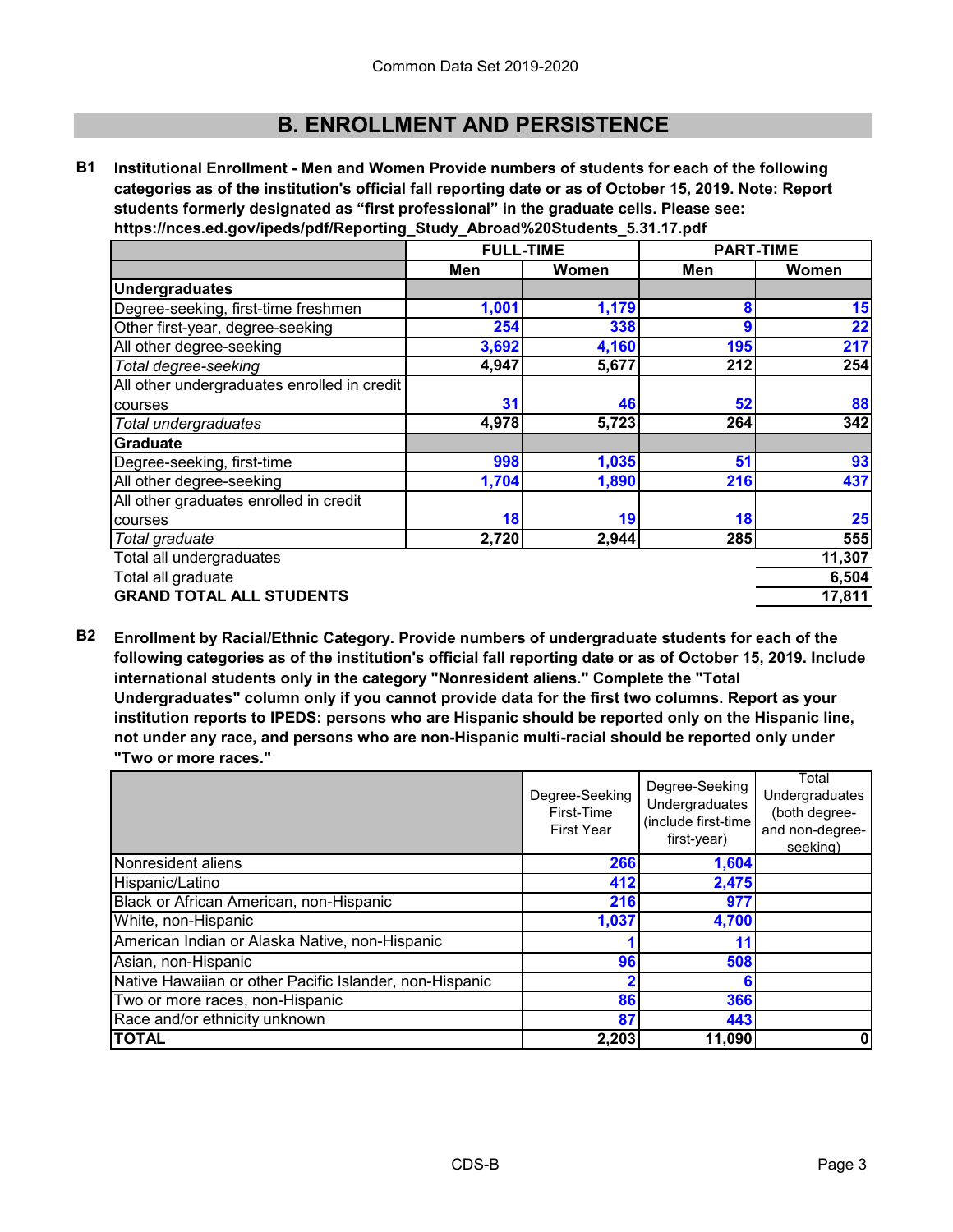#### **Persistence**

#### **B3 Number of degrees awarded from July 1, 2018 to June 30, 2019**

| Certificate/diploma                      |       |
|------------------------------------------|-------|
| Associate degrees                        |       |
| Bachelor's degrees                       | 2,628 |
| Postbachelor's certificates              | 90    |
| Master's degrees                         | 1,705 |
| Post-Master's certificates               | 27    |
| Doctoral degrees - research/scholarship  | 195   |
| Doctoral degrees - professional practice |       |
| Doctoral degrees - other                 |       |

#### **Graduation Rates**

The items in this section correspond to data elements collected by the IPEDS Web-based Data Collection System's Graduation Rate Survey (GRS). For complete instructions and definitions of data elements, see the IPEDS GRS Forms and Instructions for the 2018-19 Survey

#### **For Bachelor's or Equivalent Institutions**

In the following section for bachelor's or equivalent programs, please disaggregate the Fall 2012 and Fall 2013 cohorts (formerly CDS B4-B11) into four groups:

• Students who received a Federal Pell Grant\*

- Recipients of a subsidized Stafford Loan who did not receive a Pell Grant
- Students who did not receive either a Pell Grant or a subsidized Stafford Loan
- Total (all students, regardless of Pell Grant or subsidized loan status)

\*Students who received both a Federal Pell Grant and a subsidized Stafford Loan should be reported in the "Recipients of a Federal Pell Grant" column.

For each graduation rate grid below, the numbers in the first three columns for Questions A-G should sum to the cohort total in the fourth column (formerly CDS B4-B11).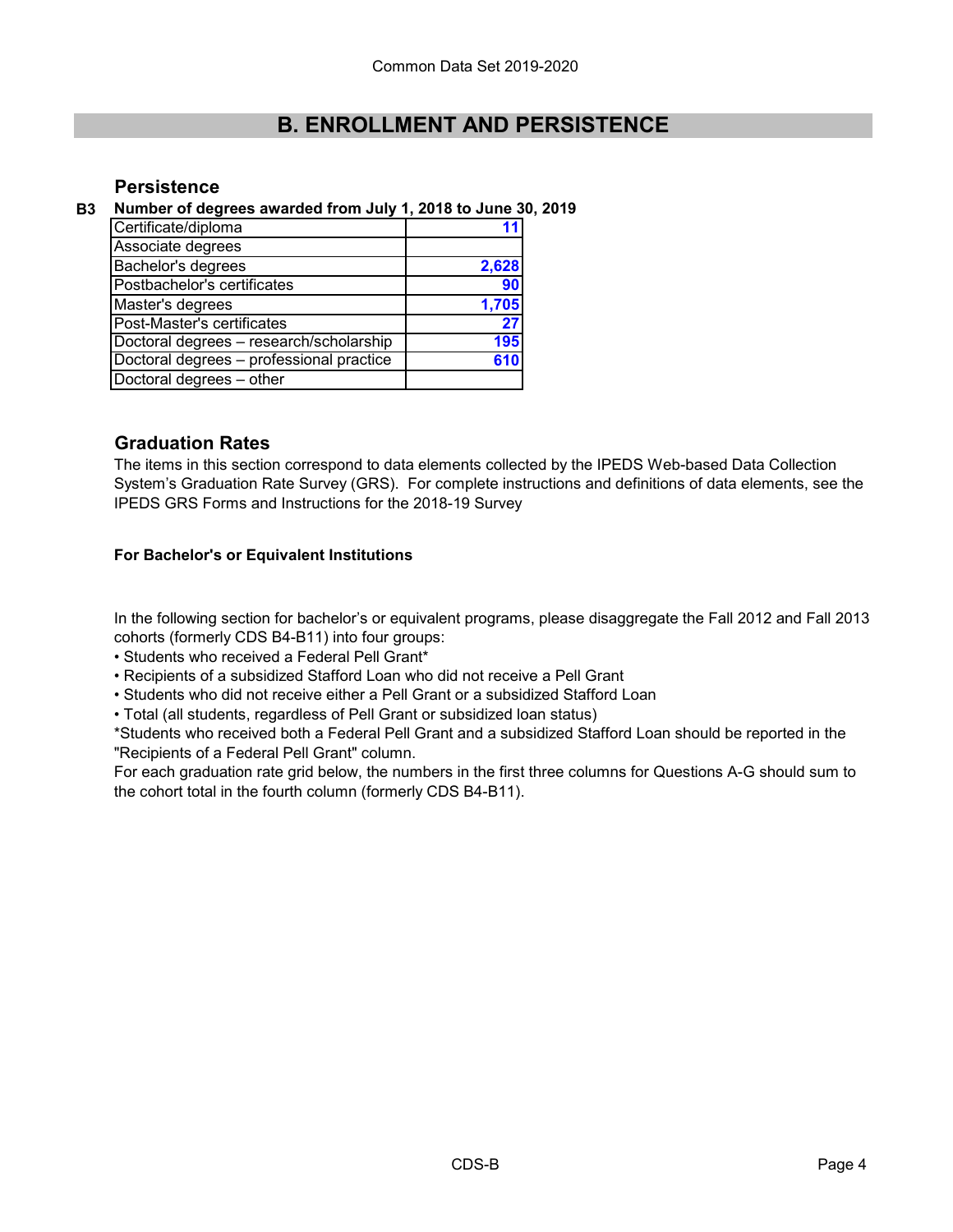#### *Fall 2013 Cohort*

|                        |                                                                                                                                                                                                                                                                                     | <b>Recipients of a</b><br><b>Federal Pell</b><br>Grant | Recipients of a<br><b>Subsidized</b><br><b>Stafford Loan</b><br>who did not<br>receive a Pell<br>Grant | <b>Students who</b><br>did not receive<br>either a Pell<br>Grant or a<br>subsidized<br><b>Stafford Loan</b> | Total (sum of 3<br>columes to the<br>left) |
|------------------------|-------------------------------------------------------------------------------------------------------------------------------------------------------------------------------------------------------------------------------------------------------------------------------------|--------------------------------------------------------|--------------------------------------------------------------------------------------------------------|-------------------------------------------------------------------------------------------------------------|--------------------------------------------|
| For<br>merl<br>y B4    | A- Initital 2013 cohort of first-time, full-<br>time bachelor's (or equivalent) degree<br>seeking undergraduate-students                                                                                                                                                            | 354                                                    | 319                                                                                                    | 1,440                                                                                                       | 2,113                                      |
| For<br>merl            | B- Of the initial 2013 cohort, how many<br>did not persist and did not graduate for<br>v B5 the following reasons: deceased,<br>permanently disabled, armed forces,<br>foreign aid service of the federal<br>government, or official church missions;<br>total allowable exclusions | 0                                                      | $\overline{\mathbf{2}}$                                                                                |                                                                                                             | 3                                          |
| For                    | merl C- Final 2013 cohort, after adjusting for<br>y B6 allowable exclusions                                                                                                                                                                                                         | 354                                                    | 317                                                                                                    | 1,439                                                                                                       | 2,110                                      |
| For<br>merl<br>y B7    | D - Of the initial 2013 cohort, how many<br>completed the program in four years or<br>less (by Aug. 31, 2017)                                                                                                                                                                       | 235                                                    | 221                                                                                                    | 1,082                                                                                                       | 1,538                                      |
|                        | For $E -$ Of the initial 2013 cohort, how many<br>merl completed the program in more than four<br>y B8 years but in five years or less (after Aug.<br>31, 2017 and by Aug. 31, 2018)                                                                                                | 41                                                     | 25                                                                                                     | 116                                                                                                         | 182                                        |
|                        | For $ F - \text{Of the initial } 2013$ cohort, how many<br><b>merl</b> completed the program in more than five<br>y B9 years but in six years or less (after Aug.<br>31, 2018 and by Aug. 31, 2019)                                                                                 | 6                                                      | 5                                                                                                      | 22                                                                                                          | 33                                         |
| For<br>У<br><b>B10</b> | merl G - Total graduating within six years (sum<br>of lines D, E, and F)                                                                                                                                                                                                            | 282                                                    | 251                                                                                                    | 1,220                                                                                                       | 1,753                                      |
| For<br>У<br><b>B11</b> | merl H - Six-year graduation rate for 2012<br>cohort (G divided by C)                                                                                                                                                                                                               | 80%                                                    | 79%                                                                                                    | 85%                                                                                                         | 83%                                        |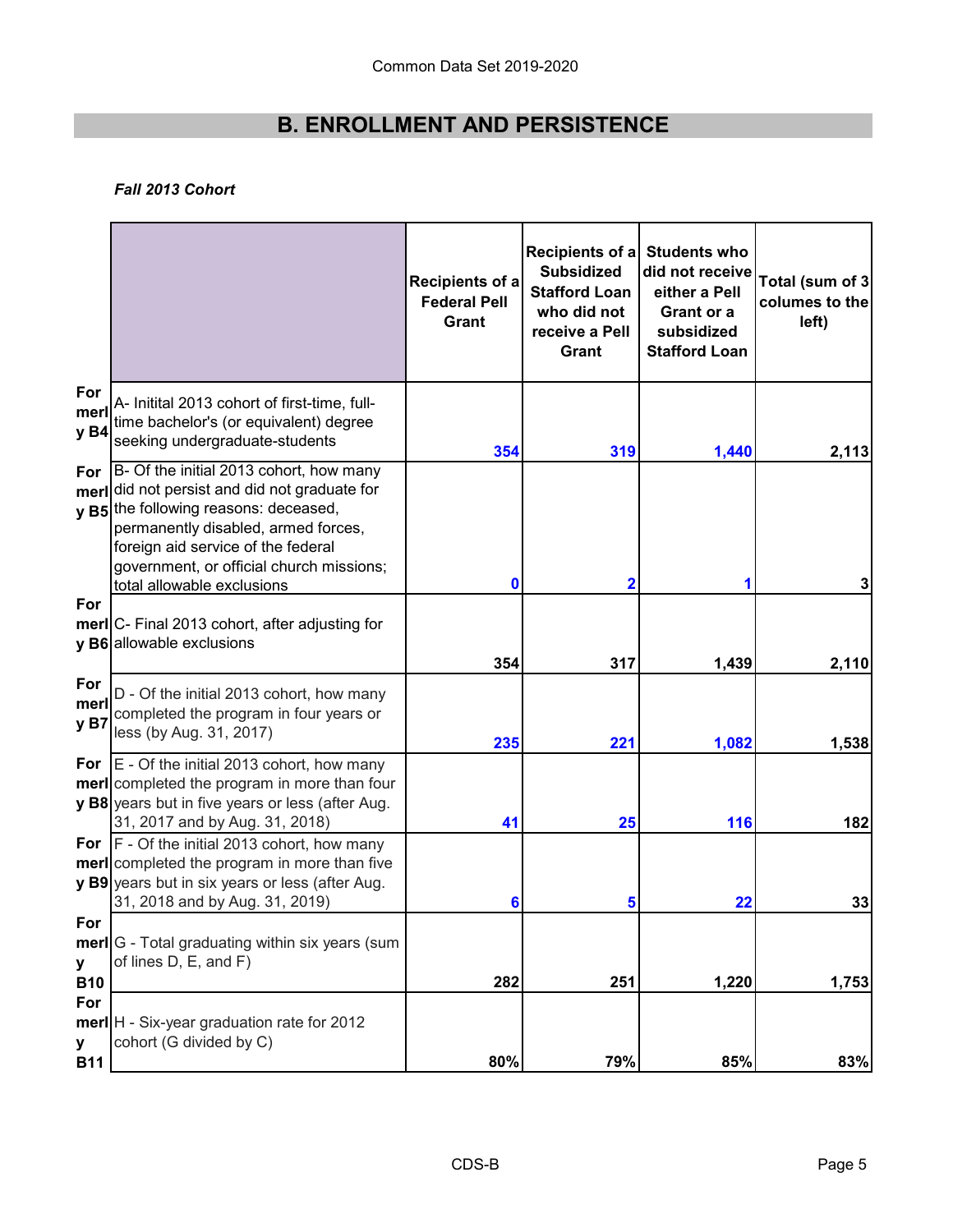#### *Fall 2012 Cohort*

|                        |                                                                                                                                                                                                                                                                                                 | <b>Recipients of a</b><br><b>Federal Pell</b><br>Grant | Recipients of a<br><b>Subsidized</b><br><b>Stafford Loan</b><br>who did not<br>receive a Pell<br>Grant | <b>Students who</b><br>did not receive<br>either a Pell<br><b>Grant or a</b><br>subsidized<br><b>Stafford Loan</b> | Total (sum of 3<br>columes to the<br>left) |
|------------------------|-------------------------------------------------------------------------------------------------------------------------------------------------------------------------------------------------------------------------------------------------------------------------------------------------|--------------------------------------------------------|--------------------------------------------------------------------------------------------------------|--------------------------------------------------------------------------------------------------------------------|--------------------------------------------|
| For<br>merl<br>y B4    | A- Initital 2012 cohort of first-time, full-<br>time bachelor's (or equivalent) degree<br>seeking undergraduate-students                                                                                                                                                                        | 351                                                    | 298                                                                                                    | 1,338                                                                                                              | 1,987                                      |
| For                    | B- Of the initial 2012 cohort, how many<br>merl did not persist and did not graduate for<br><b>v B5</b> the following reasons: deceased,<br>permanently disabled, armed forces,<br>foreign aid service of the federal<br>government, or official church missions;<br>total allowable exclusions |                                                        | 3                                                                                                      |                                                                                                                    | 6                                          |
| For                    | merl C- Final 2012 cohort, after adjusting for<br>y B6 allowable exclusions                                                                                                                                                                                                                     | 350                                                    | 295                                                                                                    | 1,336                                                                                                              | 1,981                                      |
| For<br>merl<br>yB7     | D - Of the initial 2012 cohort, how many<br>completed the program in four years or<br>less (by Aug. 31, 2016)                                                                                                                                                                                   | 228                                                    | 204                                                                                                    | 950                                                                                                                | 1,382                                      |
|                        | For $E -$ Of the initial 2012 cohort, how many<br><b>meri</b> completed the program in more than four<br>y B8 years but in five years or less (after Aug.<br>31, 2016 and by Aug. 31, 2017)                                                                                                     | 38                                                     | 26                                                                                                     | 147                                                                                                                | 211                                        |
|                        | For F - Of the initial 2012 cohort, how many<br><b>merl</b> completed the program in more than five<br>y B9 years but in six years or less (after Aug.<br>31, 2017 and by Aug. 31, 2018)                                                                                                        |                                                        | 5                                                                                                      | 17                                                                                                                 | 29                                         |
| For<br>У<br><b>B10</b> | merl G - Total graduating within six years (sum<br>of lines D, E, and F)                                                                                                                                                                                                                        | 273                                                    | 235                                                                                                    | 1,114                                                                                                              | 1,622                                      |
| For<br>У<br><b>B11</b> | merl H - Six-year graduation rate for 2011<br>cohort (G divided by C)                                                                                                                                                                                                                           | 78%                                                    | 80%                                                                                                    | 83%                                                                                                                | 82%                                        |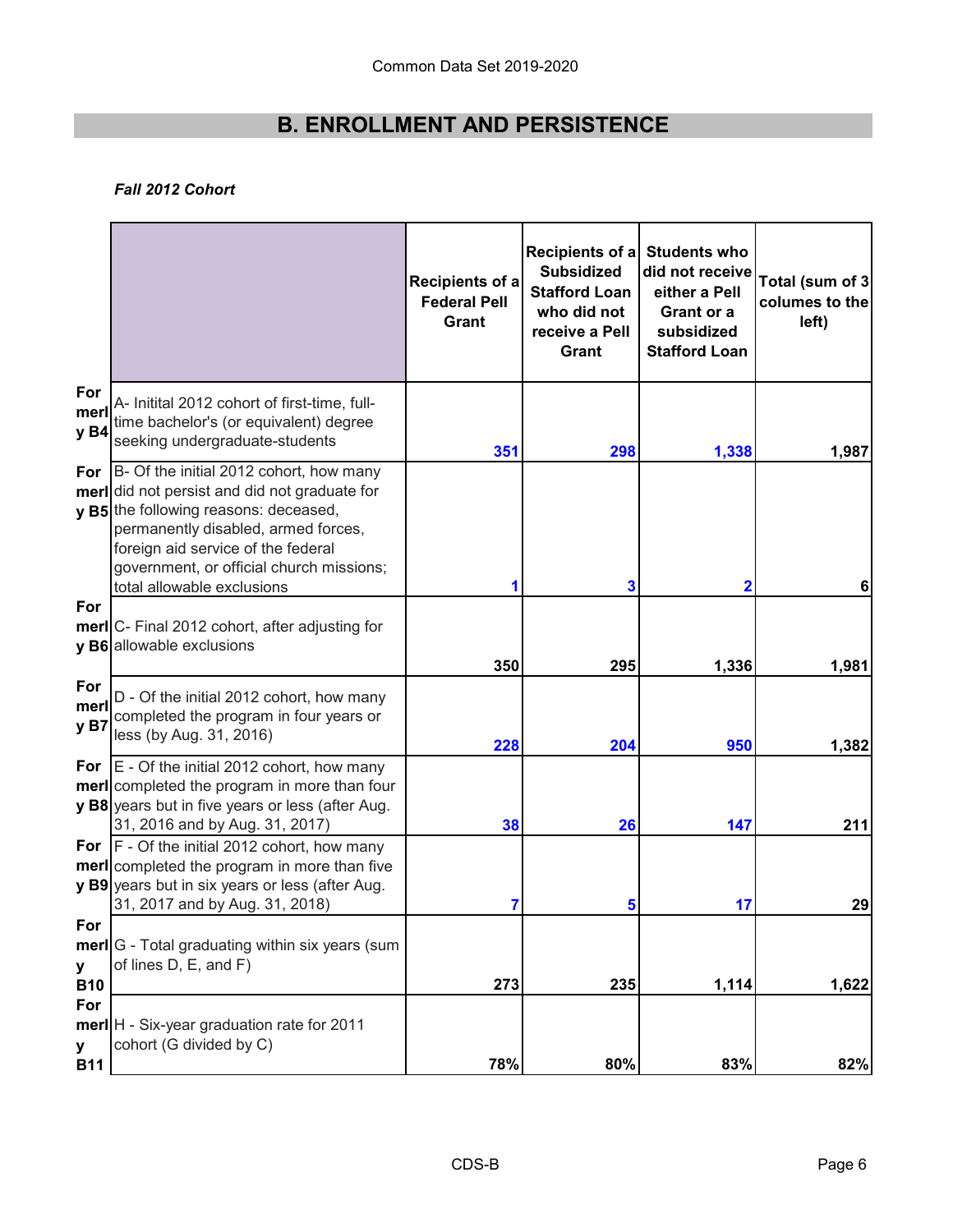#### **For Two-Year Institutions**

Please provide data for the 2016 cohort if available. If 2015 cohort data are not available, provide data for the 2015 cohort.

#### *2016 Cohort*

|            | <b>B12</b> Initial 2016 cohort, total of first-time, full-time degree/certificate-seeking students:                                                                                                                                                                                     |   |
|------------|-----------------------------------------------------------------------------------------------------------------------------------------------------------------------------------------------------------------------------------------------------------------------------------------|---|
|            | <b>B13</b> Of the initial 2016 cohort, how many did not persist and did not graduate for the following<br>reasons: death, permanent disability, service in the armed forces, foreign aid service of the<br>federal government, or official church missions; total allowable exclusions: |   |
|            | <b>B14</b> Final 2016 cohort, after adjusting for allowable exclusions (Subtract question B13 from<br>question B12):                                                                                                                                                                    | 0 |
|            | <b>B15</b> Completers of programs of less than two years duration (total):                                                                                                                                                                                                              |   |
| <b>B16</b> | Completers of programs of less than two years within 150 percent of normal time:                                                                                                                                                                                                        |   |
| <b>B17</b> | Completers of programs of at least two but less than four years (total):                                                                                                                                                                                                                |   |
| <b>B18</b> | Completers of programs of at least two but less than four-years within 150 percent of normal<br>time:                                                                                                                                                                                   |   |
| <b>B19</b> | Total transfers-out (within three years) to other institutions:                                                                                                                                                                                                                         |   |
| <b>B20</b> | Total transfers to two-year institutions:                                                                                                                                                                                                                                               |   |
| <b>B21</b> | Total transfers to four-year institutions:                                                                                                                                                                                                                                              |   |
|            |                                                                                                                                                                                                                                                                                         |   |

#### *2015 Cohort*

|            | B12 Initial 2015 cohort, total of first-time, full-time degree/certificate-seeking students:                                                                                                                                                                                            |                |
|------------|-----------------------------------------------------------------------------------------------------------------------------------------------------------------------------------------------------------------------------------------------------------------------------------------|----------------|
|            | <b>B13</b> Of the initial 2015 cohort, how many did not persist and did not graduate for the following<br>reasons: death, permanent disability, service in the armed forces, foreign aid service of the<br>federal government, or official church missions; total allowable exclusions: |                |
|            | <b>B14</b> Final 20145cohort, after adjusting for allowable exclusions (Subtract question B13 from<br>question B12):                                                                                                                                                                    | $\overline{0}$ |
|            | <b>B15</b> Completers of programs of less than two years duration (total):                                                                                                                                                                                                              |                |
|            | <b>B16</b> Completers of programs of less than two years within 150 percent of normal time:                                                                                                                                                                                             |                |
|            | B17 Completers of programs of at least two but less than four years (total):                                                                                                                                                                                                            |                |
|            | <b>B18</b> Completers of programs of at least two but less than four-years within 150 percent of normal                                                                                                                                                                                 |                |
|            | time:                                                                                                                                                                                                                                                                                   |                |
| <b>B19</b> | Total transfers-out (within three years) to other institutions:                                                                                                                                                                                                                         |                |
| <b>B20</b> | Total transfers to two-year institutions:                                                                                                                                                                                                                                               |                |
| <b>B21</b> | Total transfers to four-year institutions:                                                                                                                                                                                                                                              |                |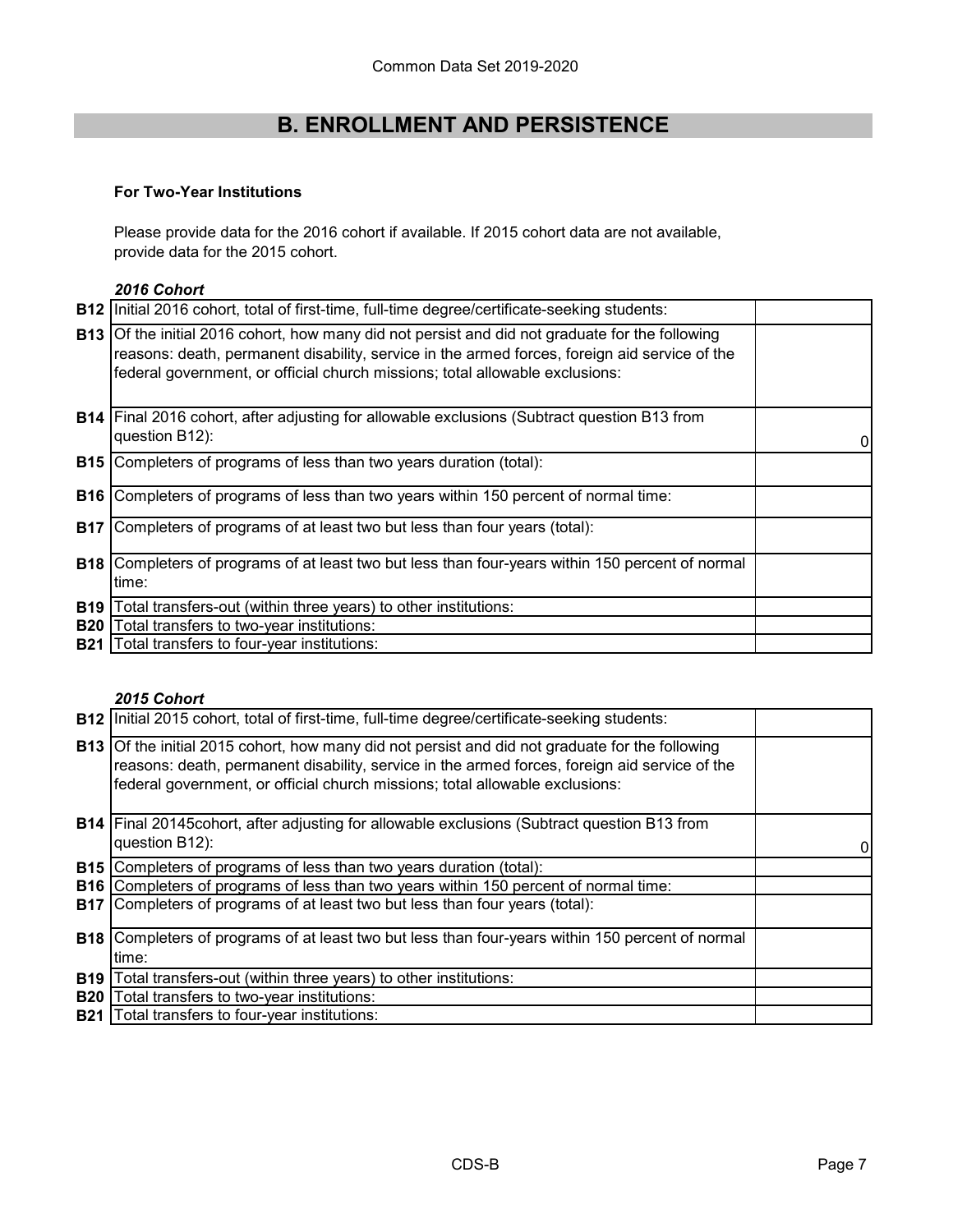#### **Retention Rates**

Report for the cohort of all full-time, first-time bachelor's (or equivalent) degree-seeking undergraduate students who entered in Fall 2018 (or the preceding summer term). The initial cohort may be adjusted for students who departed for the following reasons: death, permanent disability, service in the armed forces, foreign aid service of the federal government or official church missions. No other adjustments to the initial cohort should be made.

| <b>B22</b> For the cohort of all full-time bachelor's (or equivalent) degree-seeking undergraduate |     |
|----------------------------------------------------------------------------------------------------|-----|
| students who entered your institution as freshmen in Fall 2018 (or the preceding summer            |     |
| term), what percentage was enrolled at your institution as of the date your institution            |     |
| calculates its official enrollment in Fall 2019?                                                   | 93% |
|                                                                                                    |     |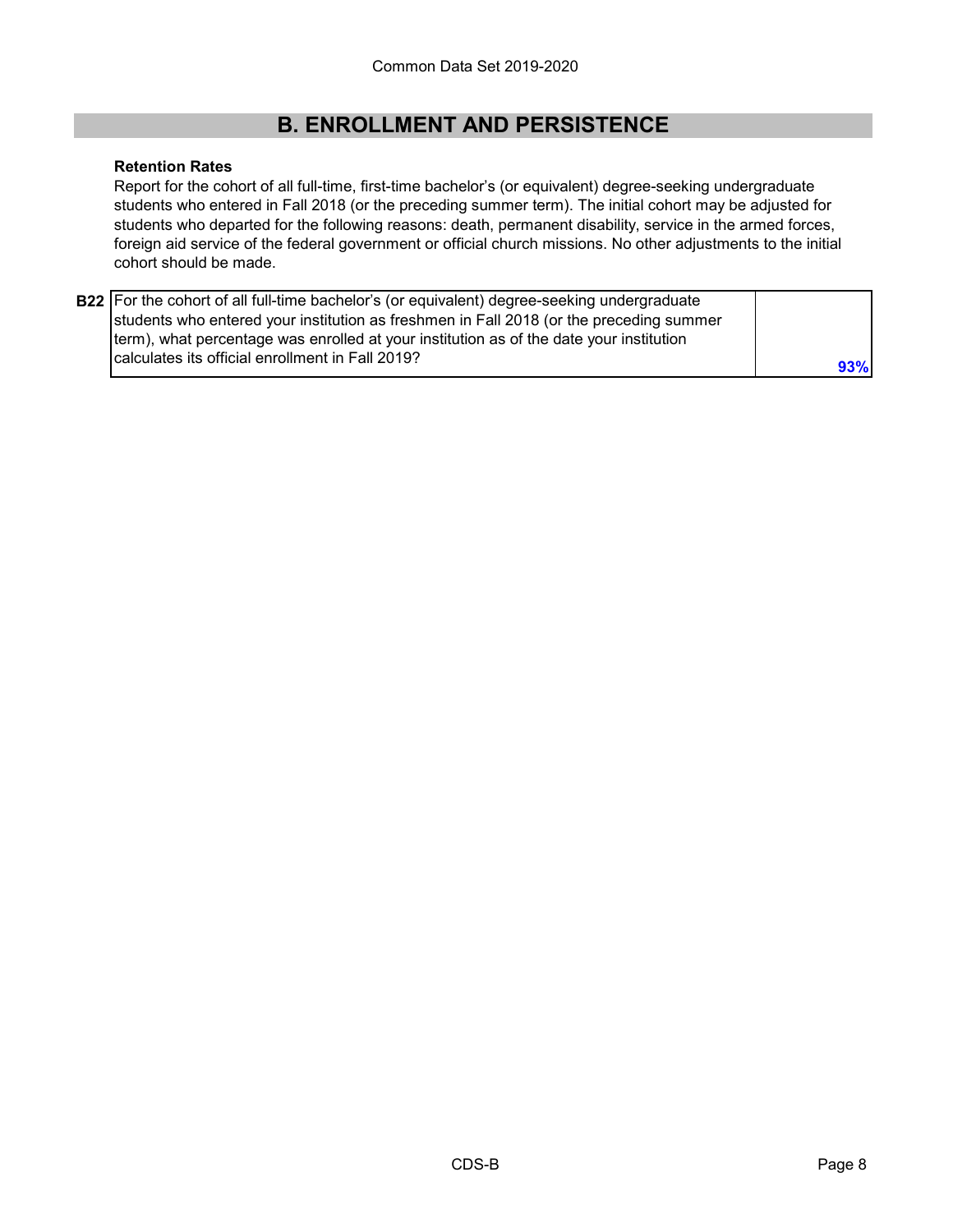### **Applications**

**First-time, first-year, (freshmen) students: Provide the number of degree-seeking, first-time, first-year students who applied, were admitted, and enrolled (full- or part-time) in Fall 2019. Include early decision, early action, and students who began studies during summer in this cohort. Applicants should include only those students who fulfilled the requirements for consideration for admission (i.e., who completed actionable applications) and who have been notified of one of the following actions: admission, nonadmission, placement on waiting list, or application withdrawn (by applicant or institution). Admitted applicants should include wait-listed students who were subsequently offered admission. C1**

| Total first-time, first-year (freshman) men who applied               | 17,267 |
|-----------------------------------------------------------------------|--------|
| Total first-time, first-year (freshman) women who applied             | 21,652 |
|                                                                       |        |
| Total first-time, first-year (freshman) men who were admitted         | 5,063  |
| Total first-time, first-year (freshman) women who were admitted       | 5,494  |
|                                                                       |        |
| Total full-time, first-time, first-year (freshman) men who enrolled   | 1,001  |
| Total part-time, first-time, first-year (freshman) men who enrolled   | 8      |
|                                                                       |        |
| Total full-time, first-time, first-year (freshman) women who enrolled | 1,179  |
| Total part-time, first-time, first-year (freshman) women who enrolled | 15     |

#### **C2 Freshman wait-listed students (students who met admission requirements but whose final admission was contingent on space availability)**

|                                                                     | Yes   | No |
|---------------------------------------------------------------------|-------|----|
| Do you have a policy of placing students on a waiting list?         |       |    |
| If yes, please answer the questions below for Fall 2019 admissions: |       |    |
| Number of qualified applicants offered a place on waiting list      | 8,795 |    |
| Number accepting a place on the waiting list                        | 2,143 |    |
| Number of wait-listed students admitted                             | 366   |    |
|                                                                     | Yes   | No |
| Is your waiting list ranked?                                        |       |    |
| If yes, do you release that information to students?                |       |    |
| Do you release that information to school counselors?               |       |    |

#### **Admission Requirements**

#### **C3 High school completion requirement**

| High school diploma is required and GED is accepted | <b>Yes</b> |
|-----------------------------------------------------|------------|
| High school diploma is required and GED is not      |            |
| laccepted                                           |            |
| High school diploma or equivalent is not required   |            |
|                                                     |            |

#### **C4 Does your institution require or recommend a general college-preparatory program for degreeseeking students?**

| Require                       |  |
|-------------------------------|--|
| <b>IRecommend</b>             |  |
| Neither require nor recommend |  |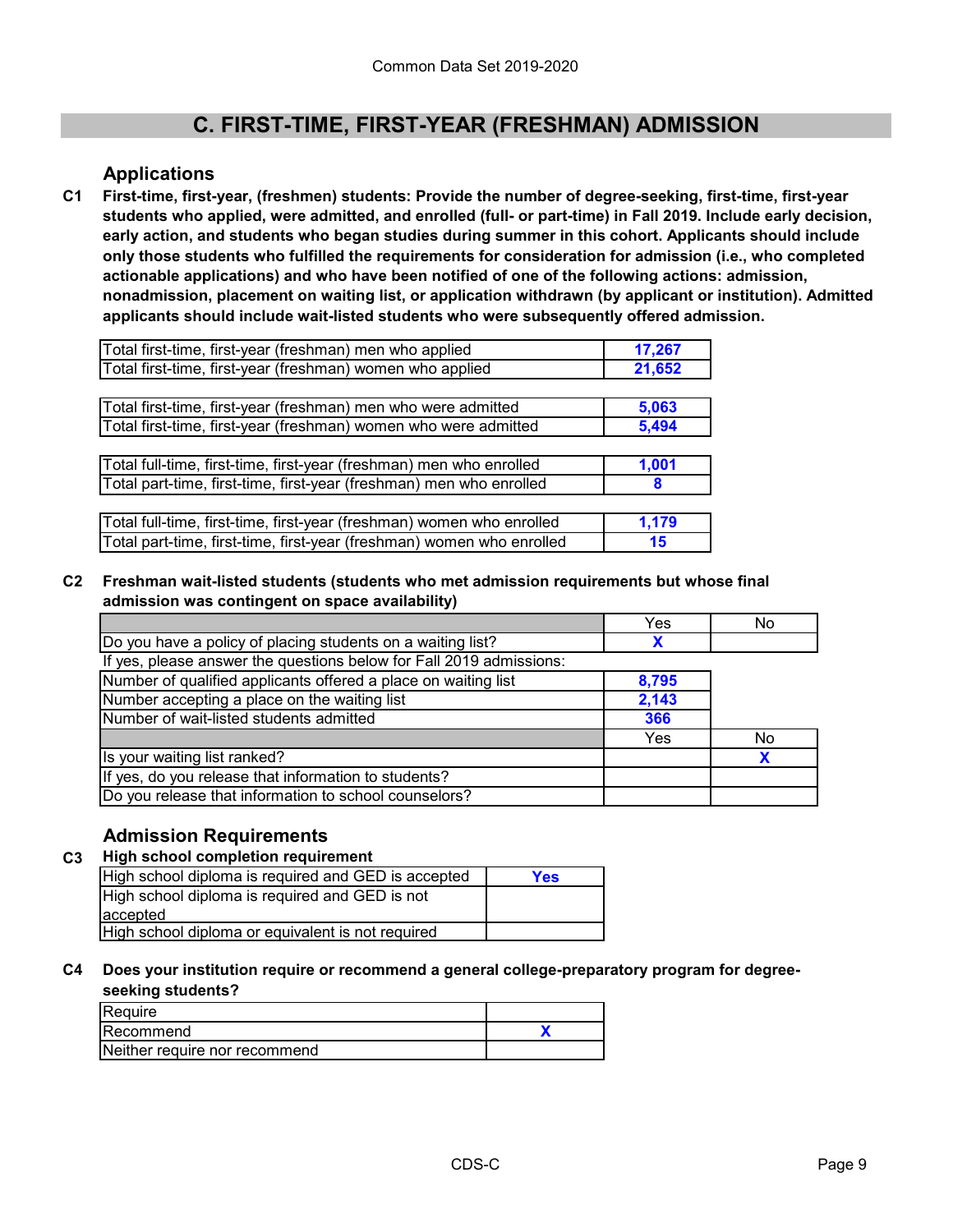**C5 Distribution of high school units required and/or recommended.** Specify the distribution of academic high school course units required and/or recommended of all or most degree-seeking students using Carnegie units (one unit equals one year of study or its equivalent). If you use a different system for calculating units, please convert.

|                                  | <b>Units</b>    | <b>Units</b> |
|----------------------------------|-----------------|--------------|
|                                  | <b>Required</b> | Recommended  |
| Total academic units             |                 | 20           |
| English                          |                 |              |
| <b>Mathematics</b>               |                 |              |
| Science                          |                 |              |
| Of these, units that must be lab |                 | 2            |
| Foreign language                 |                 |              |
| Social studies                   |                 |              |
| History                          |                 |              |
| Academic electives               |                 |              |
| <b>Computer Science</b>          |                 |              |
| <b>Visual/Performing Arts</b>    |                 |              |
| Other (specify)                  |                 |              |

#### **Basis for Selection**

**C6** Do you have an open admission policy, under which virtually all secondary school graduates or students with GED equivalency diplomas are admitted without regard to academic record, test scores, or other qualifications? If so, check which applies:

| Open admission policy as described above for all students         | n.a. |
|-------------------------------------------------------------------|------|
| Open admission policy as described above for most students, but-- |      |
| selective admission for out-of-state students                     | n.a. |
| selective admission to some programs                              | n.a. |
| other (explain):                                                  |      |
|                                                                   |      |

**C7 Relative importance of each of the following academic and nonacademic factors in first-time, first-year, degree-seeking (freshman) admission decisions.**

|                                   | Very Important | Important | <b>Considered</b> | <b>Not</b><br><b>Considered</b> |
|-----------------------------------|----------------|-----------|-------------------|---------------------------------|
| Academic                          |                |           |                   |                                 |
| Rigor of secondary school record  | X              |           |                   |                                 |
| Class rank                        |                |           |                   |                                 |
| Academic GPA                      | X              |           |                   |                                 |
| Standardized test scores          | X              |           |                   |                                 |
| <b>Application Essay</b>          | X              |           |                   |                                 |
| Recommendation(s)                 | χ              |           |                   |                                 |
| Nonacademic                       |                |           |                   |                                 |
| Interview                         |                |           |                   | X                               |
| <b>Extracurricular activities</b> | X              |           |                   |                                 |
| Talent/ability                    |                | χ         |                   |                                 |
| Character/personal qualities      |                | X         |                   |                                 |
| First generation                  |                |           | X                 |                                 |
| Alumni/ae relation                |                |           |                   |                                 |
| Geographical residence            |                |           |                   |                                 |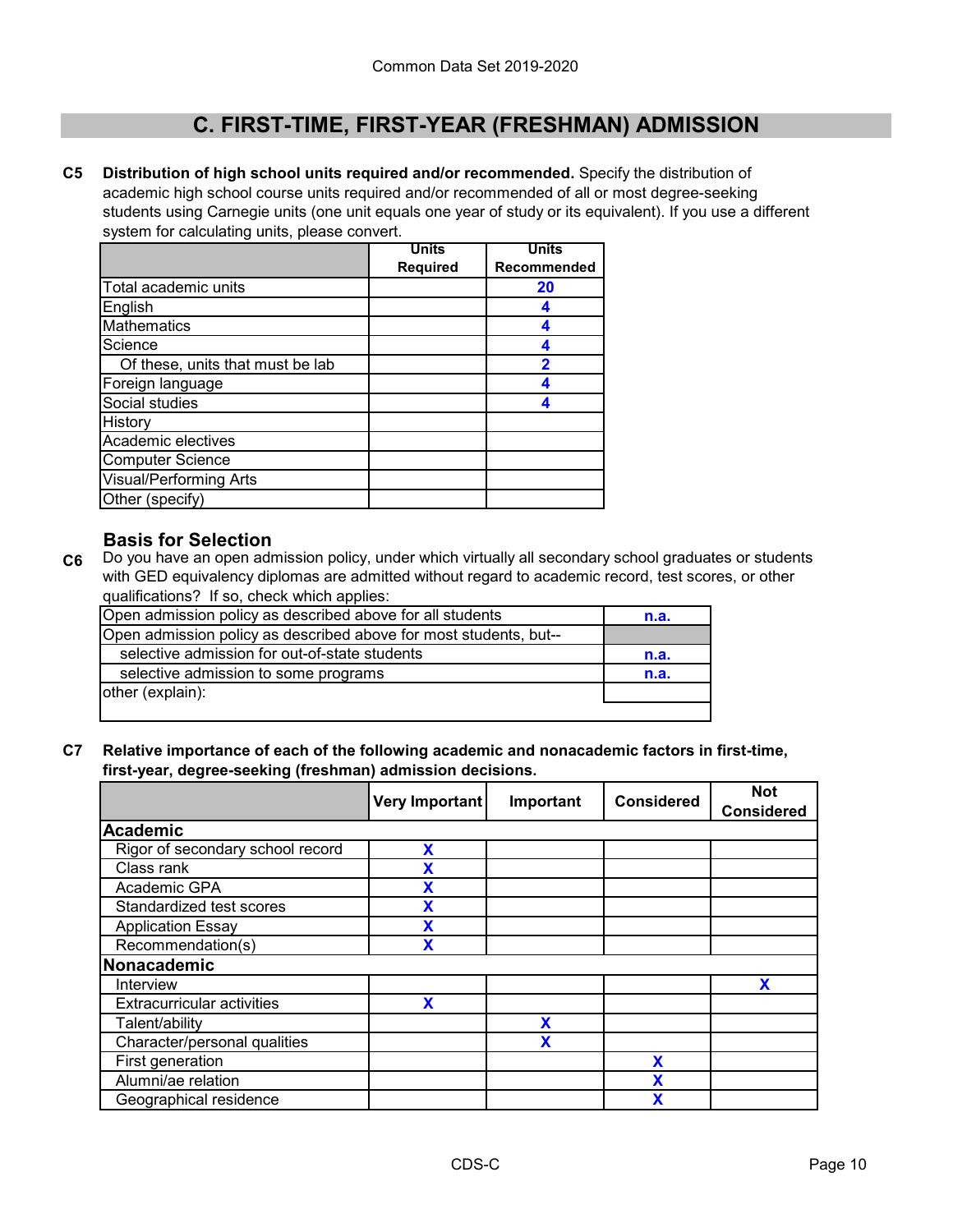| State residency                  |  |  |
|----------------------------------|--|--|
| Religious affiliation/commitment |  |  |
| Racial/ethnic status             |  |  |
| Volunteer work                   |  |  |
| Work experience                  |  |  |
| Level of applicant's interest    |  |  |

### **SAT and ACT Policies**

**C8 Entrance exams** 

|                                                                            | Yes | No |
|----------------------------------------------------------------------------|-----|----|
| <b>C8A</b> Does your institution make use of SAT, ACT, or SAT Subject Test |     |    |
| scores in admission decisions for first-time, first-year, degree-seeking   |     |    |
| applicants?                                                                |     |    |

If yes, place check marks in the appropriate boxes below to reflect your institution's policies for use in admission for Fall 2021.

|                                  | <b>ADMISSION</b> |           |                                   |                                          |  |
|----------------------------------|------------------|-----------|-----------------------------------|------------------------------------------|--|
|                                  | <b>Require</b>   | Recommend | <b>Require for</b><br><b>Some</b> | Consider if Not Used<br><b>Submitted</b> |  |
| <b>SAT or ACT</b>                |                  |           |                                   |                                          |  |
| <b>ACT only</b>                  |                  |           |                                   |                                          |  |
| <b>SAT only</b>                  |                  |           |                                   |                                          |  |
| SAT and SAT Subject Tests or ACT |                  |           |                                   |                                          |  |
| <b>SAT Subject Tests only</b>    |                  |           |                                   |                                          |  |

**C8B** If your institution will make use of the ACT in admission decisions for first-time, first-year, degree-seeking applicants for Fall 2021, please indicate which ONE of the following applies: (regardless of whether the writing score will be used in the admissions process):

ACT with writing required

ACT with writing recommended

ACT with or without writing accepted

If your institution will make use of the SAT in admission decisions for first-time, first-year, degree-seeking for Fall 2021 please indicate which ONE of the following applies (regardless of whether the Essay score will be used in the admissions process:

SAT with Essay component required

SAT with Essay component recommended SAT with or without Essay component accepted

| χ |  |
|---|--|
|   |  |

**X**

**C8C** Please indicate how your institution will use the SAT or ACT writing component; check all that apply:

|                                              | <b>SAT</b> essay | <b>ACT</b> essay |
|----------------------------------------------|------------------|------------------|
| For admission                                |                  |                  |
| For placement                                |                  |                  |
| For advising                                 |                  |                  |
| In place of an application essay             |                  |                  |
| As a validity check on the application essay |                  |                  |
| No college policy as of now                  |                  |                  |
| Not using essay component                    |                  |                  |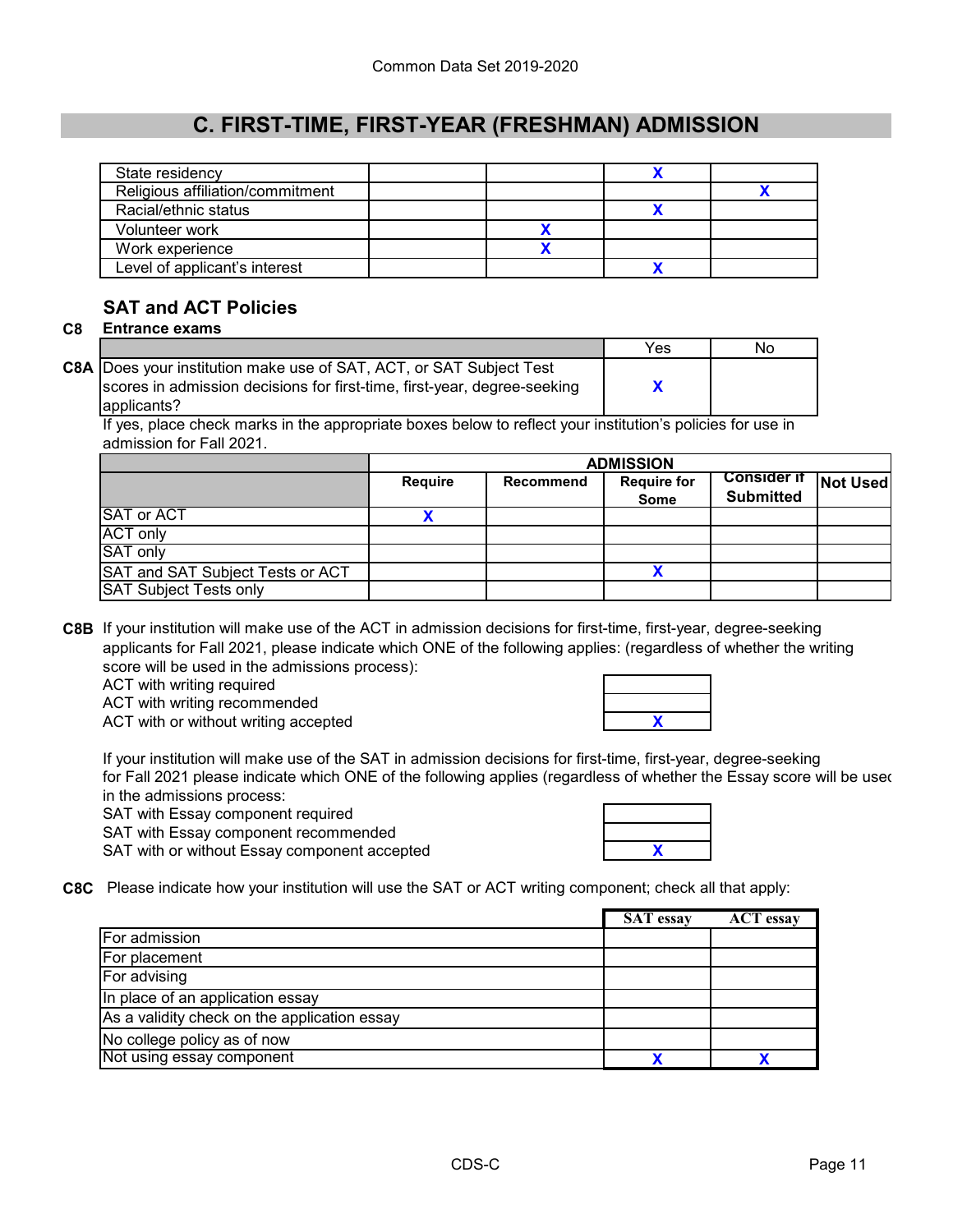**C8D In addition**, does your institution use applicants' test scores for academic advising?

| applicatits test scores for academ |    |
|------------------------------------|----|
| Yes                                | N٥ |
|                                    |    |

| <b>C8E</b> Latest date by which SAT or ACT scores must be received for fall-term admission |       |
|--------------------------------------------------------------------------------------------|-------|
| Latest date by which SAT Subject Test scores must be received for fall-term admission      | ∴ Nov |

**C8F** If necessary, use this space to clarify your test policies (e.g., if tests are recommended for some **Submitting ACT and/or SAT scores is optional for students interested in applying to the schools of Music and Architecture. Submitting ACT and/or SAT scores is optional for students graduating from a secondary school outside the United States. SAT Subject Tests in Math and Science are required for the dual-degree programs in Biochemistry & Molecular Biology.** students, or if tests are not required of some students):

**C8G** Please indicate which tests your institution uses for placement (e.g., state tests):

| <b>SAT</b>                |  |
|---------------------------|--|
| <b>ACT</b>                |  |
| <b>SAT Subject Tests</b>  |  |
| AP                        |  |
| <b>CLEP</b>               |  |
| <b>Institutional Exam</b> |  |
| State Exam (specify):     |  |

#### **Freshman Profile**

Provide information for ALL enrolled, degree-seeking, full-time and part-time, first-time, first-year (freshman) students enrolled in Fall 2019, including students who began studies during summer, international students/nonresident aliens, and students admitted under special arrangements.

**C9 Percent and number of first-time, first-year (freshman) students enrolled in Fall 2019 who submitted national standardized (SAT/ACT) test scores. Include information for ALL enrolled, degree-seeking, firsttime, first-year (freshman) students who submitted test scores. Do not include partial test scores (e.g., mathematics scores but not critical reading for a category of students) or combine other standardized test results (such as TOEFL) in this item.** *Do* **not convert SAT scores to ACT scores and vice versa. If a student submitted multiple sets of scores for a single test, report this information according to how you use the data. For example: If you consider the highest scores from either submission, use the highest combination of scores (e.g., verbal from one submission, math from the other). If you average the scores, use the average to report the scores.**

| Percent submitting SAT scores | 57% | Number submitting SAT scores | .255 |
|-------------------------------|-----|------------------------------|------|
| Percent submitting ACT scores | 38% | Number submitting ACT scores |      |

|                                       | 25th Percentile | 75th Percentile |
|---------------------------------------|-----------------|-----------------|
| SAT Composite                         | 1,280           | 1,420           |
| <b>SAT Evidence-Based Reading and</b> |                 |                 |
| Writing                               | 630             | 700             |
| <b>SAT Math</b>                       | 640             | 740             |
| <b>ACT Composite</b>                  | 29              | 32              |
| <b>ACT Math</b>                       | 26              | 31              |
| <b>ACT English</b>                    | 29              | 35              |
| <b>ACT Writing</b>                    |                 |                 |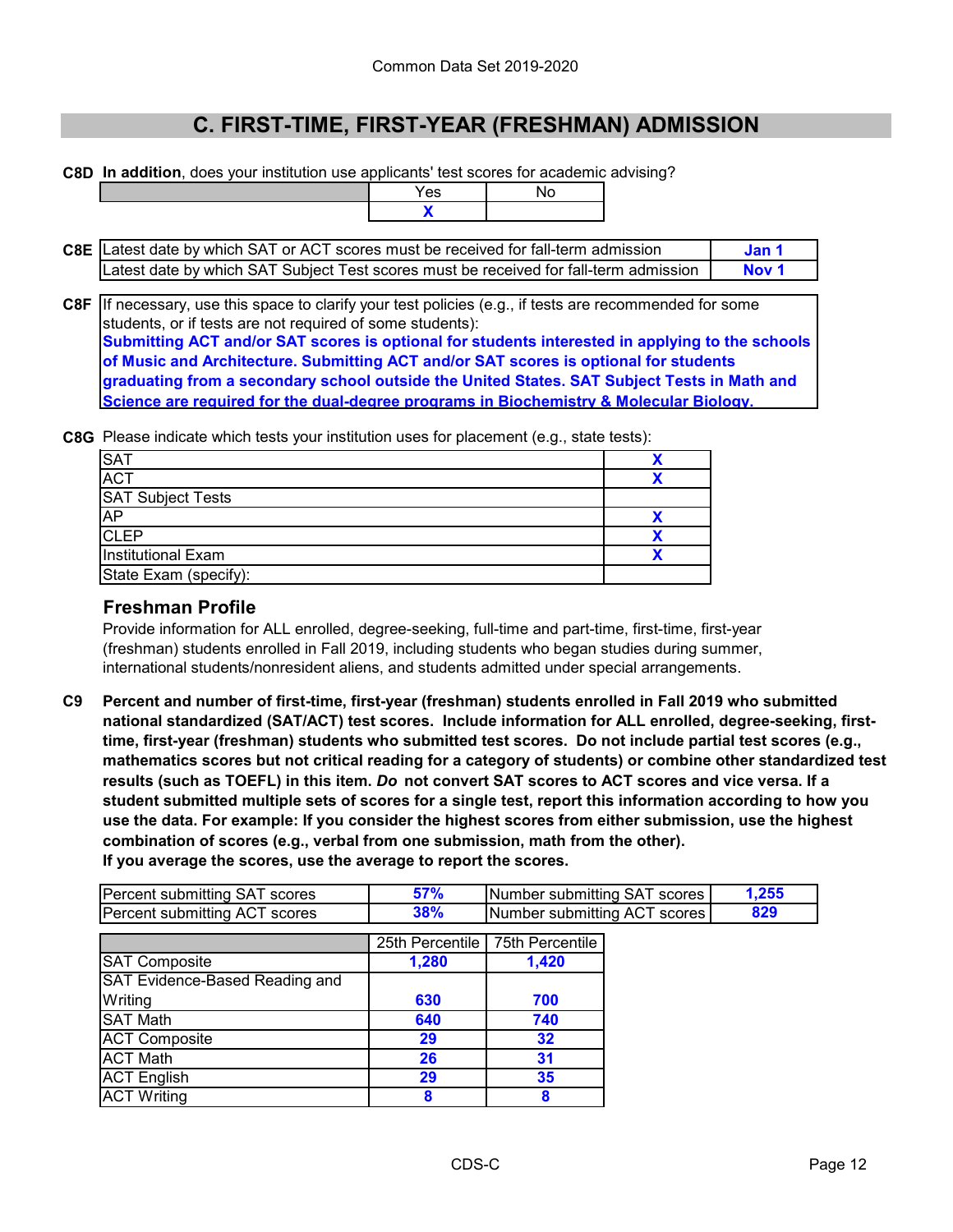Percent of first-time, first-year (freshman) students with scores in each range:

|                      | <b>SAT Composite</b> |                    |                 |
|----------------------|----------------------|--------------------|-----------------|
| 1400-1600            | 36%                  |                    |                 |
| 1200-1399            | 57%                  |                    |                 |
| 1000-1199            | 7%                   |                    |                 |
| 800-999              | 1%                   |                    |                 |
| 600-799              | 0%                   |                    |                 |
| 400-599              | 0%                   |                    |                 |
| Totals should = 100% | 100%                 |                    |                 |
|                      | <b>SAT Evidence-</b> |                    |                 |
|                      | <b>Based Reading</b> |                    |                 |
|                      | and Writing          | <b>SAT Math</b>    |                 |
| 700-800              | 29%                  | 47%                |                 |
| 600-699              | 58%                  | 43%                |                 |
| 500-599              | 11%                  | 9%                 |                 |
| 400-499              | 1%                   | 1%                 |                 |
| 300-399              | 0%                   | 0%                 |                 |
| 200-299              | 0%                   | 0%                 |                 |
| Totals should = 100% | 100%                 | 100%               |                 |
|                      | <b>ACT Composite</b> | <b>ACT English</b> | <b>ACT Math</b> |
| 30-36                | 68%                  | 71%                | 35%             |
| 24-29                | 29%                  | 24%                | 58%             |
| 18-23                | 3%                   | 4%                 | 6%              |
| $12 - 17$            | 0%                   | 0%                 | 1%              |
| $6 - 11$             | 0%                   | 0%                 | 0%              |
| Below 6              | 0%                   | 0%                 | 0%              |
| Totals should = 100% | 100%                 | 100%               | 100%            |

**C10** Percent of all degree-seeking, first-time, first-year (freshman) students who had high school class rank within each of the following ranges (report information for those students from whom you collected high school rank information).

| Percent in top tenth of high school graduating class                                  | 59% |                    |  |
|---------------------------------------------------------------------------------------|-----|--------------------|--|
| Percent in top quarter of high school graduating class                                | 83% |                    |  |
| Percent in top half of high school graduating class                                   | 95% | Top half +         |  |
| Percent in bottom half of high school graduating class                                | 5%  | bottom half = 100% |  |
| Percent in bottom quarter of high school graduating class                             | 1%  |                    |  |
| Percent of total first-time, first-year (freshmen) students who submitted high school |     |                    |  |
| class rank:                                                                           |     | 33%                |  |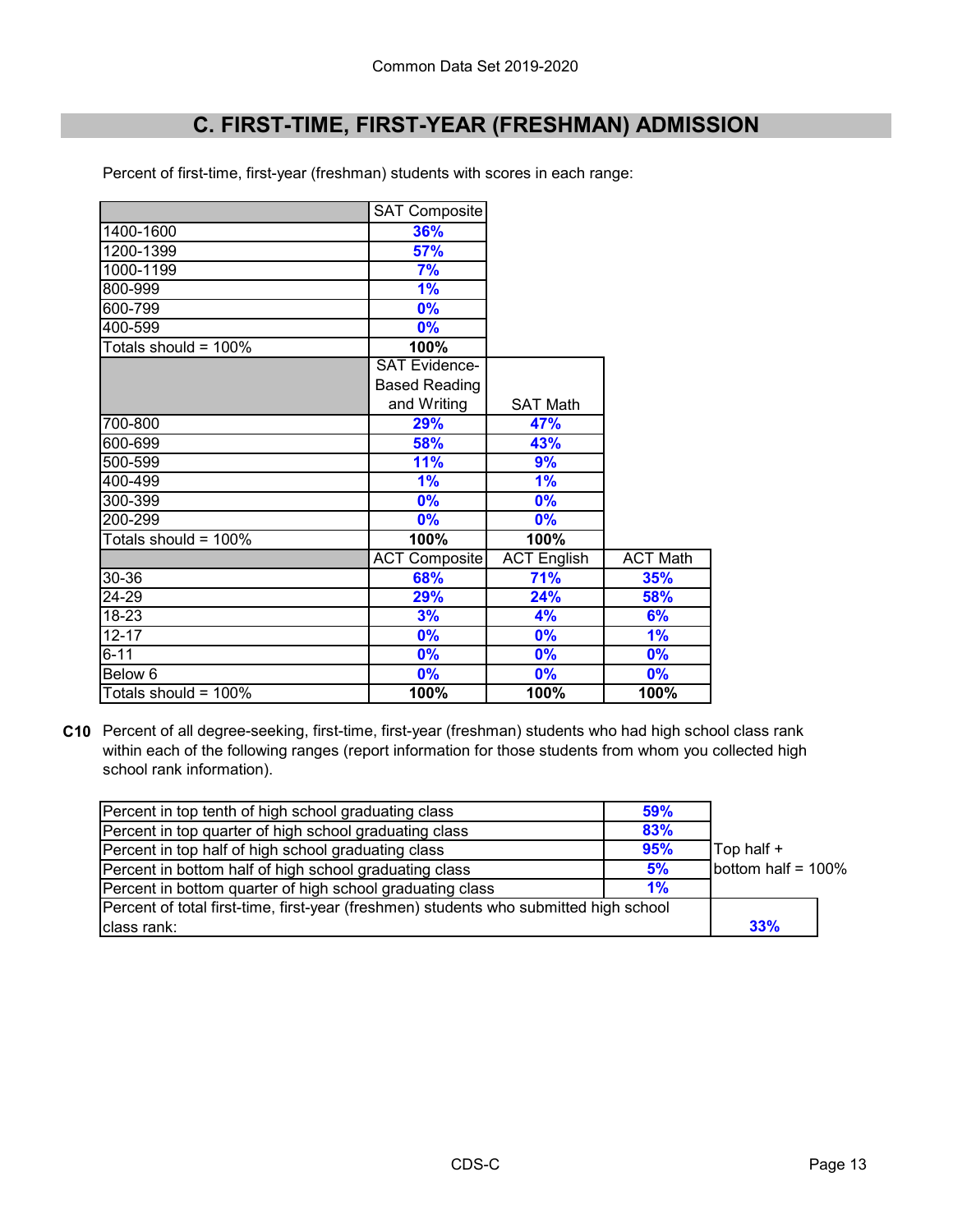**C11** Percentage of all enrolled, degree-seeking, first-time, first-year (freshman) students who had high school grade-point averages within each of the following ranges (using 4.0 scale). Report information only for those students from whom you collected high school GPA.

| Percent who had GPA of 4.0                | 13.9%  |
|-------------------------------------------|--------|
| Percent who had GPA between 3.75 and 3.99 | 28.1%  |
| Percent who had GPA between 3.50 and 3.74 | 24.4%  |
| Percent who had GPA between 3.25 and 3.49 | 17.3%  |
| Percent who had GPA between 3.00 and 3.24 | 12.4%  |
| Percent who had GPA between 2.50 and 2.99 | 3.0%   |
| Percent who had GPA between 2.0 and 2.49  | 0.8%   |
| Percent who had GPA between 1.0 and 1.99  | 0.1%   |
| Percent who had GPA below 1.0             | 0.0%   |
| Totals should = 100%                      | 100.0% |

| C12 Average high school GPA of all degree-seeking, first-time, first-year<br>(freshman) students who submitted GPA: | 3.6  |
|---------------------------------------------------------------------------------------------------------------------|------|
| Percent of total first-time, first-year (freshman) students who submitted                                           |      |
| high school GPA:                                                                                                    | 100% |

### **Admission Policies**

#### **C13 Application Fee**

|                                                         | Yes     | No |
|---------------------------------------------------------|---------|----|
| Does your institution have an<br>application fee?       |         |    |
| Amount of application fee:                              | \$70.00 |    |
|                                                         | Yes     | No |
| Can it be waived for applicants with<br>financial need? |         |    |

If you have an application fee and an on-line application option, please

| Same fee:                                                                    |     |     |
|------------------------------------------------------------------------------|-----|-----|
| Free:                                                                        |     |     |
| Reduced:                                                                     |     |     |
|                                                                              |     |     |
|                                                                              | Yes | .No |
| Can on-line application fee be waived<br>for applicants with financial need? |     |     |

#### **C14 Application closing date**

|                                                            | Yes       | No |
|------------------------------------------------------------|-----------|----|
| Does your institution have an<br>application closing date? |           |    |
| Application closing date (fall):                           | January 1 |    |
| Priority date:                                             |           |    |

| C15 |                                                                       | <b>Yes</b> | Νo |
|-----|-----------------------------------------------------------------------|------------|----|
|     | Are first-time, first-year students accepted for terms other than the |            |    |
|     | fall7                                                                 |            |    |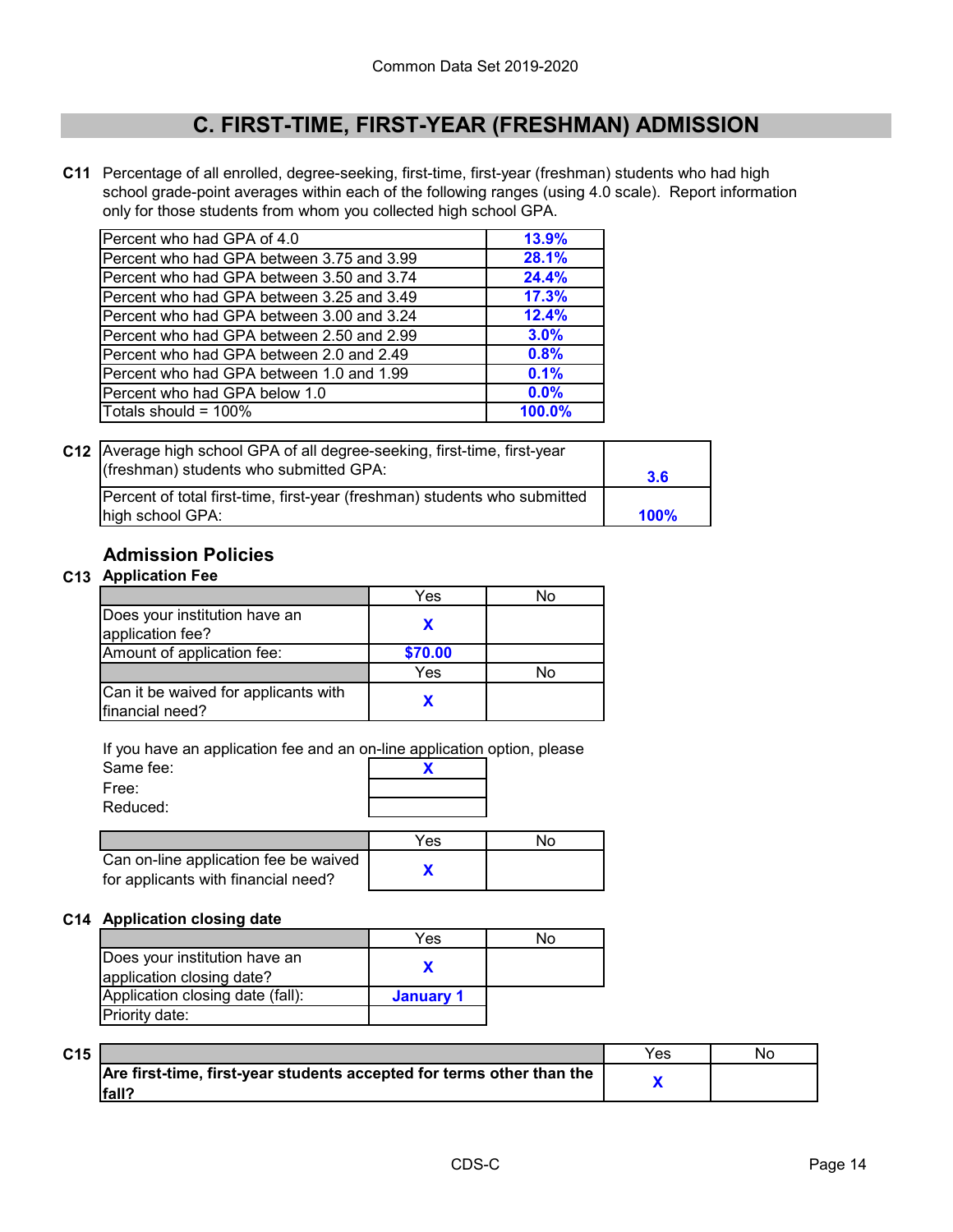#### **C16 Notification to applicants of admission decision sent** *(fill in one only)*

| On a rolling basis beginning (date): |                |
|--------------------------------------|----------------|
| By (date):                           | <b>April 1</b> |
| Other:                               |                |

#### **C17 Reply policy for admitted applicants** *(fill in one only)*

| Must reply by (date):                  | May 1   |       |
|----------------------------------------|---------|-------|
| No set date:                           |         |       |
| Must reply by May 1 or within          | 2 weeks |       |
| weeks if notified thereafter           |         |       |
| Other:                                 |         |       |
|                                        |         |       |
| Deadline for housing deposit (MM/DD):  |         | May 1 |
| Amount of housing deposit:             |         | \$500 |
| Refundable if student does not enroll? |         |       |
| Yes, in full                           |         |       |
| Yes, in part                           |         |       |
| No                                     |         |       |

#### **C18 Deferred admission**

|                                                                                  |      | Yes | No |
|----------------------------------------------------------------------------------|------|-----|----|
| Does your institution allow students to postpone enrollment after<br>ladmission? |      |     |    |
| If yes, maximum period of postponement:                                          | vear |     |    |

#### **C19 Early admission of high school students**

|                                                                                                                                                                               | Yes | Nο |
|-------------------------------------------------------------------------------------------------------------------------------------------------------------------------------|-----|----|
| Does your institution allow high school students to enroll as full-time, first-<br>  time, first-year (freshman) students one year or more before high school<br>laraduation? |     |    |

**C20 Common Application** Cuestion removed from CDS. (Initiated during 2006-2007 cycle) Question removed from CDS.

### **Early Decision and Early Action Plans**

#### **C21 Early Decision**

|                                                                                                                                                                                                                                                                                                                                             | Yes              | No |
|---------------------------------------------------------------------------------------------------------------------------------------------------------------------------------------------------------------------------------------------------------------------------------------------------------------------------------------------|------------------|----|
| Does your institution offer an early decision plan (an admission plan that<br>permits students to apply and be notified of an admission decision well<br>in advance of the regular notification date and that asks students to<br>commit to attending if accepted) for first-time, first-year (freshman)<br>applicants for fall enrollment? | X                |    |
| If "yes," please complete the following:                                                                                                                                                                                                                                                                                                    |                  |    |
| First or only early decision plan closing date                                                                                                                                                                                                                                                                                              | Nov <sub>1</sub> |    |
| First or only early decision plan notification date                                                                                                                                                                                                                                                                                         | <b>Dec 15</b>    |    |
| Other early decision plan closing date                                                                                                                                                                                                                                                                                                      | Jan 1            |    |
| Other early decision plan notification date                                                                                                                                                                                                                                                                                                 | <b>Feb 15</b>    |    |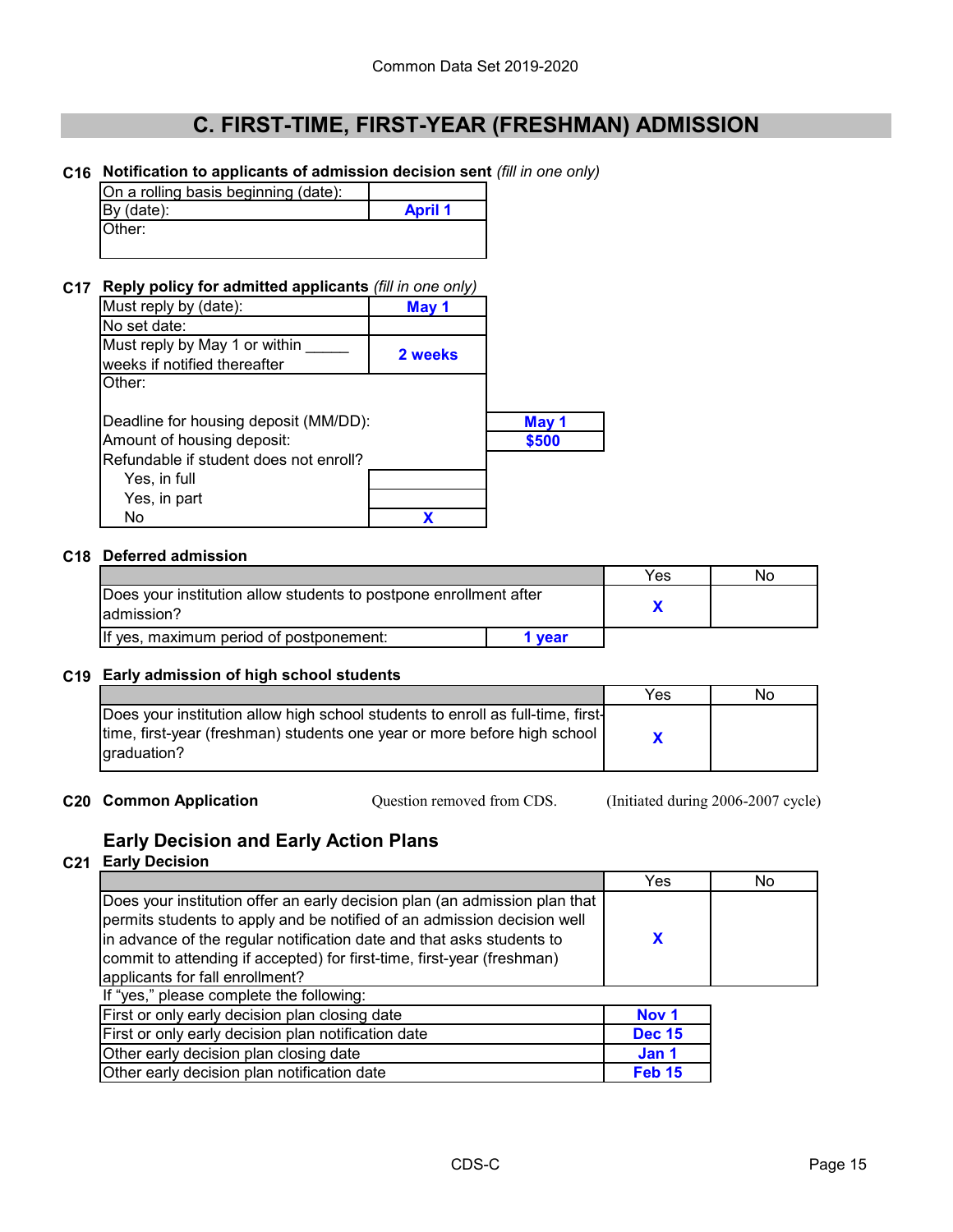#### **For the Fall 2019 entering class:**

| Number of early decision applications received by your institution | 1.564 |  |
|--------------------------------------------------------------------|-------|--|
| Number of applicants admitted under early decision plan            | 755   |  |
| Please provide significant details about your early decision plan: |       |  |

## **C22 Early action**

|                                                                         | Yes | NΟ |
|-------------------------------------------------------------------------|-----|----|
| Do you have a nonbinding early action plan whereby students are         |     |    |
| notified of an admission decision well in advance of the regular        |     |    |
| Inotification date but do not have to commit to attending your college? |     |    |
| If "yes," please complete the following:                                |     |    |
|                                                                         |     |    |

| Early action closing date      | <b>NOV</b> |
|--------------------------------|------------|
| Early action notification date |            |

Is your early action plan a "restrictive" plan under which you limit students from applying to other early plans?

| - - |  |
|-----|--|
|     |  |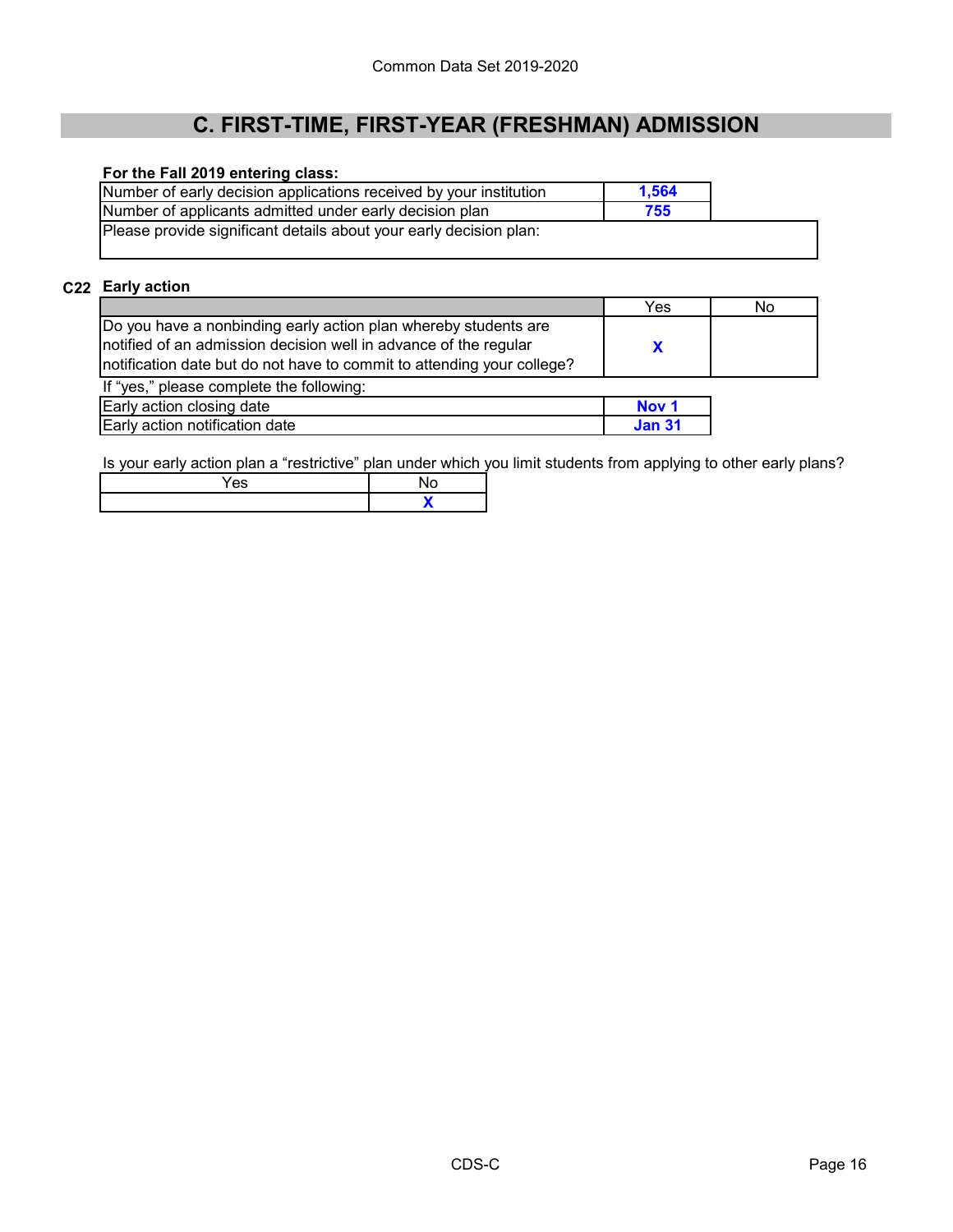### **D. TRANSFER ADMISSION**

### **Fall Applicants**

**D3**

| D1 |                                                                                                                                                             | Yes | No |
|----|-------------------------------------------------------------------------------------------------------------------------------------------------------------|-----|----|
|    | Does your institution enroll transfer students? (If no, please<br>skip to Section E)                                                                        |     |    |
|    | If yes, may transfer students earn advanced standing credit<br>by transferring credits earned from course work completed<br>at other colleges/universities? |     |    |

**D2** Provide the number of students who applied, were admitted, and enrolled as degree-seeking transfer students in Fall 2019.

|       | Applicants | Admitted<br>Applicants | Enrolled<br>Applicants |
|-------|------------|------------------------|------------------------|
| Men   | 1,241      | 595                    | 263                    |
| Women | 1,390      | 745                    | 360                    |
| Total | 2,631      | 1,340                  | 623                    |

### **Application for Admission**

| -all   |  |
|--------|--|
| Winter |  |
| Spring |  |
| Summer |  |

| D4 |                                                                                                                         | Yes | No |
|----|-------------------------------------------------------------------------------------------------------------------------|-----|----|
|    | Must a transfer applicant have a minimum number of<br>credits completed or else must apply as an entering<br>lfreshman? |     |    |
|    | If yes, what is the minimum number of credits and the unit<br>of measure?                                               |     |    |

#### **D5** Indicate all items required of transfer students to apply for admission:

|                                                            | Required of<br>All | of All | Recommended Recommended<br>of Some | Required of<br>Some | Not Required |
|------------------------------------------------------------|--------------------|--------|------------------------------------|---------------------|--------------|
| High school transcript                                     | x                  |        |                                    |                     |              |
| College transcript(s)                                      |                    |        |                                    |                     |              |
| Essay or personal<br>statement                             | X                  |        |                                    |                     |              |
| Interview                                                  |                    |        |                                    |                     |              |
| Standardized test scores                                   |                    |        |                                    |                     |              |
| Statement of good<br>standing from prior<br>institution(s) |                    |        |                                    |                     |              |

| <b>D6</b> If a minimum high school grade point average is required of<br>transfer applicants, specify (on a 4.0 scale): | n.a. |
|-------------------------------------------------------------------------------------------------------------------------|------|
|                                                                                                                         |      |

| <b>D7</b> If a minimum college grade point average is required of | 2.0 |
|-------------------------------------------------------------------|-----|
| transfer applicants, specify (on a 4.0 scale):                    |     |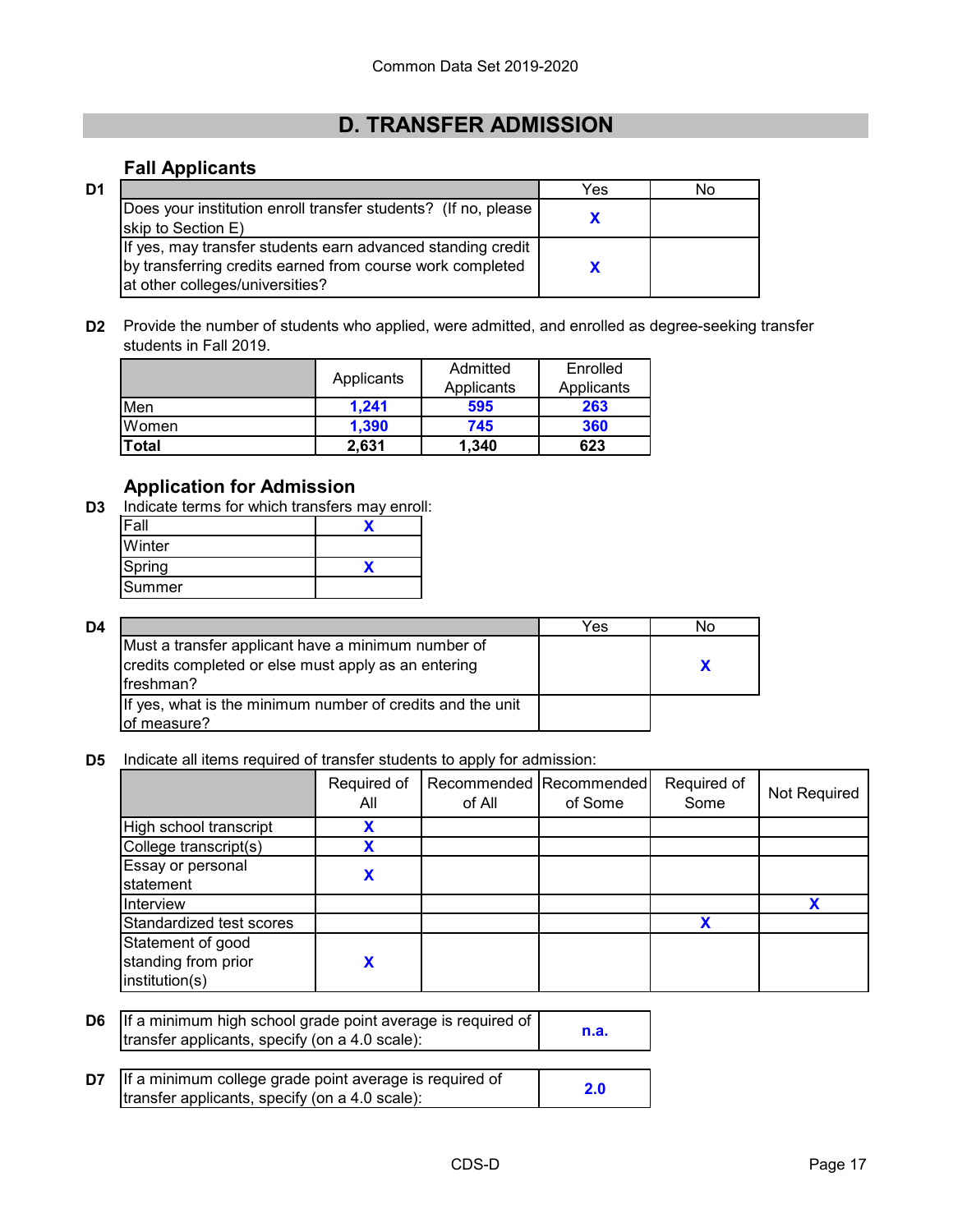### **D. TRANSFER ADMISSION**

- **D8** List any other application requirements specific to transfer applicants:
- **D9** List application priority, closing, notification, and candidate reply dates for transfer students. If applications are reviewed on a continuous or rolling basis, place a check mark in the "Rolling admission" column.

|        | <b>Priority Date</b> | <b>Closing Date</b> | <b>Notification Date</b>        | <b>Reply Date</b>                                            | <b>Rolling</b><br><b>Admission</b> |
|--------|----------------------|---------------------|---------------------------------|--------------------------------------------------------------|------------------------------------|
| Fall   | <b>April 1</b>       | June 1              | mid-April                       | May 1 or two<br>weeks after<br>date on letter                |                                    |
| Winter |                      |                     |                                 |                                                              |                                    |
| Spring | <b>November 1</b>    | <b>December 1</b>   | <b>Early</b><br><b>November</b> | <b>December 1</b><br>or one weeks<br>after date on<br>letter |                                    |
| Summer |                      |                     |                                 |                                                              |                                    |

| D10 |                                                               | Yes | Nc |
|-----|---------------------------------------------------------------|-----|----|
|     | Does an open admission policy, if reported, apply to transfer |     |    |
|     | Istudents?                                                    |     |    |

**D11** Describe additional requirements for transfer admission, if applicable:

#### **Transfer Credit Policies**

**D12** Report the lowest grade earned for any course that may be **2.0**<br> **Example:** transferred for credit:

| D13 |                                                          | Number | $\top$ vpe $\top$<br>Jnit |
|-----|----------------------------------------------------------|--------|---------------------------|
|     | <b>IMaximum number of credits or courses that may be</b> |        |                           |
|     | transferred from a two-year institution:                 | n.a.   | n.a.                      |

| D <sub>14</sub>                                                                               | Number | I vpe<br>Jnit |
|-----------------------------------------------------------------------------------------------|--------|---------------|
| Maximum number of credits or courses that may be<br>transferred from a four-year institution: | n.a.   | n.a.          |

**D15** Minimum number of credits that transfers must complete at **n.a.** your institution to earn an associate degree:

- **D16** Minimum number of credits that transfers must complete at **45** your institution to earn a bachelor's degree:
- **D17** Describe other transfer credit policies: **A student transferring credit hours from a 4-year college or university (this being the last school attended) must complete a minimum of 45 credit hours in residence at the University of Miami to earn an undergraduate degree. A student transferring credit hours from a 2-year community or junior college (this being the last school attended) must complete a minimum of 56 credit hours in residence at the University of Miami to earn an undergraduate degree.**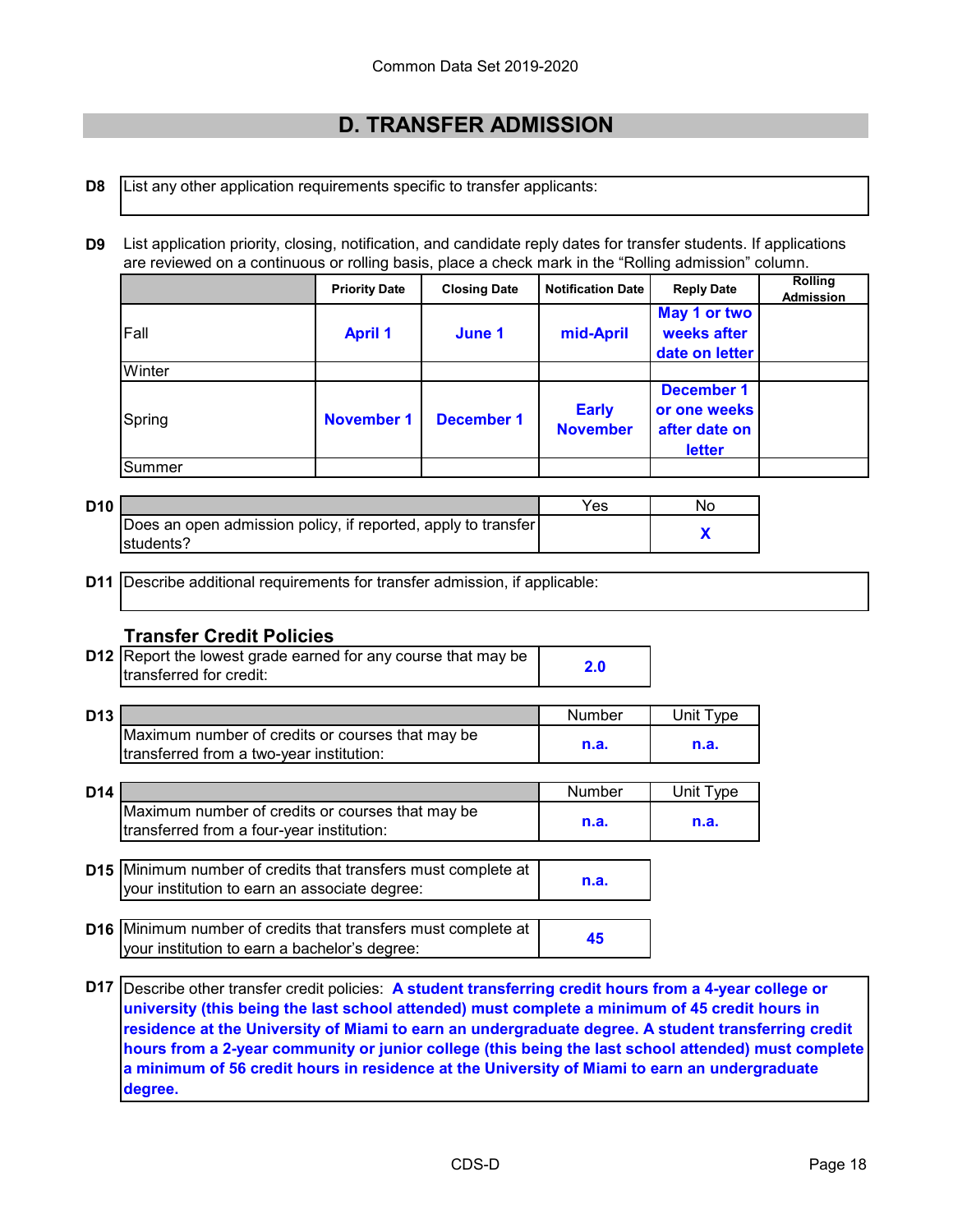### **D. TRANSFER ADMISSION**

### **Military Service Transfer Credit Policies**

**D18** Does your institution accept the following military/veteran transfer credits:

|                                                  | Yes | No |
|--------------------------------------------------|-----|----|
| American Council on Education (ACE)              |     |    |
| College Level Examination Program (CLEP)         |     |    |
| <b>IDANTES Subject Standardized Tests (DSST)</b> |     |    |

| D <sub>19</sub> |                                                          | Number | Unit Type |
|-----------------|----------------------------------------------------------|--------|-----------|
|                 | Maximum number of credits or courses that may be         |        |           |
|                 | transferred based on military education evaluated by the |        |           |
|                 | American Council on Education (ACE):                     |        |           |

| <b>D20</b> |                                                                                                                                                                                                                                   | Number                                                                                               | Unit Type                         |
|------------|-----------------------------------------------------------------------------------------------------------------------------------------------------------------------------------------------------------------------------------|------------------------------------------------------------------------------------------------------|-----------------------------------|
|            | Maximum number of credits or courses that may be transferred<br>based on Department of Defense supported prior learning<br>assessments (College Level Examination Program (CLEP) or<br>DANTES Subject Standardized Tests (DSST)): | <b>With CLEP we</b><br>only accept 5<br>subject<br>exams for a<br>total of 15<br>semester<br>credits | <b>Semester</b><br><b>credits</b> |

|     |                                                                    | Yes |  |
|-----|--------------------------------------------------------------------|-----|--|
| D21 | Are the military/veteran credit transfer policies on your website? |     |  |
|     |                                                                    |     |  |

If yes, please provide the URL where they can be located: **[https://admissions.miami.edu/undergraduate/application-process/veterans/admission](https://admissions.miami.edu/undergraduate/application-process/veterans/admission-process/index.html)[process/index.html](https://admissions.miami.edu/undergraduate/application-process/veterans/admission-process/index.html)**

**D22** Describe other military/veteran transfer credit policies unique to your institution: **We will award 6 elective military credits with the submission of a copy of the DD 214 form showing a honorable discharge**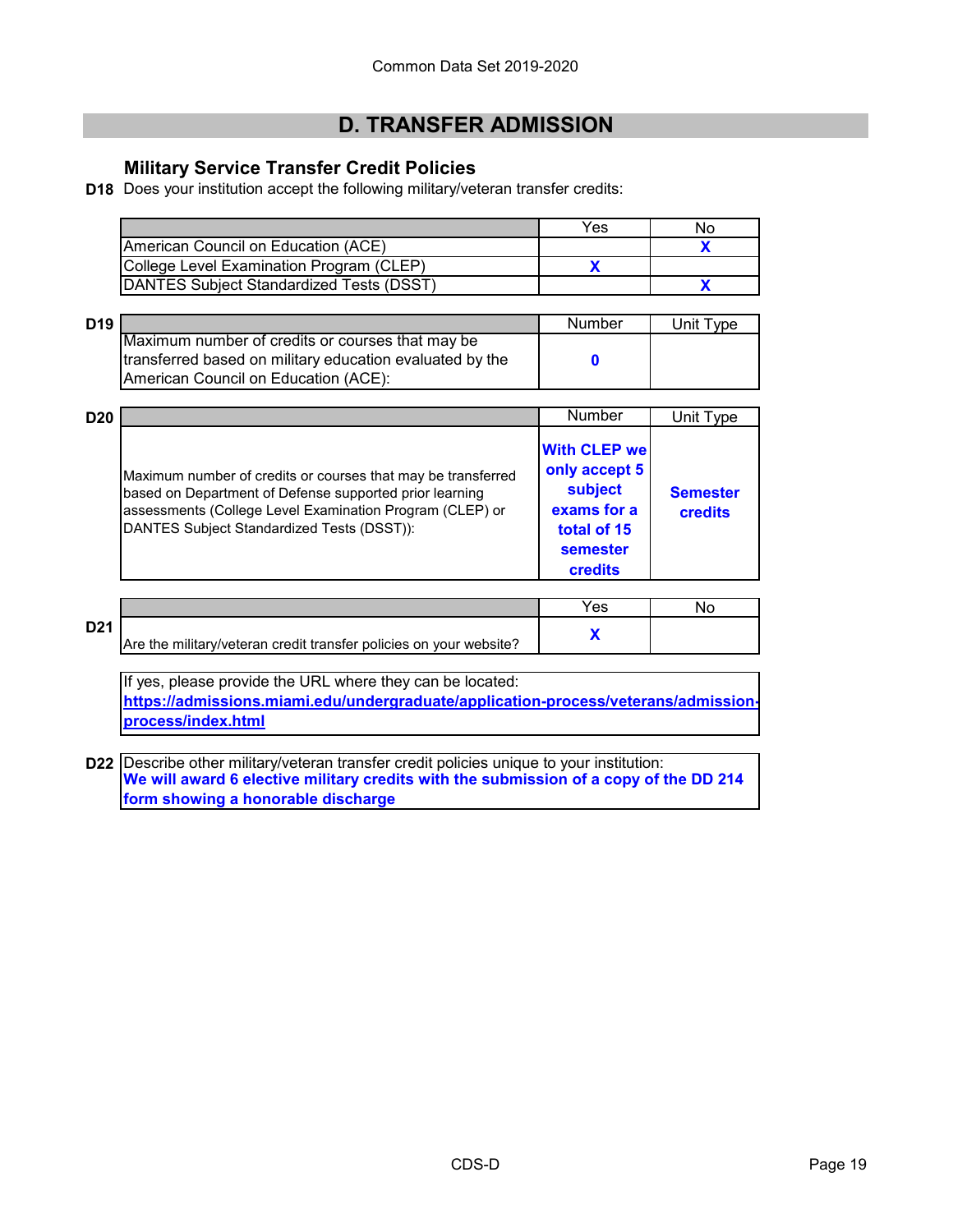### **E. ACADEMIC OFFERINGS AND POLICIES**

#### **E1 Special study options:** Identify those programs available at your institution. Refer to the glossary for definitions.

| Accelerated program                 | χ |
|-------------------------------------|---|
| Cooperative education program       | χ |
| Cross-registration                  |   |
| Distance learning                   | X |
| Double major                        | X |
| Dual enrollment                     | X |
| English as a Second Language (ESL)  | X |
| Exchange student program (domestic) |   |
| External degree program             |   |
| Honors Program                      | X |
| Independent study                   | X |
| Internships                         | X |
| Liberal arts/career combination     | X |
| Student-designed major              | X |
| Study abroad                        | X |
| Teacher certification program       | X |
| Weekend college                     | Х |
| Other (specify):                    |   |
|                                     |   |

#### **E2 This question has been removed from the Common Data Set.**

#### **E3 Areas in which all or most students are required to complete some course work prior to graduation:**

| Arts/fine arts                    | v |
|-----------------------------------|---|
| Computer literacy                 |   |
| English (including composition)   |   |
| Foreign languages                 |   |
| History                           |   |
| <b>Humanities</b>                 | v |
| <b>Mathematics</b>                |   |
| Philosophy                        |   |
| Sciences (biological or physical) | v |
| Social science                    |   |
| Other (describe):                 |   |
|                                   |   |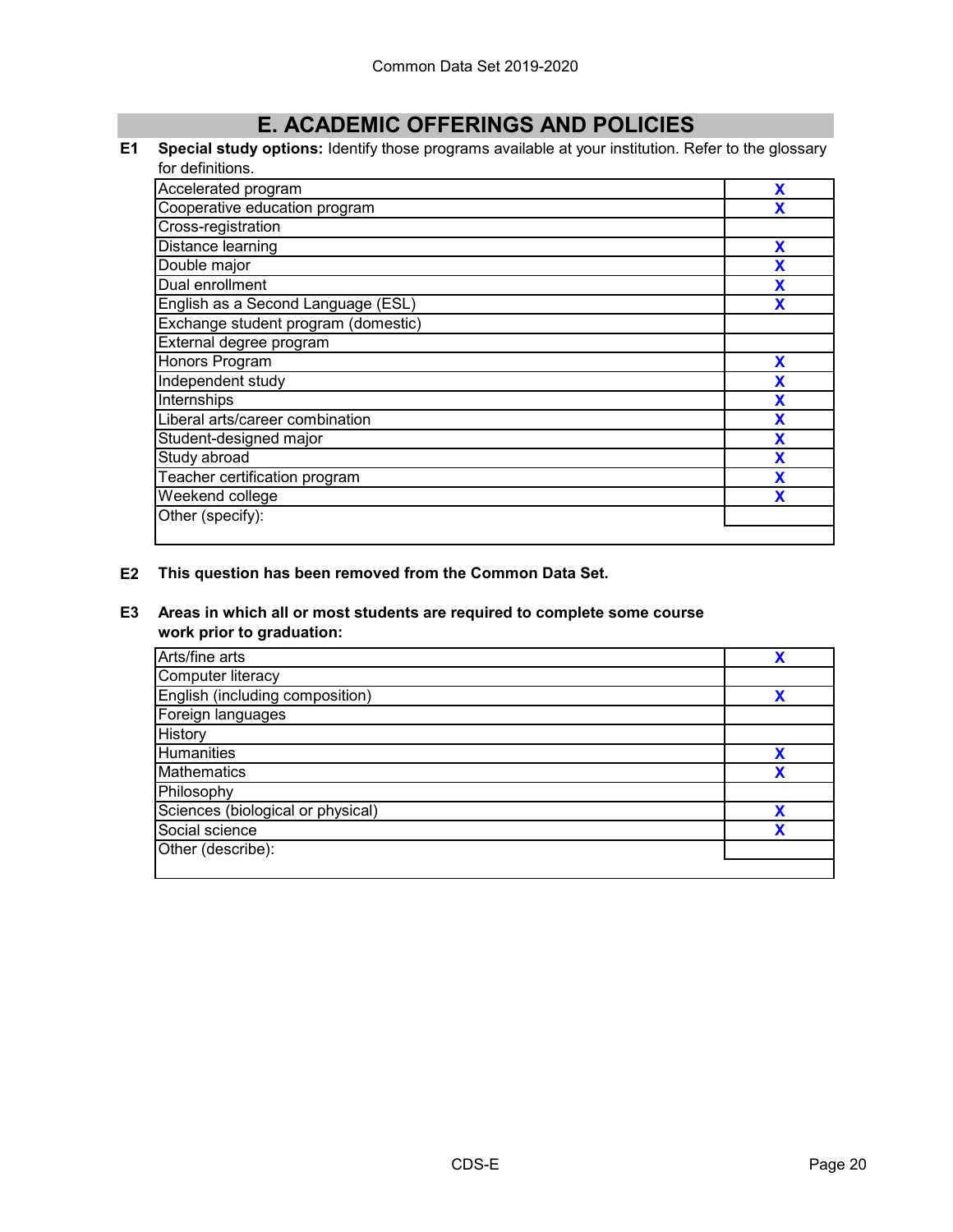### **F. STUDENT LIFE**

**F1** Percentages of first-time, first-year (freshman) degree-seeking students and degree-seeking undergraduates enrolled in Fall 2019 who fit the following categories:

|                                                     | First-time, first-year |                |
|-----------------------------------------------------|------------------------|----------------|
|                                                     | (freshman)             | Undergraduates |
|                                                     | students               |                |
| Percent who are from out of state (exclude          |                        |                |
| international/nonresident aliens from the numerator | 68%                    | 61%            |
| and denominator)                                    |                        |                |
| Percent of men who join fraternities                | n.a.                   | <b>16%</b>     |
| Percent of women who join sororities                | n.a.                   | <b>18%</b>     |
| Percent who live in college-owned, -operated, or -  | 88%                    | 37%            |
| affiliated housing                                  |                        |                |
| Percent who live off campus or commute              | 12%                    | 63%            |
| Percent of students age 25 and older                | $0\%$                  | 5%             |
| Average age of full-time students                   | 18.2                   | 20.1           |
| Average age of all students (full- and part-time)   | 18.2                   | 20.5           |

**F2 Activities offered** Identify those programs available at your institution.

| <b>Campus Ministries</b>     | X                       |
|------------------------------|-------------------------|
| Choral groups                | X                       |
| Concert band                 | X                       |
| Dance                        | $\mathbf x$             |
| Drama/theater                | X                       |
| <b>International Student</b> | X                       |
| Organization                 |                         |
| Jazz band                    | $\overline{\mathbf{X}}$ |
| Literary magazine            | $\overline{\mathbf{X}}$ |
| Marching band                | X                       |
| Model UN                     | X                       |
| Music ensembles              | $\overline{\mathbf{X}}$ |
| <b>Musical theater</b>       | X                       |
| Opera                        | X                       |
| Pep band                     | $\overline{\mathbf{X}}$ |
| Radio station                | X                       |
| Student government           | X                       |
| Student newspaper            | $\overline{\mathbf{X}}$ |
| Student-run film society     | $\overline{\mathbf{X}}$ |
| Symphony orchestra           | $\overline{\textbf{X}}$ |
| <b>Television station</b>    | $\overline{\mathbf{X}}$ |
| Yearbook                     | $\overline{\mathbf{X}}$ |

#### **F3 ROTC** (program offered in cooperation with Reserve Officers' Training Corps)

|                            | On Campus | At Cooperating<br>Institution | Name of Cooperating<br>Institution |
|----------------------------|-----------|-------------------------------|------------------------------------|
| Army ROTC is offered:      |           |                               | <b>Florida International Univ.</b> |
| Naval ROTC is offered:     |           |                               |                                    |
| Air Force ROTC is offered: |           |                               |                                    |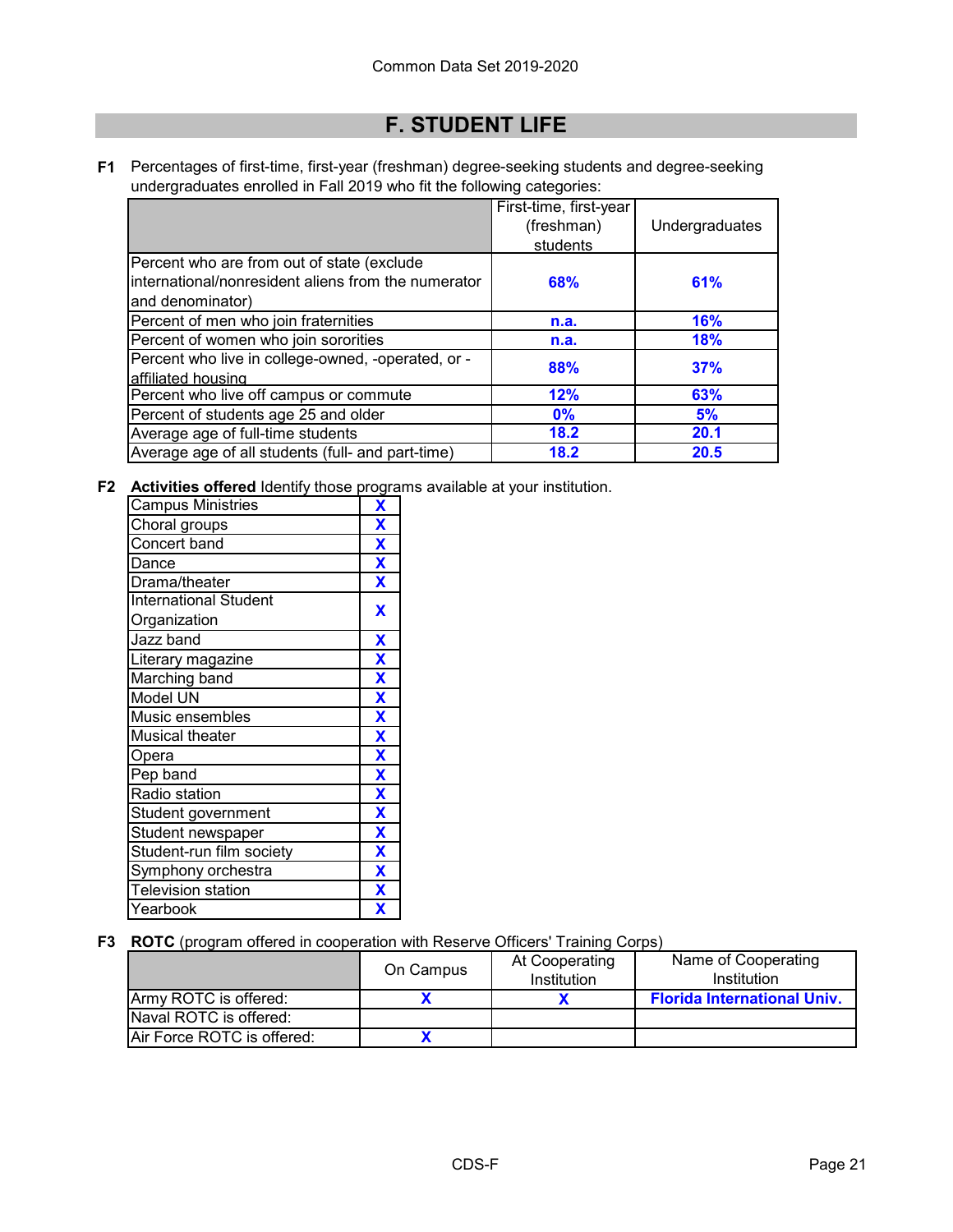## **F. STUDENT LIFE**

**F4 Housing:** Check all types of college-owned, -operated, or -affiliated housing available for undergraduates at your institution.

| Coed dorms                        | x |
|-----------------------------------|---|
| Men's dorms                       |   |
| Women's dorms                     |   |
| Apartments for married students   |   |
| Apartments for single students    | X |
| Special housing for disabled      | x |
| students                          |   |
| Special housing for international |   |
| students                          |   |
| Fraternity/sorority housing       | X |
| Cooperative housing               |   |
| Theme housing                     | X |
| Wellness housing                  |   |
| Other housing options (specify):  |   |
|                                   |   |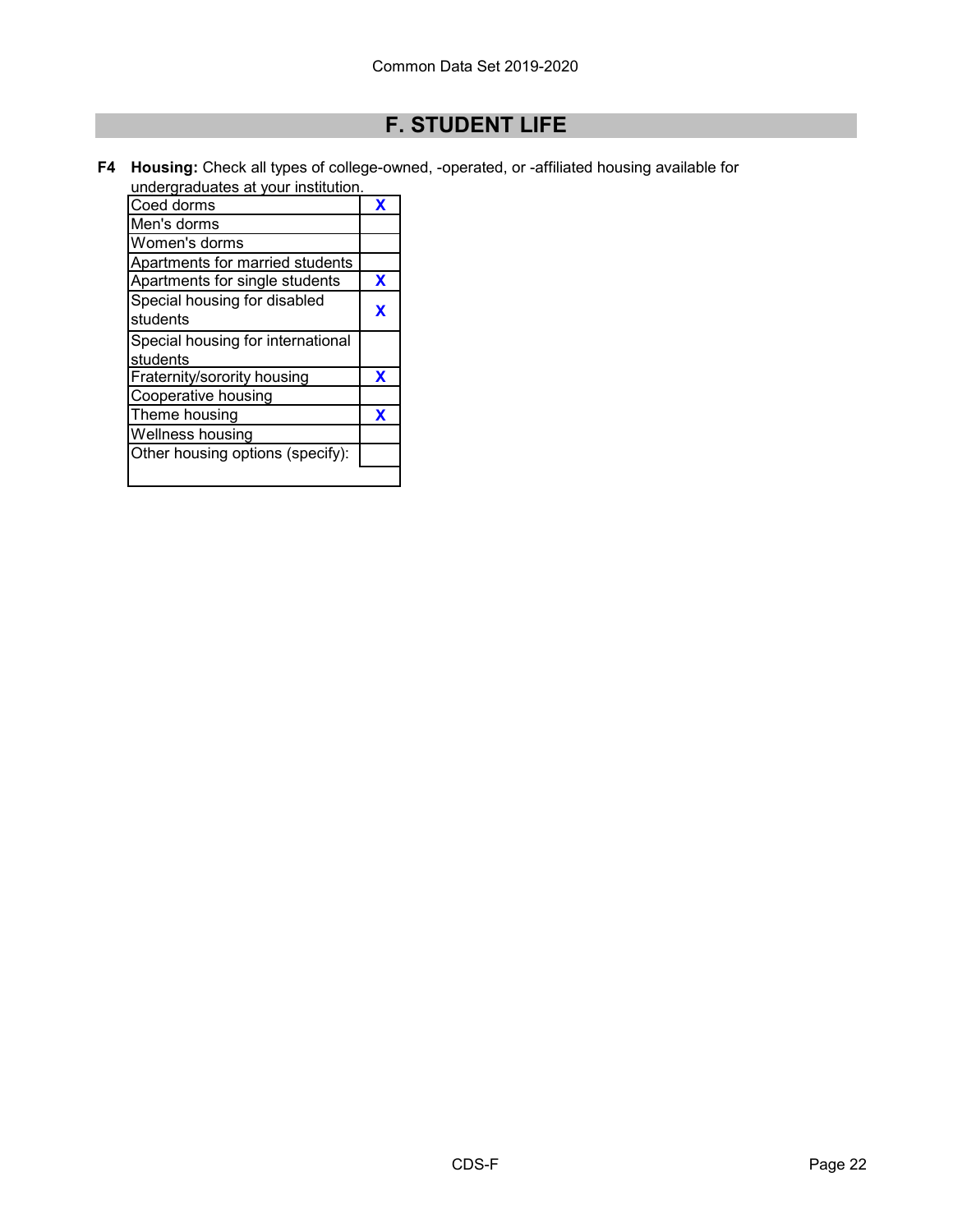### **G. ANNUAL EXPENSES**

**G0** Please provide the URL of your institution's net price calculator: **https://npc.collegeboard.org/app/miami**

**Provide 2020-2021 academic year costs of attendance for the following categories that are applicable to your institution.**

Check here if your institution's 2020-2021 academic year costs of attendance are not available at this time and provide an approximate date (i.e., month/day) when your institution's final 2020-2021 academic year costs of attendance will be available:

**G1 Undergraduate full-time tuition, required fees, room and board List the typical tuition, required fees, and room and board for a full-time undergraduate student for the FULL 2020-2021 academic year (30 semester or 45 quarter hours for institutions that derive annual tuition by multiplying credit hour cost by number of credits). A full academic year refers to the period of time generally extending from September to June; usually equated to two semesters, two trimesters, three quarters, or the period covered by a four-one-four plan. Room and board is defined as double occupancy and 19 meals per week or the maximum meal plan. Required fees include only charges that all full-time students must pay that are not included in tuition (e.g., registration, health, or activity fees.) Do not include optional fees (e.g., parking, laboratory use).**

|                                         | First-Year | Undergraduates |
|-----------------------------------------|------------|----------------|
| <b>PRIVATE INSTITUTIONS</b><br>Tuition: | \$52,080   | \$52,080       |
| PUBLIC INSTITUTIONS                     |            |                |
| Tuition:                                |            |                |
| In-district                             |            |                |
| PUBLIC INSTITUTIONS                     |            |                |
| In-state (out-of-district):             |            |                |
| PUBLIC INSTITUTIONS                     |            |                |
| Out-of-state:                           |            |                |
| NONRESIDENT ALIENS                      | \$52,080   | \$52,080       |
| Tuition:                                |            |                |
|                                         |            |                |
| <b>REQUIRED FEES:</b>                   | \$1,602    | \$1,602        |
|                                         |            |                |
| ROOM AND BOARD:                         | \$15,470   | \$15,470       |
| (on-campus)                             |            |                |
| <b>ROOM ONLY:</b>                       | \$8,900    | \$8,900        |
| (on-campus)                             |            |                |
| <b>BOARD ONLY:</b>                      | \$6,570    | \$6,570        |
| (on-campus meal plan)                   |            |                |

Comprehensive tuition and room and board fee (if your college cannot provide separate tuition and room and board fees):

Other: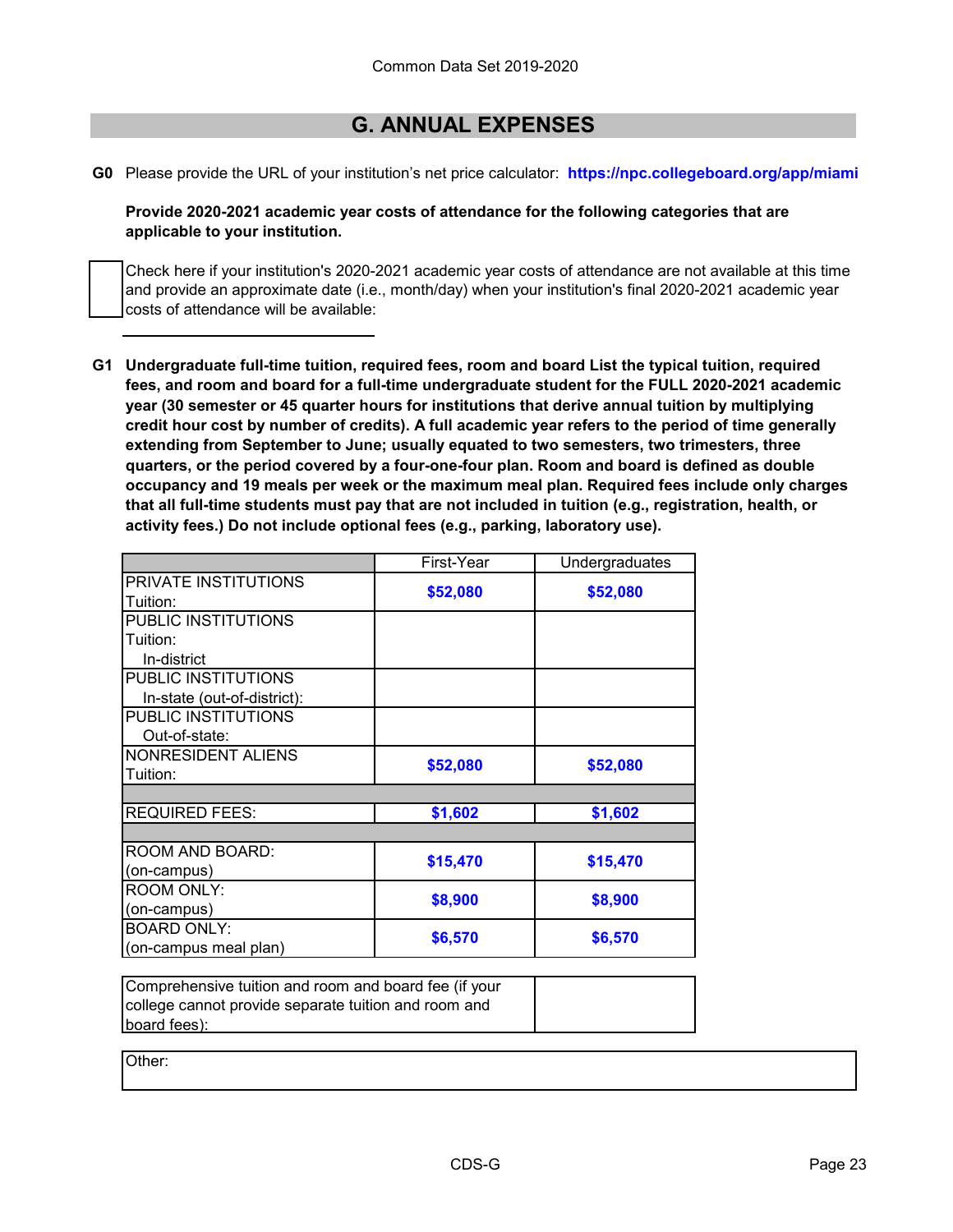## **G. ANNUAL EXPENSES**

| G <sub>2</sub> |                                                                                                           | Minimum | Maximum |
|----------------|-----------------------------------------------------------------------------------------------------------|---------|---------|
|                | Number of credits per term a student can take for the<br>stated full-time tuition                         | $12 \,$ | 20      |
| G <sub>3</sub> |                                                                                                           | Yes     | No      |
|                | Do tuition and fees vary by year of study (e.g., sophomore,<br>junior, senior)?                           |         | X       |
| G4             |                                                                                                           | Yes     | No      |
|                | Do tuition and fees vary by undergraduate instructional<br>program?                                       |         | X       |
|                |                                                                                                           | $\%$    |         |
|                | If yes, what percentage of full-time undergraduates pay<br>more than the tuition and fees reported in G1? |         |         |

**G5** Provide the estimated expenses for a typical full-time undergraduate student:

|                                 | <b>Residents</b> | Commuters        | Commuters            |  |
|---------------------------------|------------------|------------------|----------------------|--|
|                                 |                  | (living at home) | (not living at home) |  |
| Books and supplies              | \$1,000          | \$1,000          | \$1,000              |  |
| Room only                       |                  |                  |                      |  |
| Board only                      |                  | \$6,396          |                      |  |
| Room and board total (if your   |                  |                  |                      |  |
| college cannot provide separate |                  |                  |                      |  |
| room and board figures for      |                  |                  | \$19,190             |  |
| commuters not living at home):  |                  |                  |                      |  |
| Transportation                  | \$1,400          | \$1,400          | \$1,400              |  |
| Other expenses                  | \$2,160          | \$2,160          | \$2,160              |  |

**G6** Undergraduate per-credit-hour charges (tuition only)

| <b>PRIVATE INSTITUTIONS:</b> | \$2,170 |  |
|------------------------------|---------|--|
| <b>PUBLIC INSTITUTIONS</b>   |         |  |
| In-district:                 |         |  |
| PUBLIC INSTITUTIONS          |         |  |
| In-state (out-of-district):  |         |  |
| <b>PUBLIC INSTITUTIONS</b>   |         |  |
| Out-of-state:                |         |  |
| <b>NONRESIDENT ALIENS:</b>   | \$2,170 |  |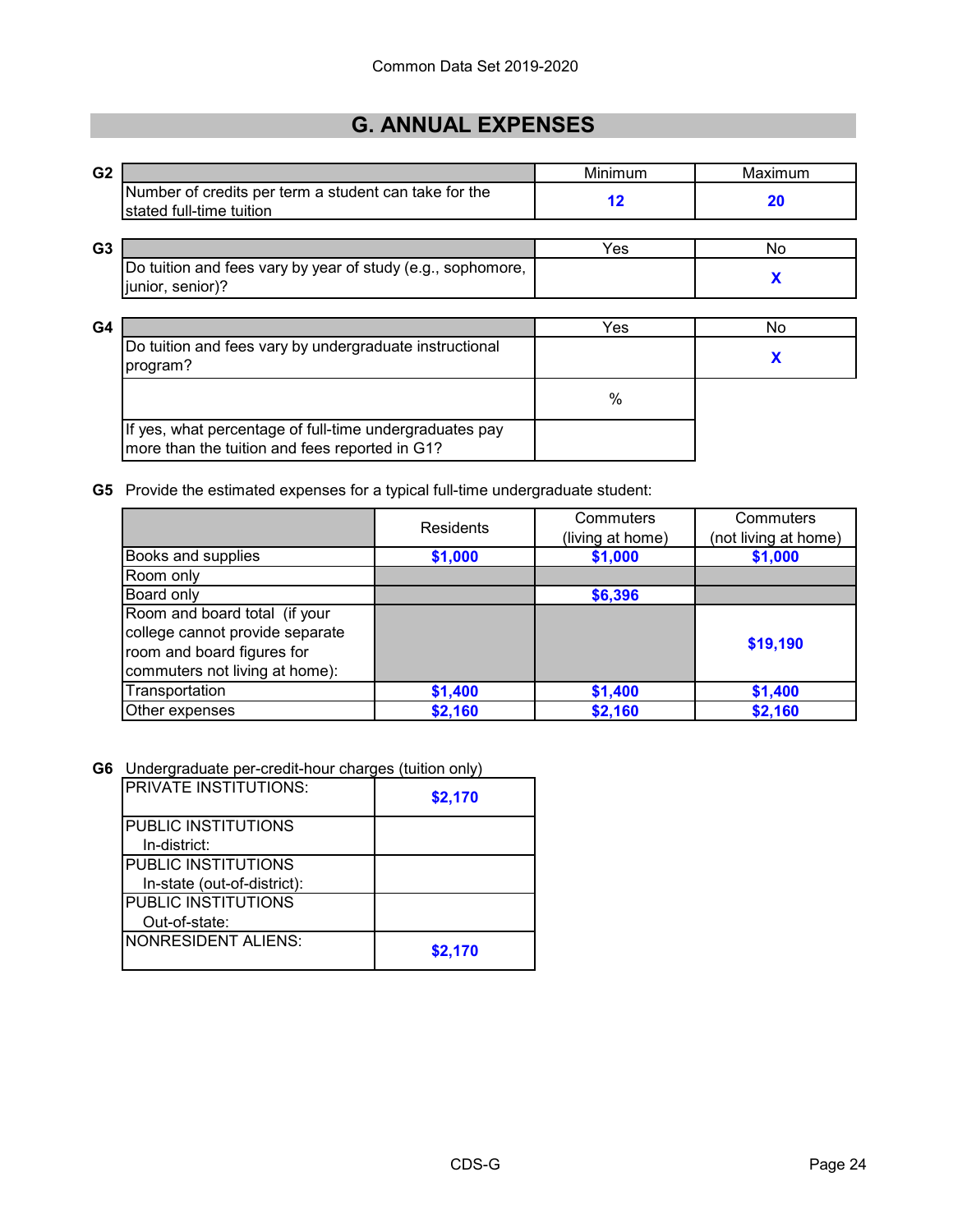#### **Aid Awarded to Enrolled Undergraduates**

Enter total dollar amounts awarded to enrolled full-time and less than full-time degree-seeking undergraduates (using the same cohort reported in CDS Question B1, "total degree-seeking" undergraduates) in the following categories. (Note: If the data being reported are final figures for the 2018-2019 academic year (see the next item below), use the 2018-2019 academic year's CDS Question B1 cohort.) Include aid awarded to international students (i.e., those not qualifying for federal aid). Aid that is non-need-based but that was used to meet need should be reported in the need-based aid columns. (For a suggested order of precedence in assigning categories of aid to cover need, see the entry for "non-need-based scholarship or grant aid" on the last page of the definitions section.)

| H1 |                                                                                                 | 2019-2020<br>estimated | 2018-2019<br>final |
|----|-------------------------------------------------------------------------------------------------|------------------------|--------------------|
|    | Indicate the academic year for which data are reported for items H1, H2,<br>IH2A, and H6 below: |                        |                    |

**H3** Which needs-analysis methodology does your institution use in awarding institutional aid?

| [Federal methodology (FM)      |  |
|--------------------------------|--|
| Institutional methodology (IM) |  |
| <b>IBoth FM and IM</b>         |  |

|                                                                                                           | Need-based \$<br>(Include non-need-<br>based aid used to<br>meet need.) | Non-need-based \$<br>(Exclude non-need-<br>based aid used to meet<br>need.) |
|-----------------------------------------------------------------------------------------------------------|-------------------------------------------------------------------------|-----------------------------------------------------------------------------|
| <b>Scholarships/Grants</b>                                                                                |                                                                         |                                                                             |
| Federal                                                                                                   | \$10,800,169                                                            | \$0                                                                         |
| State (i.e., all states, not only the state in which your institution is located)                         | \$7,854,096                                                             | \$12,627,806                                                                |
| Institutional: Endowed scholarships, annual gifts and tuition funded                                      |                                                                         |                                                                             |
| grants, awarded by the college, excluding athletic aid and tuition waivers<br>(which are reported below). | \$100,622,736                                                           | \$67,719,720                                                                |
| Scholarships/grants from external sources (e.g., Kiwanis, National Merit)                                 |                                                                         |                                                                             |
| not awarded by the college                                                                                | \$1,991,941                                                             | \$4,784,974                                                                 |
| <b>Total Scholarships/Grants</b>                                                                          | \$121,268,942                                                           | \$85,132,500                                                                |
| <b>Self-Help</b>                                                                                          |                                                                         |                                                                             |
| Student loans from all sources (excluding parent loans)                                                   | \$10,496,103                                                            | \$0                                                                         |
| Federal Work-Study                                                                                        | \$6,245,064                                                             |                                                                             |
| State and other (e.g., institutional) work-study/employment (Note:                                        |                                                                         |                                                                             |
| Excludes Federal Work-Study captured above.)                                                              | \$26,665                                                                | \$492,335                                                                   |
| <b>Total Self-Help</b>                                                                                    | \$16,767,832                                                            | \$492,335                                                                   |
| <b>Other</b>                                                                                              |                                                                         |                                                                             |
| <b>Parent Loans</b>                                                                                       | \$2,472,786                                                             | \$14,955,041                                                                |
| <b>Tuition Waivers</b><br>Reporting is optional. Report tuition waivers in this row if you choose to      |                                                                         |                                                                             |
| report them. Do not report tuition waivers elsewhere.                                                     | \$6,005,244                                                             | \$19,782,731                                                                |
| <b>Athletic Awards</b>                                                                                    | \$1,246,880                                                             | \$14,312,293                                                                |
|                                                                                                           |                                                                         |                                                                             |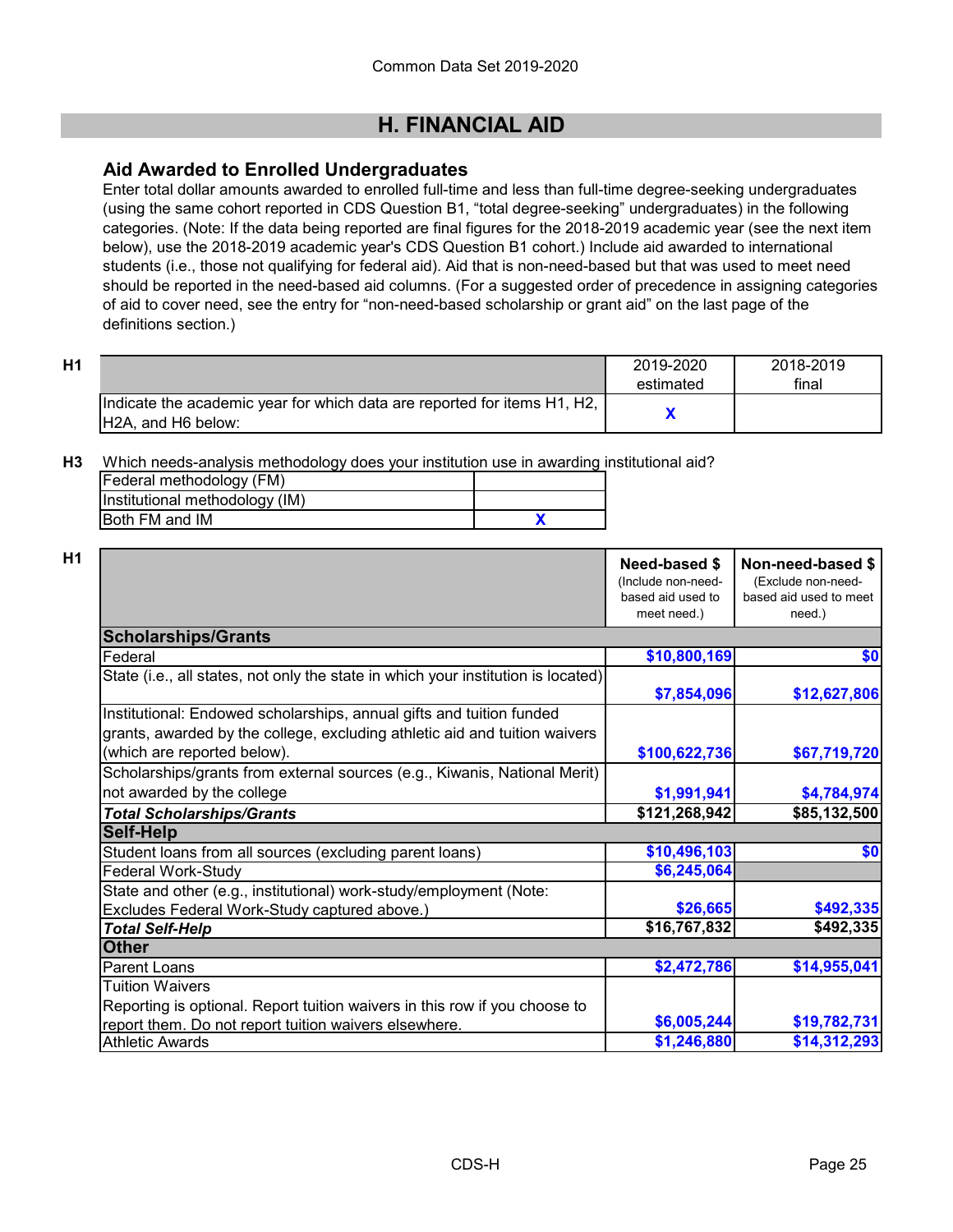**H2 Number of Enrolled Students Awarded Aid:** List the number of degree-seeking full-time and less-than-fulltime undergraduates who applied for and were awarded financial aid from any source. **Aid that is non-needbased but that was used to meet need should be counted as need-based aid.** Numbers should reflect the cohort awarded the dollars reported in H1. Note: In the chart below, students may be counted in more than one row, and full-time freshmen should also be counted as full-time undergraduates.

|                                                                | <b>First-time</b> | <b>Full-time</b> | <b>Less Than</b> |
|----------------------------------------------------------------|-------------------|------------------|------------------|
|                                                                | <b>Full-time</b>  | Undergraduate    | <b>Full-time</b> |
|                                                                | <b>Freshmen</b>   | (Incl. Fresh.)   | Undergraduate    |
| a) Number of degree-seeking undergraduate                      |                   |                  |                  |
| students (CDS Item B1 if reporting on Fall 2018                |                   |                  |                  |
| cohort)                                                        | 2,180             | 10,624           | 466              |
| b) Number of students in line a who applied for need-          |                   |                  |                  |
| based financial aid                                            | 1,388             | 5,894            | 149              |
| c) Number of students in line <b>b</b> who were determined     |                   |                  |                  |
| to have financial need                                         | 1,054             | 4,618            | 132              |
| d) Number of students in line c who were awarded               |                   |                  |                  |
| any financial aid                                              | 1,017             | 4,438            | 114              |
| e) Number of students in line <b>d</b> who were awarded        |                   |                  |                  |
| any need-based scholarship or grant aid                        | 745               | 3,375            | 54               |
| f)<br>Number of students in line <b>d</b> who were awarded     |                   |                  |                  |
| any need-based self-help aid                                   | 621               | 2,743            | 52               |
| g) Number of students in line <b>d</b> who were awarded        |                   |                  |                  |
| any non-need-based scholarship or grant aid                    | 492               | 1,714            | 18               |
| h) Number of students in line <b>d</b> whose need was fully    |                   |                  |                  |
| met (exclude PLUS loans, unsubsidized loans,                   |                   |                  |                  |
| and private alternative loans)                                 | 962               | 3,621            | 106              |
| On average, the percentage of need that was met<br>li)         |                   |                  |                  |
| of students who were awarded any need-based                    |                   |                  |                  |
| aid. Exclude any aid that was awarded in excess                |                   |                  |                  |
| of need as well as any resources that were                     |                   |                  |                  |
| awarded to replace EFC (PLUS loans,                            |                   |                  |                  |
| unsubsidized loans, and private alternative loans)             | 99%               | 97%              | 96%              |
| The average financial aid package of those in line<br>lj)      |                   |                  |                  |
| d. Exclude any resources that were awarded to                  |                   |                  |                  |
| replace EFC (PLUS loans, unsubsidized loans,                   |                   |                  |                  |
| and private alternative loans)                                 |                   |                  |                  |
|                                                                | \$43,776          | \$41,057         | \$18,866         |
| Average need-based scholarship and grant award<br>$\mathsf{k}$ |                   |                  |                  |
| of those in line e                                             | \$37,836          | \$35,768         | \$9,601          |
| Average need-based self-help award (excluding<br>$ 1\rangle$   |                   |                  |                  |
| PLUS loans, unsubsidized loans, and private                    |                   |                  |                  |
| alternative loans) of those in line f                          | \$4,904           | \$6,018          | \$5,011          |
| m) Average need-based loan (excluding PLUS loans,              |                   |                  |                  |
| unsubsidized loans, and private alternative loans)             |                   |                  |                  |
| of those in line f who were awarded a need-based               |                   |                  |                  |
| loan                                                           | \$3,047           | \$4,460          | \$4,468          |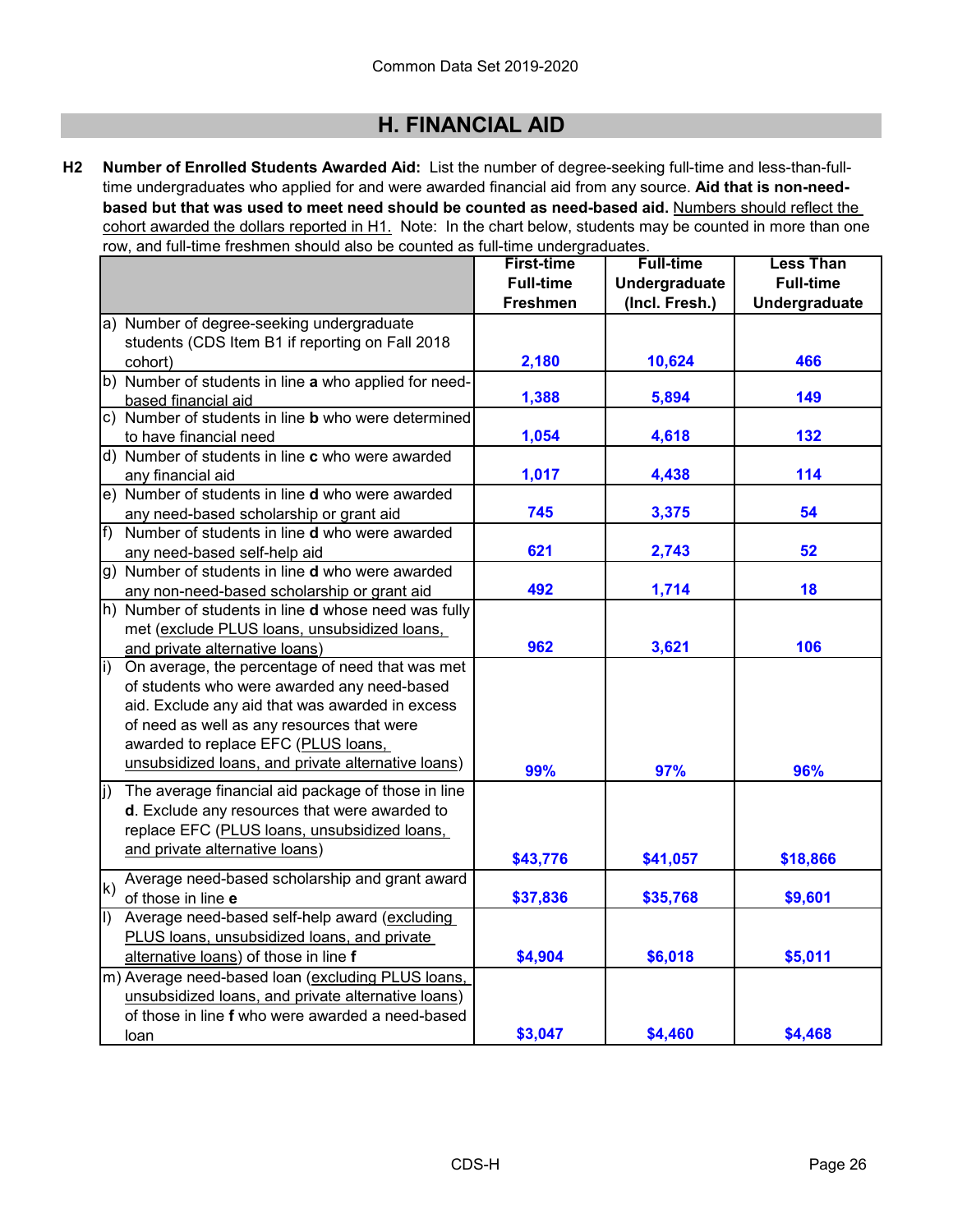**H2A Number of Enrolled Students Awarded Non-need-based Scholarships and Grants**: List the number of degree-seeking full-time and less-than-full-time undergraduates who had no financial need and who were awarded institutional non-need-based scholarship or grant aid. Numbers should reflect the cohort awarded the dollars reported in H1. Note: In the chart below, students may be counted in more than one row, and full-time freshmen should also be counted as full-time undergraduates.

|                                                                  | <b>First-time</b> | <b>Full-time</b> | <b>Less Than</b> |
|------------------------------------------------------------------|-------------------|------------------|------------------|
|                                                                  | <b>Full-time</b>  | <b>Undergrad</b> | <b>Full-time</b> |
|                                                                  | <b>Freshmen</b>   | (Incl. Fresh.)   | <b>Undergrad</b> |
| (n) Number of students in line a who had no financial            |                   |                  |                  |
| need and who were awarded institutional non-                     |                   |                  |                  |
| need-based scholarship or grant aid (exclude                     |                   |                  |                  |
| those who were awarded athletic awards and                       |                   |                  |                  |
| tuition benefits)                                                | 514               | 2,659            | 17               |
| (o) Average dollar amount of institutional non-need-             |                   |                  |                  |
| based scholarship and grant aid awarded to                       |                   |                  |                  |
| students in line <b>n</b>                                        | \$25,539          | \$22,986         | \$13,130         |
| $ p\rangle$ Number of students in line <b>a</b> who were awarded |                   |                  |                  |
| an institutional non-need-based athletic                         |                   |                  |                  |
| scholarship or grant                                             | 58                | 218              | 11               |
| q) Average dollar amount of institutional non-need-              |                   |                  |                  |
| based athletic scholarships and grants awarded to                |                   |                  |                  |
| students in line <b>p</b>                                        | \$59,094          | \$63,173         | \$31,014         |

**H3** Incorporated into H1 above.

**Note:** These are the graduates and loan types to include and exclude in order to fill out CDS H4 and H5.

who started at your institution as first- time

students and received a bachelor's degree

between July 1, 2018 and June 30, 2019.

\* only loans made to students who borrowed

while enrolled at your institution.

\* co-signed loans.

Exclude: \* students who transferred in.

\* money borrowed at other institutions.

- \* parent loans
- \* students who did not graduate or who graduated with another degree or certificate (but no bachelor's degree)

| H4   Provide the number of students in the 2019 undergraduate class who started at your      |       |
|----------------------------------------------------------------------------------------------|-------|
| institution as first-time students and received a bachelor's degree between July 1, 2018 and |       |
| June 30, 2019. Exclude students who transferred into your institution                        | 1.927 |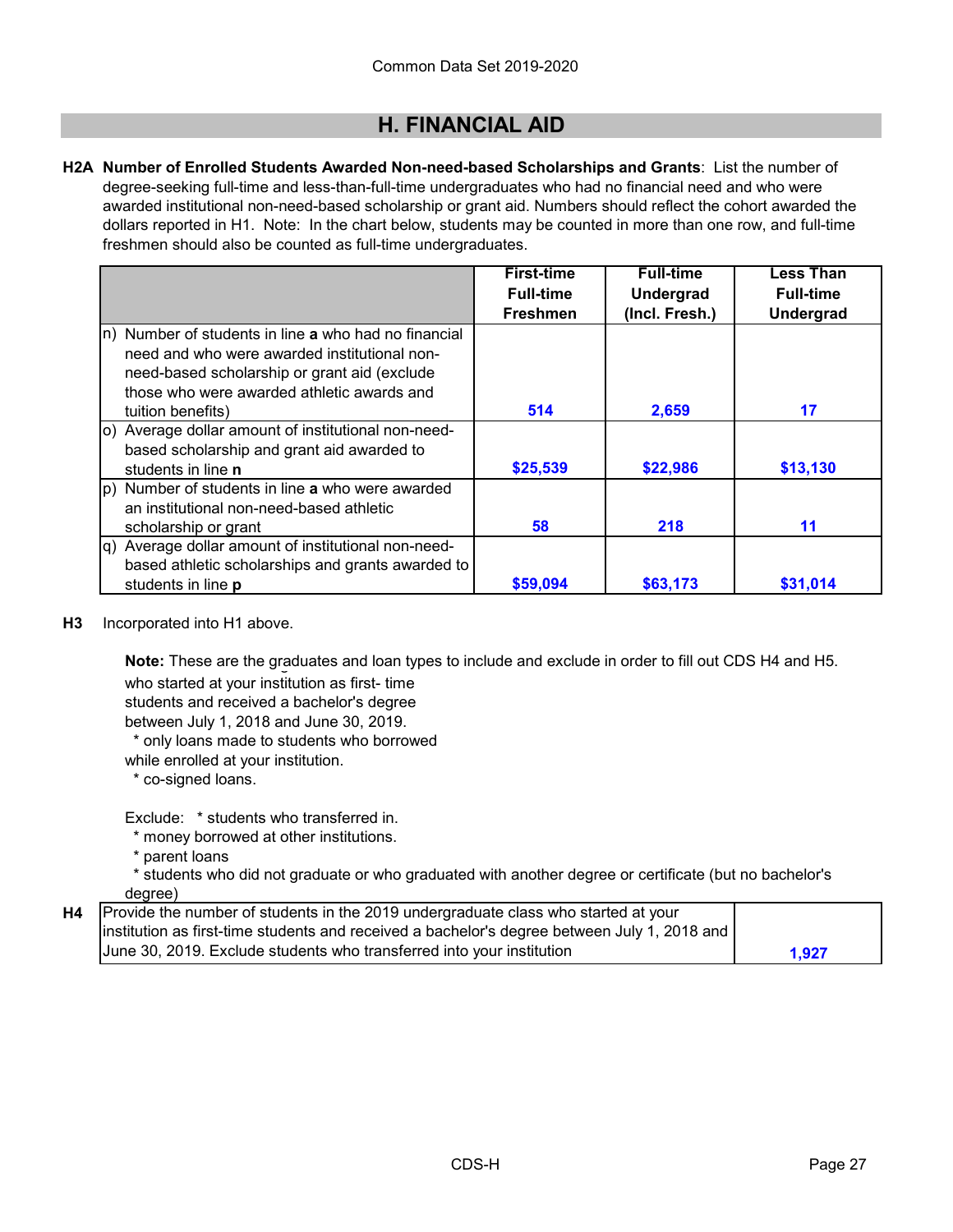Number and percent of students in class (defined in H4 above) borrowing from federal, non-federal, and any loan sources, and the average (or mean) amount borrowed. NOTE: The "Average per-undergraduate-borrower cumulative principal borrowed," is designed to provide better information about student borrowing from federal

**H5**

and nonfederal (institutional, state, commercial) sources. The numbers, percentages, and averages for each row should be based only on the loan source specified for the particular row. For example, the federal loans average (row b) should only be the cumulative average of federal loans and the private loans average (row e) should only be the cumulative average of private loans.

| Source/Type of Loan                                | Number in the<br>class (defined in<br>H <sub>4</sub> above) who<br>borrowed from the the types of loans<br>types of loans<br>specified in the<br>first column | Percent of the<br>class (defined<br>above) who<br>borrowed from<br>specified in the<br>first column<br>$(n \text{earest } 1\%)$ | Average per-<br>undergraduate-<br>borrower cumulative<br>principal borrowed<br>from the types of<br>loans specified in the<br>first column (nearest<br>\$1) |
|----------------------------------------------------|---------------------------------------------------------------------------------------------------------------------------------------------------------------|---------------------------------------------------------------------------------------------------------------------------------|-------------------------------------------------------------------------------------------------------------------------------------------------------------|
| a) Any loan program: Federal Perkins, Federal      |                                                                                                                                                               |                                                                                                                                 |                                                                                                                                                             |
| Stafford Subsidized and Unsubsidized,              |                                                                                                                                                               |                                                                                                                                 |                                                                                                                                                             |
| institutional, state, private loans that your      |                                                                                                                                                               |                                                                                                                                 |                                                                                                                                                             |
| institution is aware of, etc. Include both Federal |                                                                                                                                                               |                                                                                                                                 |                                                                                                                                                             |
| Direct Student Loans and Federal Family            |                                                                                                                                                               |                                                                                                                                 |                                                                                                                                                             |
| IEducation Loans.                                  | 662                                                                                                                                                           | 34%                                                                                                                             | \$21,000                                                                                                                                                    |
| b) Federal loan programs: Federal Perkins,         |                                                                                                                                                               |                                                                                                                                 |                                                                                                                                                             |
| Federal Stafford Subsidized and Unsubsidized.      |                                                                                                                                                               |                                                                                                                                 |                                                                                                                                                             |
| Include both Federal Direct Student Loans and      |                                                                                                                                                               |                                                                                                                                 |                                                                                                                                                             |
| Federal Family Education Loans.                    | 622                                                                                                                                                           | 32%                                                                                                                             | \$19,000                                                                                                                                                    |
| c) Institutional loan programs.                    |                                                                                                                                                               | 0%                                                                                                                              | \$16,000                                                                                                                                                    |
| d) State loan programs.                            | $\mathbf{0}$                                                                                                                                                  | 0%                                                                                                                              | n.a.                                                                                                                                                        |
| e) Private student loans made by a bank or lender. | 172                                                                                                                                                           | 9%                                                                                                                              | \$38,497                                                                                                                                                    |

**Aid to Undergraduate Degree-seeking Nonresident Aliens** (Note: Report numbers and dollar amounts for the same academic year checked in item H1.)

**H6** Indicate your institution's policy regarding institutional scholarship and grant aid for undergraduate degreeseeking nonresident aliens:

| Institutional need-based scholarship or grant aid is available     |  |
|--------------------------------------------------------------------|--|
| Institutional non-need-based scholarship or grant aid is available |  |
| Institutional scholarship or grant aid is not available            |  |

| If institutional financial aid is available for undergraduate degree-seeking nonresident |     |
|------------------------------------------------------------------------------------------|-----|
| aliens, provide the number of undergraduate degree-seeking nonresident aliens who were   |     |
| awarded need-based or non-need-based aid:                                                | 345 |

| Average dollar amount of institutional financial aid awarded to undergraduate degree- |  |
|---------------------------------------------------------------------------------------|--|
| seeking nonresident aliens:                                                           |  |
|                                                                                       |  |
|                                                                                       |  |

| Total dollar amount of institutional financial aid awarded to undergraduate degree-seeking |              |
|--------------------------------------------------------------------------------------------|--------------|
| Inonresident aliens:                                                                       | \$11,542,792 |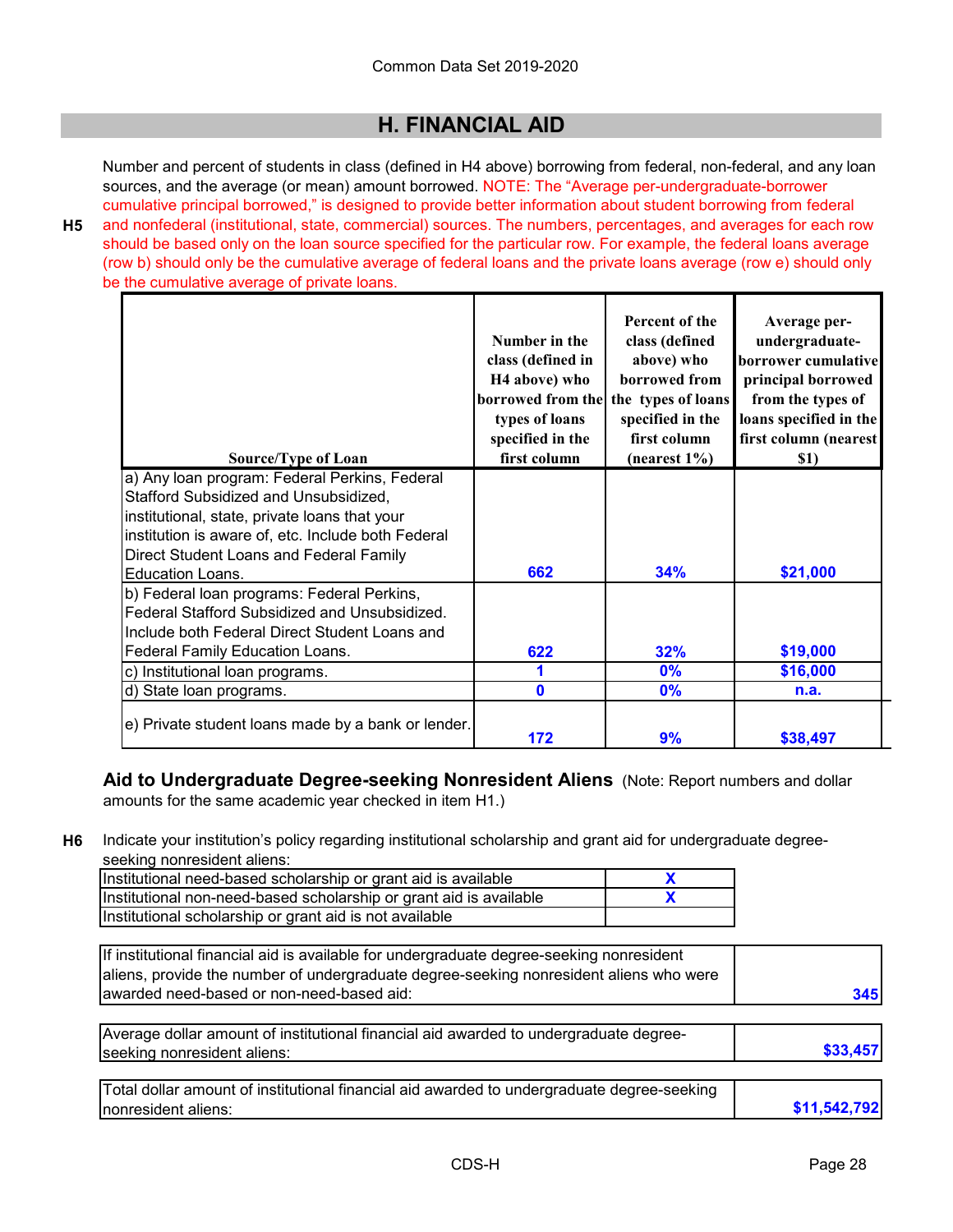**X**

| <b>H7</b> | Check off all financial aid forms nonresident alien first-year financial aid applicants must submit: |  |
|-----------|------------------------------------------------------------------------------------------------------|--|
|           | Ilnstitution's own financial aid form                                                                |  |
|           | <b>CSS/Financial Aid PROFILE</b>                                                                     |  |
|           | International Student's Financial Aid Application                                                    |  |

\pplication International Student's Certification of Finances Other (specify):

#### **Process for First-Year/Freshman Students**

**H8** Check off all financial aid forms domestic first-year (freshman) financial aid applicants must submit:

| <b>IFAFSA</b>                                           |  |
|---------------------------------------------------------|--|
| Institution's own financial aid form                    |  |
| <b>ICSS/Financial Aid PROFILE</b>                       |  |
| State aid form                                          |  |
| Noncustodial PROFILE                                    |  |
| <b>Business/Farm Supplement</b>                         |  |
| Other (specify): All Student/Parent W-2's, Individual & |  |
| <b>Corporate Income Tax Returns</b>                     |  |

#### **H9** Indicate filing dates for first-year (freshman) students:

| Priority date for filing required financial aid forms:                     | January 1       |
|----------------------------------------------------------------------------|-----------------|
| Deadline for filing required financial aid forms:                          | <b>April 15</b> |
| No deadline for filing required forms (applications processed on a rolling |                 |
| basis):                                                                    |                 |

**H10** Indicate notification dates for first-year (freshman) students (answer a or b):

| a) Students notified on or about (date): |            |    |
|------------------------------------------|------------|----|
|                                          | Yes        | NΟ |
| b) Students notified on a rolling basis: |            |    |
| If yes, starting date:                   | January 20 |    |

#### **H11** Indicate reply dates:

| Students must reply by (date):       | Mav |
|--------------------------------------|-----|
| weeks of notification.<br>lor within |     |

#### **Types of Aid Available**

Please check off all types of aid available to undergraduates at your institution:

**H12** Loans

#### **FEDERAL DIRECT STUDENT LOAN PROGRAM (DIRECT LOAN)**

| I EDERAE DIREVT OTODERT EVART ROOKAM (DIREVT EVAR) |  |  |  |
|----------------------------------------------------|--|--|--|
| Direct Subsidized Stafford Loans                   |  |  |  |
| Direct Unsubsidized Stafford Loans                 |  |  |  |
| <b>Direct PLUS Loans</b>                           |  |  |  |
|                                                    |  |  |  |
| <b>Federal Perkins Loans</b>                       |  |  |  |
| <b>Federal Nursing Loans</b>                       |  |  |  |
| State Loans                                        |  |  |  |
| College/university loans from institutional funds  |  |  |  |
| Other (specify):                                   |  |  |  |
|                                                    |  |  |  |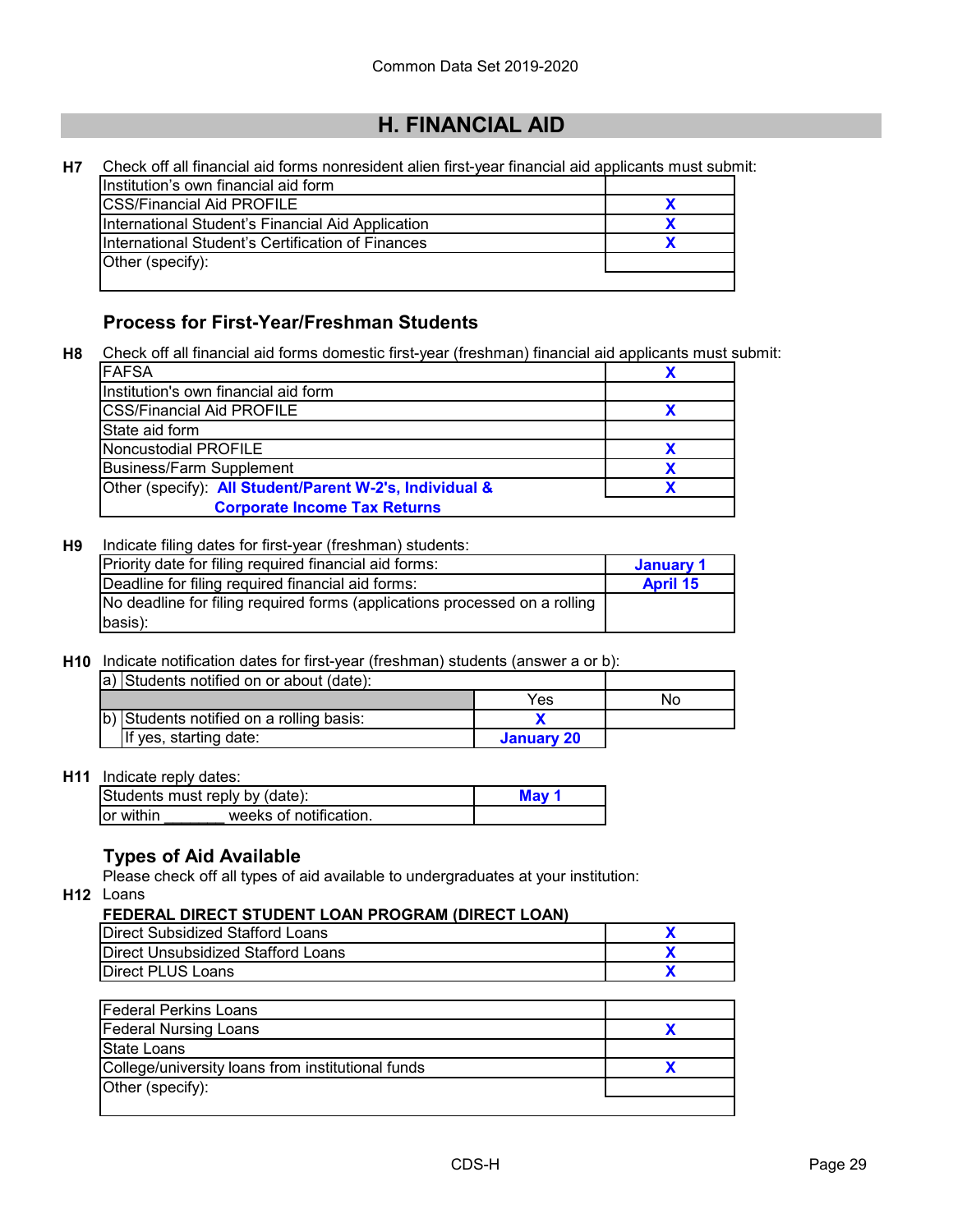#### **H13** Scholarships and Grants

| <b>NEED-BASED:</b>                                                   |  |
|----------------------------------------------------------------------|--|
| <b>Federal Pell</b>                                                  |  |
| <b>SEOG</b>                                                          |  |
| State scholarships/grants                                            |  |
| Private scholarships                                                 |  |
| College/university scholarship or grant aid from institutional funds |  |
| United Negro College Fund                                            |  |
| <b>Federal Nursing Scholarship</b>                                   |  |
| Other (specify):                                                     |  |
|                                                                      |  |

**H14** Check off criteria used in awarding institutional aid. Check all that apply.

|                          | Non-Need Based | Need-Based |
|--------------------------|----------------|------------|
| Academics                | Х              |            |
| Alumni affiliation       |                | X          |
| Art                      |                | χ          |
| Athletics                | X              |            |
| Job skills               |                | X          |
| <b>ROTC</b>              | χ              |            |
| Leadership               |                | X          |
| Minority status          |                | χ          |
| Music/drama              | χ              |            |
| Religious affiliation    |                |            |
| State/district residency | χ              | χ          |

**H15** If your institution has recently implemented any major financial aid policy, program, or initiative to make your institution more affordable to incoming students such as replacing loans with grants, or waiving costs for families below a certain income level please provide details below:

**Moving toward meeting 100% of a student's demonstrated need using Institutional Methodology (IM).**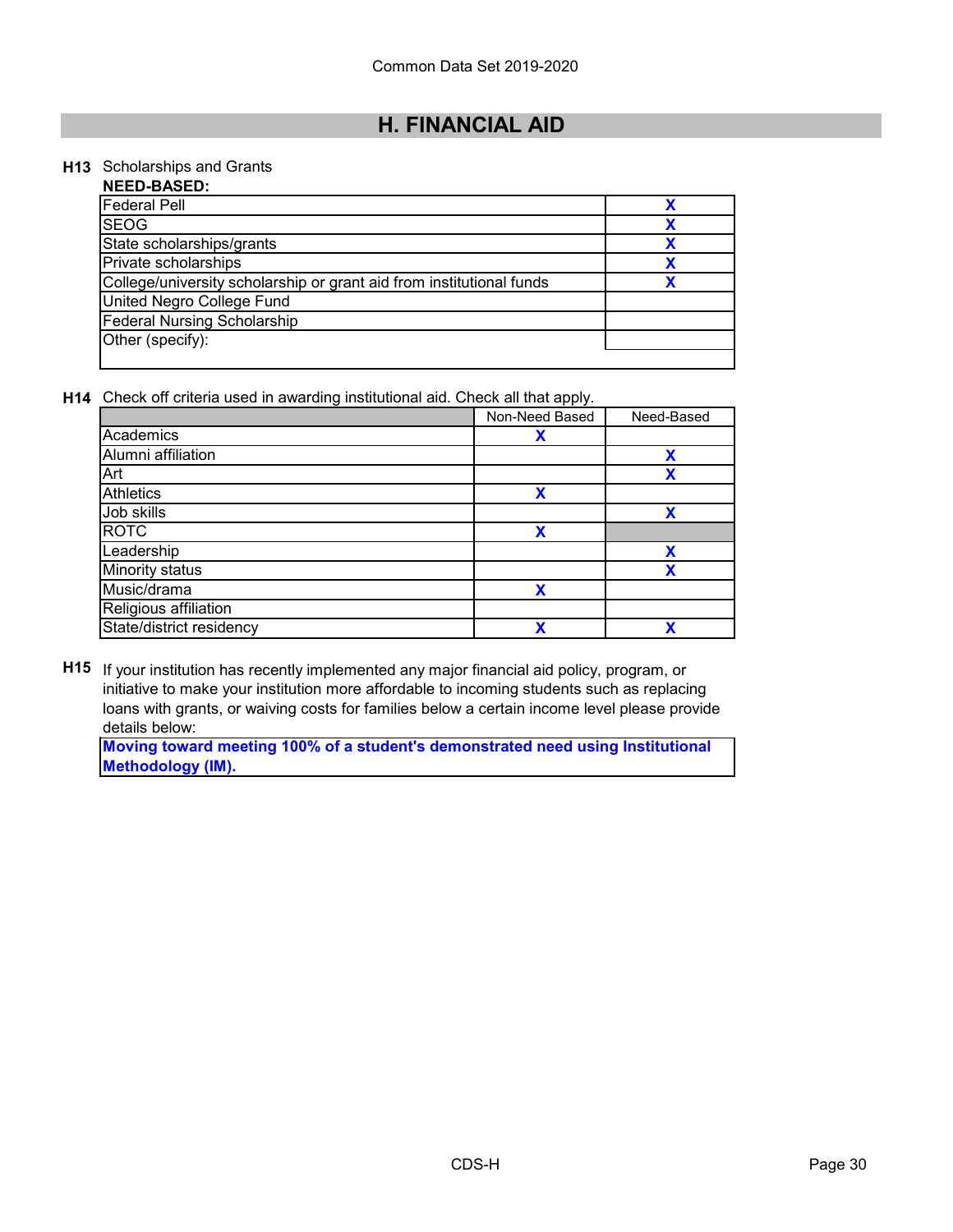### **I. INSTRUCTIONAL FACULTY AND CLASS SIZE**

#### **I1 Please report the number of instructional faculty members in each category for Fall 2019. Include faculty who are on your institution's payroll on the census date your institution uses for IPEDS/AAUP.**

The following definition of full-time instructional faculty is used by the American Association of University Professors (AAUP) in its annual Faculty Compensation Survey (the part time definitions are not used by AAUP). Instructional Faculty is defined as those members of the instructional-research staff whose major regular assignment is instruction, including those with released time for research. Use the chart below to determine inclusions and exclusions:

|                                                                                                                                                                                                                                          | Full-time | Part-time                                                                       |
|------------------------------------------------------------------------------------------------------------------------------------------------------------------------------------------------------------------------------------------|-----------|---------------------------------------------------------------------------------|
| (a) instructional faculty in preclinical and clinical medicine, faculty who are not<br>paid (e.g., those who donate their services or are in the military), or research-<br>only faculty, post-doctoral fellows, or pre-doctoral fellows | Exclude   | Include only if<br>they teach one<br>or more non-<br>clinical credit<br>courses |
| (b) administrative officers with titles such as dean of students, librarian,<br>registrar, coach, and the like, even though they may devote part of their time to<br>classroom instruction and may have faculty status                   | Exclude   | Include if they<br>teach one or<br>more non-clinical<br>credit courses          |
| (c) other administrators/staff who teach one or more non-clinical credit courses<br>even though they do not have faculty status                                                                                                          | Exclude   | Include                                                                         |
| (d) undergraduate or graduate students who assist in the instruction of courses,<br>but have titles such as teaching assistant, teaching fellow, and the like                                                                            | Exclude   | Exclude                                                                         |
| (e) faculty on sabbatical or leave with pay                                                                                                                                                                                              | Include   | Exclude                                                                         |
| (f) faculty on leave without pay                                                                                                                                                                                                         | Exclude   | Exclude                                                                         |
| (g) replacement faculty for faculty on sabbatical leave or leave with pay                                                                                                                                                                | Exclude   | Include                                                                         |

*Full-time instructional faculty:* faculty employed on a full-time basis for instruction (including those with released time for research)

*Part-time instructional faculty:* Adjuncts and other instructors being paid solely for part-time classroom instruction. Also includes full-time faculty teaching less than two semesters, three quarters, two trimesters, or two four-month sessions. Employees who are not considered full-time instructional faculty but who teach one or more non-clinical credit courses may be counted as part-time faculty.

*Minority faculty: includes faculty who designate themselves as Black, non-Hispanic; American Indian or Alaska Native; Asian, Native Hawaiian or other Pacific Islander, or Hispanic.* 

*Doctorate: includes such degrees as Doctor of Philosophy, Doctor of Education, Doctor of Juridical Science, and Doctor of Public Health in any field such as arts, sciences, education, engineering, business, and public administration. Also includes terminal degrees formerly designated as "first professional," including dentistry (DDS or DMD), medicine (MD), optometry (OD), osteopathic medicine (DO), pharmacy (DPharm or BPharm), podiatric medicine (DPM), veterinary medicine (DVM), chiropractic (DC or DCM), or law (JD).*

*Terminal degree:* the highest degree in a field: example, M. Arch (architecture) and MFA (master of fine arts).

|                   |                                                                    | Full-Time | Part-Time  | Total |
|-------------------|--------------------------------------------------------------------|-----------|------------|-------|
| la)               | Total number of instructional faculty                              | 1,134     | 560        | 1,694 |
| $ b\rangle$       | Total number who are members of minority groups                    | 419       | <b>270</b> | 689   |
| $ {\bf c}\rangle$ | Total number who are women                                         | 460       | <b>270</b> | 730   |
| ld)               | Total number who are men                                           | 674       | 290        | 964   |
| le)               | Total number who are nonresident aliens (international)            | 63        | 16         | 79    |
| f)                | Total number with doctorate, or other terminal degree              | 1,030     | 299        | 1,329 |
| $ g\rangle$       | Total number whose highest degree is a master's but not a terminal |           |            |       |
|                   | master's                                                           | 80        | 160        | 240   |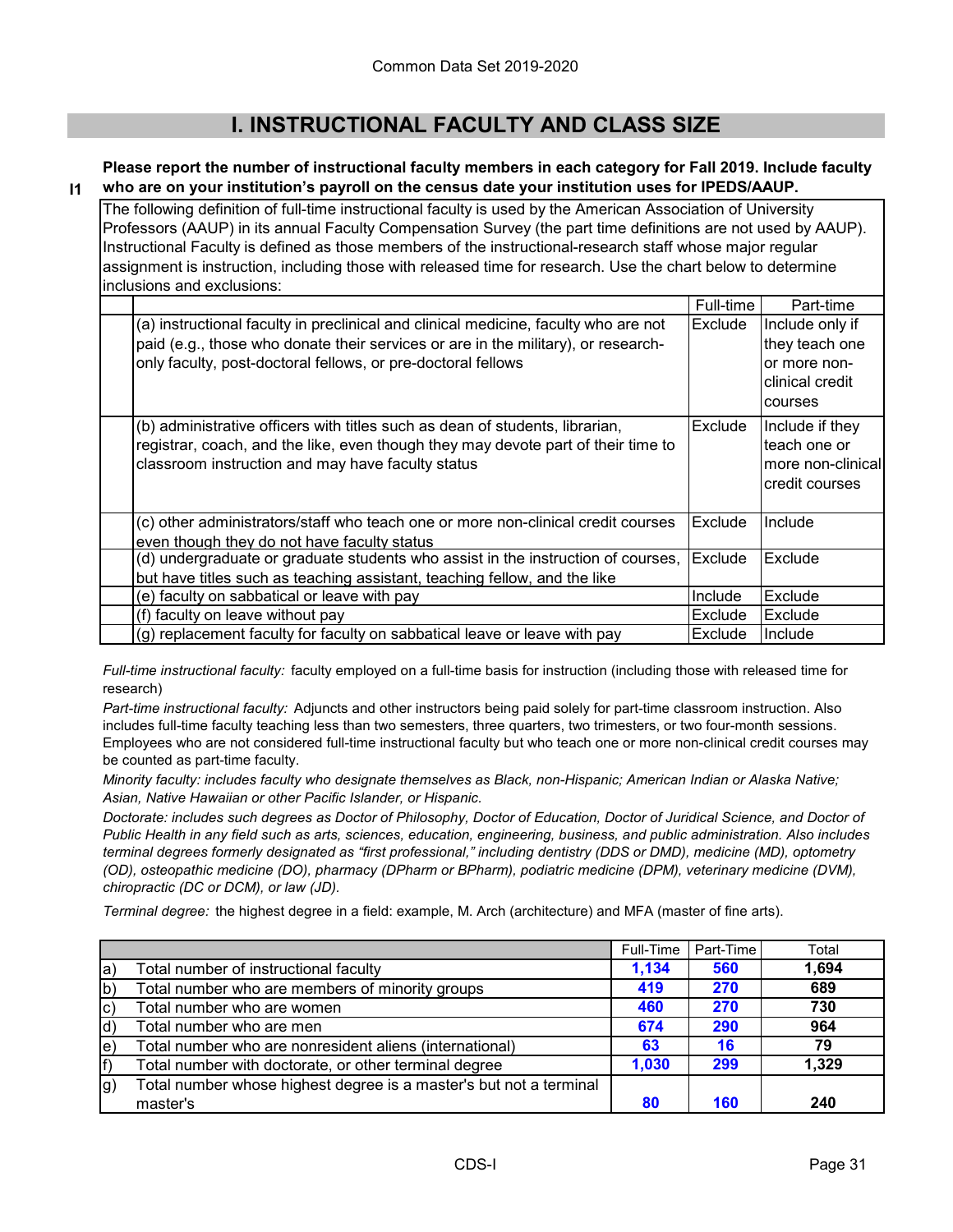### **I. INSTRUCTIONAL FACULTY AND CLASS SIZE**

| lh' | Total number whose highest degree is a bachelor's              | 14 |     |     |
|-----|----------------------------------------------------------------|----|-----|-----|
|     | Total number whose highest degree is unknown or other (Note:   |    |     |     |
| li) | Items $f, g, h$ , and i must sum up to item $a$ .)             | 10 |     | 52  |
|     | Total number in stand-alone graduate/ professional programs in |    |     |     |
| (j  | which faculty teach virtually only graduate-level students     | 88 | 193 | 281 |

#### **I2 Student to Faculty Ratio**

Report the Fall 2019 ratio of full-time equivalent students (full-time plus 1/3 part time) to full-time equivalent instructional faculty (full time plus 1/3 part time). In the ratio calculations, exclude both faculty and students in stand-alone graduate or professional programs such as medicine, law, veterinary, dentistry, social work, business, or public health in which faculty teach virtually only graduate-level students. Do not count undergraduate or graduate student teaching assistants as faculty.

| <b>Fall 2019 Student to Faculty ratio</b> | '2Ito | (based on | <b>14,395</b> students |
|-------------------------------------------|-------|-----------|------------------------|
|                                           |       | and       | <b>faculty</b>         |

#### **I3 Undergraduate Class Size**

**SECTIONS**

In the table below, please use the following definitions to report information about the size of classes and class sections offered in the Fall 2019 term.

*Class Sections:* A class section is an organized course offered for credit, identified by discipline and number, meeting at a stated time or times in a classroom or similar setting, and not a subsection such as a laboratory or discussion session. Undergraduate class sections are defined as any sections in which at least one degreeseeking undergraduate student is enrolled for credit. Exclude distance learning classes and noncredit classes and individual instruction such as dissertation or thesis research, music instruction, or one-to-one readings. Exclude students in independent study, co-operative programs, internships, foreign language taped tutor sessions, practicums, and all students in one-on-one classes. Each class section should be counted only once and should not be duplicated because of course catalog cross-listings.

*Class Subsections:* A class subsection includes any subsection of a course, such as laboratory, recitation, and discussion subsections that are supplementary in nature and are scheduled to meet separately from the lecture portion of the course. Undergraduate subsections are defined as any subsections of courses in which degreeseeking undergraduate students enrolled for credit. As above, exclude noncredit classes and individual instruction such as dissertation or thesis research, music instruction, or one-to-one readings. Each class subsection should be counted only once and should not be duplicated because of cross-listings.

Using the above definitions, please report for each of the following class-size intervals the number of class sections and class subsections offered in Fall 2019. For example, a lecture class with 800 students who met at another time in 40 separate labs with 20 students should be counted once in the "100+" column in the class section column and 40 times under the "20-29" column of the class subsections table.

| Undergraduate Class Size (provide numbers) |         |         |           |           |       |       |        |       |
|--------------------------------------------|---------|---------|-----------|-----------|-------|-------|--------|-------|
| <b>CLASS</b>                               | $2 - 9$ | $10-19$ | $20 - 29$ | $30 - 39$ | 40-49 | 50-99 | $100+$ | Total |
| <b>SECTIONS</b>                            | 270     | 749     | 356       | 284       | 173   | 138   | 34     | 2.004 |
|                                            |         |         |           |           |       |       |        |       |
| <b>CLASS SUB-</b>                          | $2 - 9$ | $10-19$ | 20-29     | 30-39     | 40-49 | 50-99 | $100+$ | Total |

**181 205 119 37 20 0 1 563**

# **Number of Class Sections with Undergraduates Enrolled**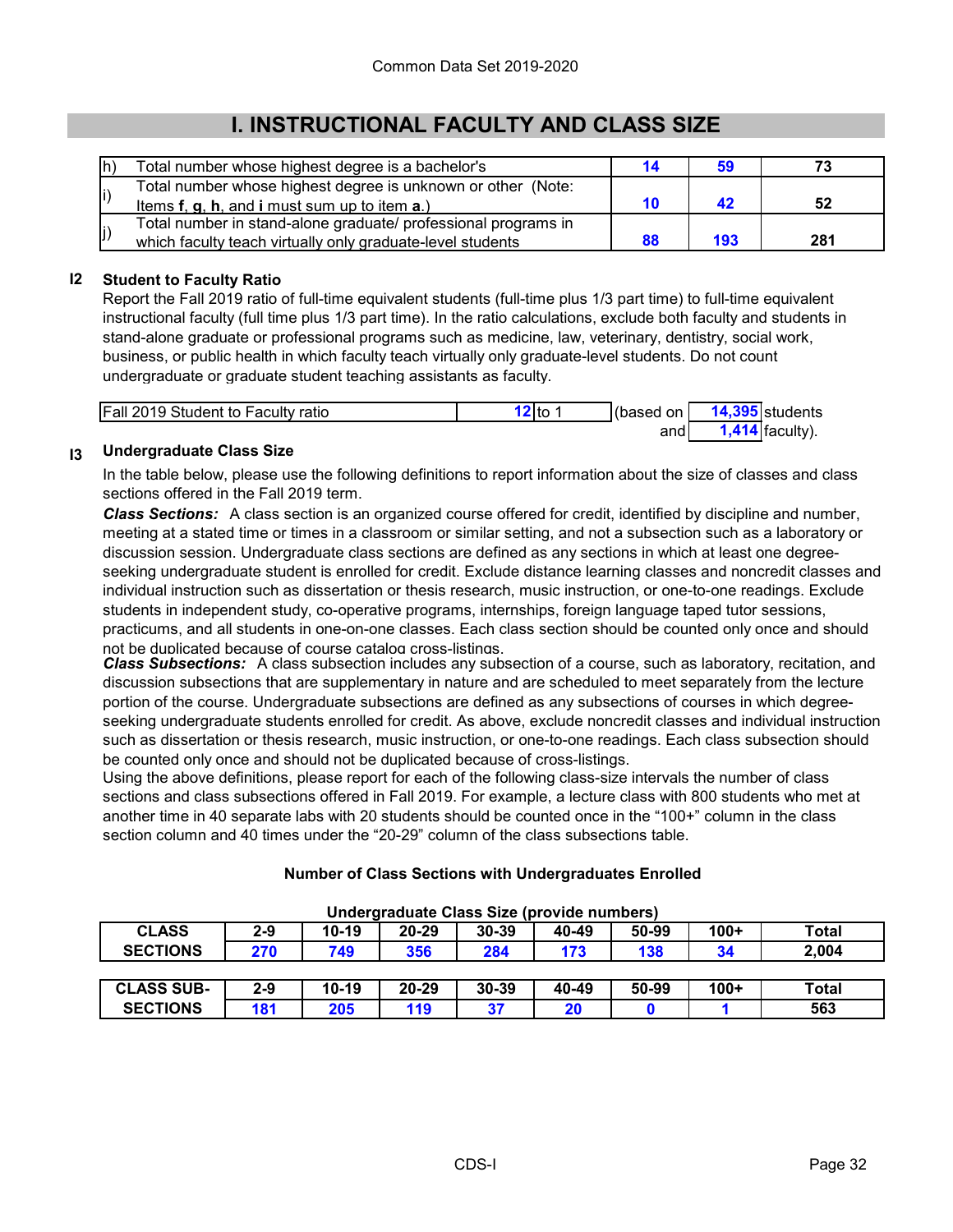### **J. DEGREES CONFERRED**

#### **J1 Degrees conferred between July 1, 2018 and June 30, 2019**

For each of the following discipline areas, provide the percentage of diplomas/certificates, associate, and bachelor's degrees awarded. To determine the percentage, use majors, not headcount (e.g., students with one degree but a double major will be represented twice). Calculate the percentage from your institution's IPEDS Completions by using the sum of 1st and 2nd majors for each CIP code as the numerator and the sum of the Grand Total by 1st Majors and the Grand Total by 2nd major as the denominator. If you prefer, you can compute the percentages using 1st majors only.

| Category                                              | Diploma/            | Associate Bachelor's | <b>CIP 2010 Categories</b> |
|-------------------------------------------------------|---------------------|----------------------|----------------------------|
|                                                       | <b>Certificates</b> |                      | to Include                 |
| Agriculture                                           |                     |                      |                            |
| Natural resources and conservation                    | 45%                 | 1%                   | 3                          |
| Architecture                                          |                     | 2%                   | $\overline{4}$             |
| Area, ethnic, and gender studies                      |                     | 0%                   | 5                          |
| Communication/journalism                              |                     | 8%                   | 9                          |
| Communication technologies                            |                     |                      | 10                         |
| Computer and information sciences                     |                     | 3%                   | 11                         |
| Personal and culinary services                        |                     |                      | 12                         |
| Education                                             |                     | $1\%$                | 13                         |
| Engineering                                           |                     | 10%                  | 14                         |
| Engineering technologies                              |                     |                      | 15                         |
| Foreign languages, literatures, and linguistics       |                     | 0%                   | 16                         |
| Family and consumer sciences                          |                     | 0%                   | 19                         |
| Law/legal studies                                     |                     | $1\%$                | 22                         |
| English                                               |                     | $1\%$                | 23                         |
| Liberal arts/general studies                          |                     | 1%                   | 24                         |
| Library science                                       |                     |                      | 25                         |
| Biological/life sciences                              |                     | 14%                  | 26                         |
| Mathematics and statistics                            |                     | $1\%$                | 27                         |
| Military science and military technologies            |                     |                      | 28 & 29                    |
| Interdisciplinary studies                             | 9%                  |                      | 30                         |
| Parks and recreation                                  |                     | $1\%$                | $\overline{31}$            |
| Philosophy and religious studies                      |                     | 0%                   | 38                         |
| Theology and religious vocations                      |                     |                      | 39                         |
| Physical sciences                                     |                     | 2%                   | 40                         |
| Science technologies                                  |                     |                      | 41                         |
| Psychology                                            |                     | 4%                   | 42                         |
| Homeland Security, law enforcement, firefighting, and |                     |                      | 43                         |
| protective services                                   |                     |                      |                            |
| Public administration and social services             |                     | $\overline{0\%}$     | 44                         |
| Social sciences                                       | 9%                  | 9%                   | 45                         |
| <b>Construction trades</b>                            |                     |                      | 46                         |
| Mechanic and repair technologies                      |                     |                      | 47                         |
| Precision production                                  |                     |                      | 48                         |
| Transportation and materials moving                   |                     |                      | 49                         |
| Visual and performing arts                            | 36%                 | 6%                   | 50                         |
| Health professions and related programs               |                     | 13%                  | 51                         |
| Business/marketing                                    |                     | 21%                  | $\overline{52}$            |
| History                                               |                     | 0%                   | 54                         |
| Other                                                 |                     |                      |                            |
| TOTAL (should $= 100\%$ )                             | 100%                | 100%                 |                            |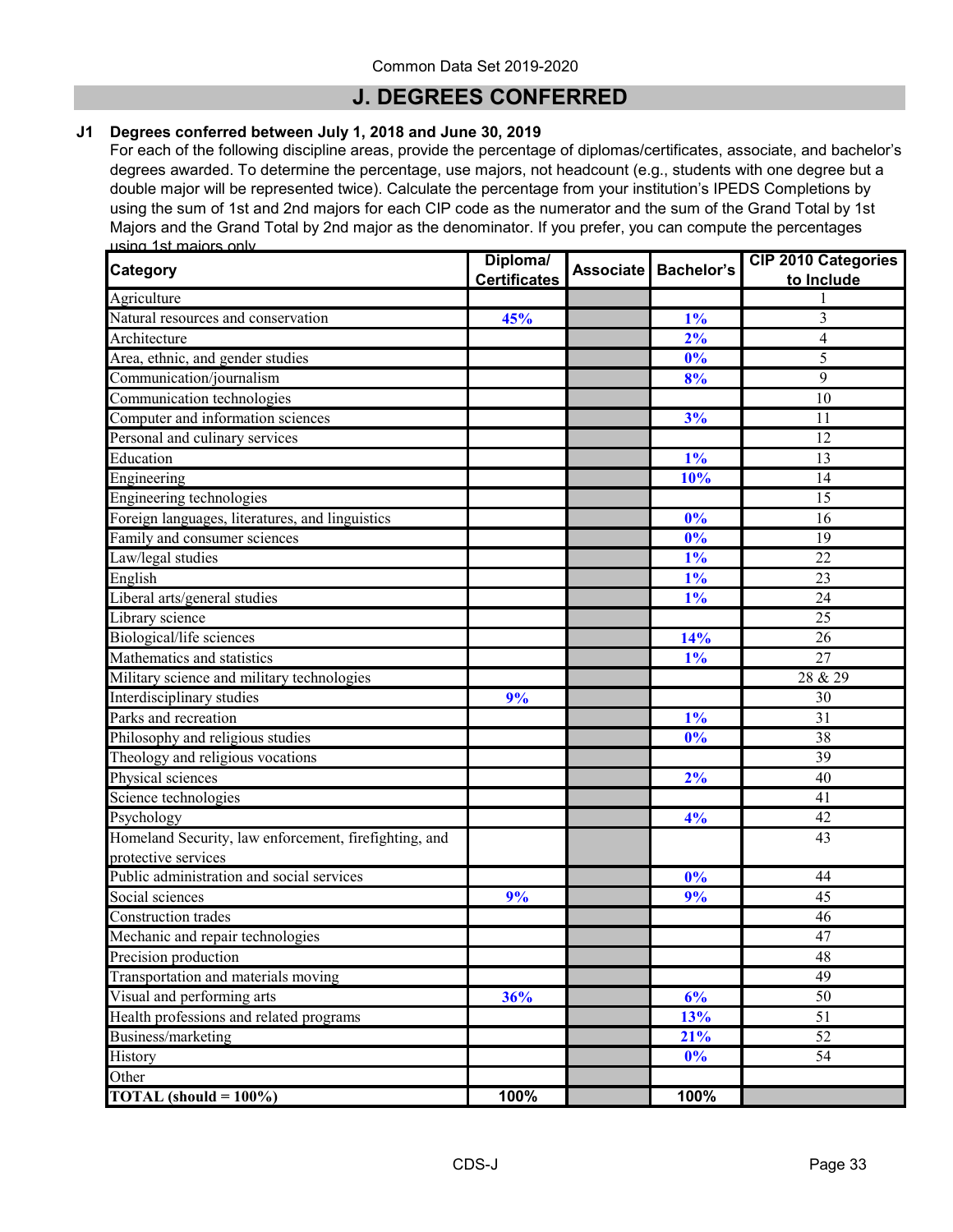### **Summary of Changes for the 2019-2020 Common Data Set**

#### **1. Added Clarifying Language to B1**

*Please see: https://nces.ed.gov/ipeds/pdf/Reporting\_Study\_Abroad%20Students\_5.31.17.pdf*

#### **2. Multiple Changes to Section C**

*Added Clarifying Language to C9*

*If a student submitted multiple sets of scores for a single test, report this information according to how you use the data. For example:* 

- *If you consider the highest scores from either submission, use the highest combination of scores (e.g., verbal from one submission, math from the other).*
- *If you average the scores, use the average to report the scores.*

*Added SAT Composite Grid to C9*

| <b>Score Range</b> | <b>SAT Composite</b> |
|--------------------|----------------------|
| 1400-1600          |                      |
| 1200-1399          |                      |
| 1000-1199          |                      |
| 800-999            |                      |
| 600-799            |                      |
| 400-599            |                      |
|                    |                      |

*Added 4.0 Score Bracket to C11*

*Percentage of all enrolled, degree-seeking, first-time, first-year (freshman) students who had high school gradepoint averages within each of the following ranges (using 4.0 scale). Report information only for those students from whom you collected high school GPA.*

| Percent who had GPA of 4.0                       |  |
|--------------------------------------------------|--|
| Percent who had GPA between 3.75 and 3.99        |  |
| IPercent who had GPA between 3.50 and 3.74       |  |
| <b>Percent who had GPA between 3.25 and 3.49</b> |  |
| Percent who had GPA between 3.00 and 3.24        |  |
| <b>Percent who had GPA between 2.50 and 2.99</b> |  |
| <b>Percent who had GPA between 2.0 and 2.49</b>  |  |
| Percent who had GPA between 1.0 and 1.99         |  |
| Percent who had GPA below 1.0                    |  |
| Totals should = $100\%$                          |  |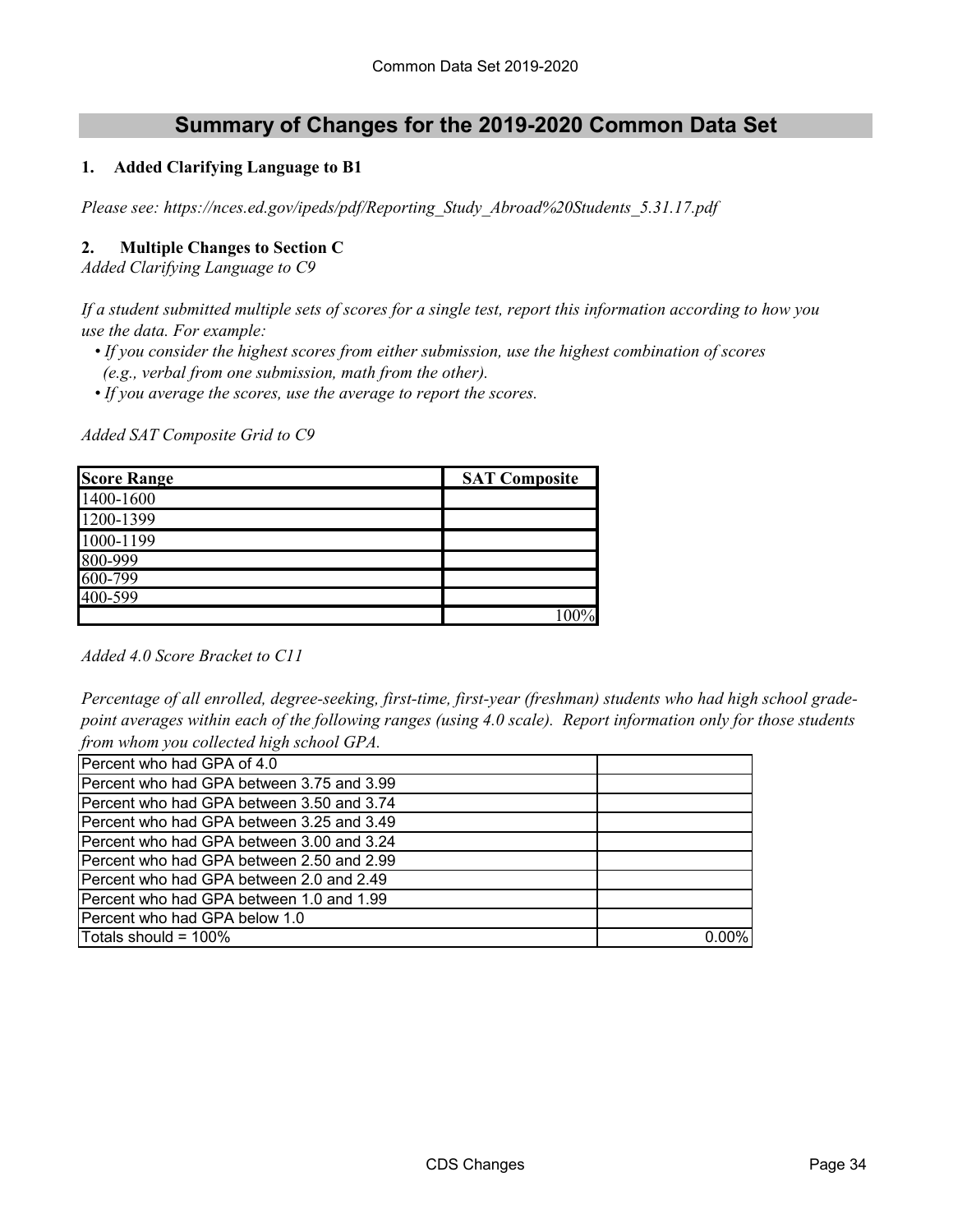### **Summary of Changes for the 2019-2020 Common Data Set**

#### **3. Updated Numerous Terms and Definitions**

**Clock hour:** A unit of measure that represents an hour of scheduled instruction given to students. Also referred to as **contact hour**.

**Credit:** Recognition of attendance or performance in an instructional activity (course or program) that can be applied by a recipient toward the requirements for a degree, diploma, certificate, or other **recognized postsecondary credential**.

**Credit course:** A course that, if successfully completed, can be applied toward the number of courses required for achieving a degree, diploma, certificate, or other **recognized postsecondary credential**.

**Credit hour:** A unit of measure representing an hour (50 minutes) of instruction over a 15-week period in a semester or trimester system or a 10-week period in a quarter system. It is applied toward the total number of hours needed for completing the requirements of a degree, diploma, certificate, or other **recognized postsecondary credential**.

**Degree-seeking students:** Students enrolled in courses for credit who are recognized by the institution as seeking a degree or **recognized postsecondary credential**. At the undergraduate level, this is intended to include students enrolled in vocational or occupational programs.

**First-year student:** A student who has completed less than the equivalent of 1 full year of undergraduate work; that is, less than 30 semester hours (in a 120-hour degree program) or less than 900 **clock hours**.

**Full-time student (undergraduate):** A student enrolled for 12 or more semester credits, 12 or more quarter credits, or 24 or more **clock hours** a week each term.

**Part-time student (undergraduate):** A student enrolled for fewer than 12 credits per semester or quarter, or fewer than 24 **clock hours** a week each term.

**Postsecondary award, certificate, or diploma:** Includes the following three IPEDS definitions for postsecondary awards, certificates, and diplomas of varying durations and credit/**clock hours** requirements—

*Less Than 1 Academic Year* : Requires completion of an organized program of study at the postsecondary level (below the baccalaureate degree) in less than 1 academic year (2 semesters or 3 quarters) or in less than 900 **clock hours** by a student enrolled full-time.

*At Least 1 But Less Than 2 Academic Years* : Requires completion of an organized program of study at the postsecondary level (below the baccalaureate degree) in at least 1 but less than 2 full-time equivalent academic years, or designed for completion in at least 30 but less than 60 credit hours, or in at least 900 but less than 1,800 **clock hours**.

*At Least 2 But Less Than 4 Academic Years* : Requires completion of an organized program of study at the postsecondary level (below the baccalaureate degree) in at least 2 but less than 4 full-time equivalent academic years, or designed for completion in at least 60 but less than 120 credit hours, or in at least 1,800 but less than 3,600 **clock hours**.

**Unit:** a standard of measurement representing hours of academic instruction (e.g., semester credit, quarter credit, **clock hours**).

**Recognized Postsecondary Credential:** Includes both Title IV eligible degrees, certificates, and other recognized postsecondary credentials. Any credential that is received after completion of a program that is eligible for Title IV federal student aid. Credentials that are awarded to recognize an individual's attainment of measurable technical or industry/occupational skills necessary to obtain employment or advance within an industry occupation. (Generally based on standards developed or endorsed by employers or industry associations).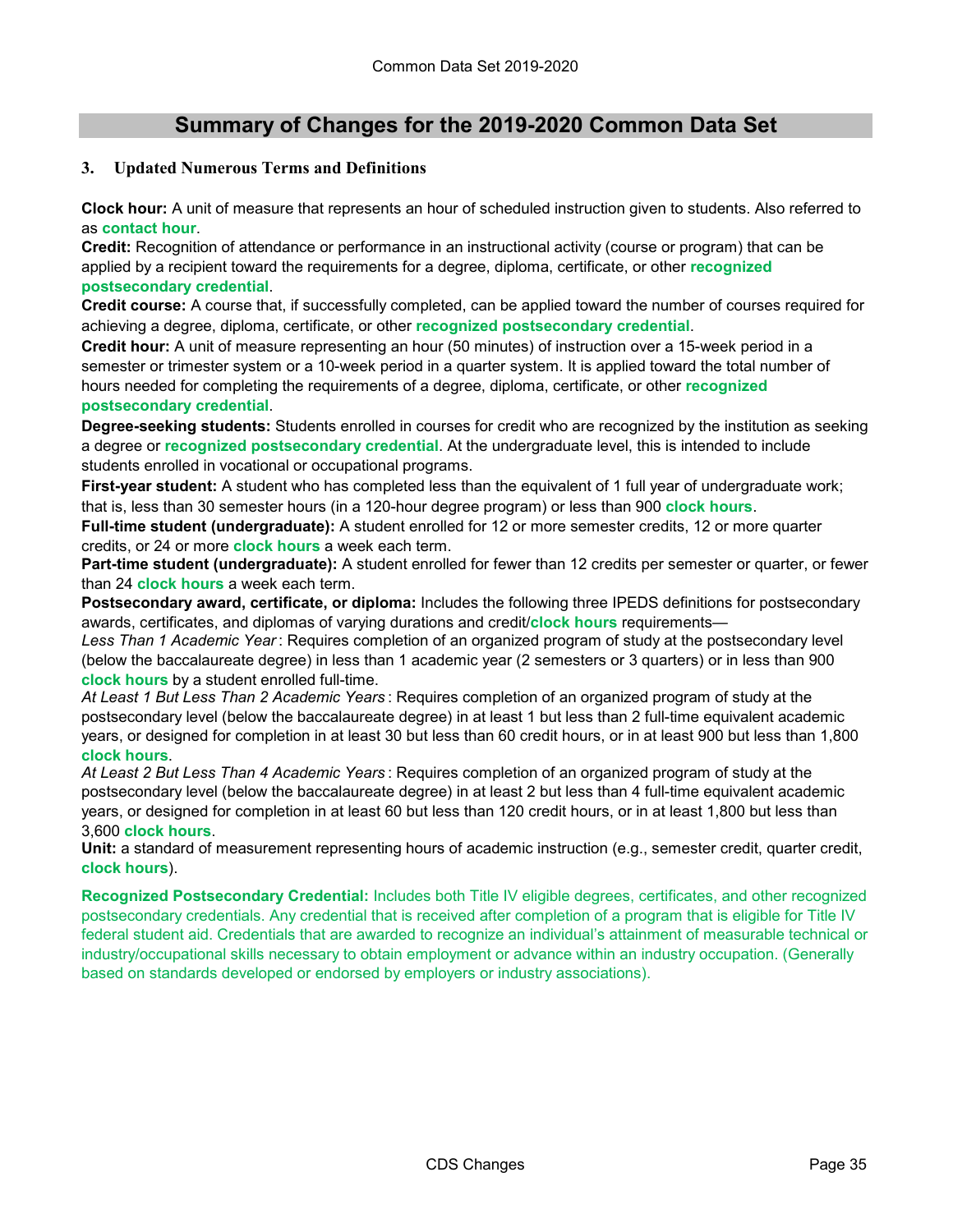**All definitions related to the financial aid section appear at the end of the Definitions document.** Items preceded by an asterisk (\*) represent definitions agreed to among publishers which do not appear on the CDS document but may be present on individual publishers' surveys.

**\* Academic advisement:** Plan under which each student is assigned to a faculty member or a trained adviser, who, through regular meetings, helps the student plan and implement immediate and long-term academic and vocational goals.

**Accelerated program:** Completion of a college program of study in fewer than the usual number of years, most often by attending summer sessions and carrying extra courses during the regular academic term**.**

**Admitted student:** Applicant who is offered admission to a degree-granting program at your institution.

**\* Adult student services:** Admission assistance, support, orientation, and other services expressly for adults who have started college for the first time, or who are re-entering after a lapse of a few years.

**American Indian or Alaska Native:** A person having origins in any of the original peoples of North and South America (including Central America) and maintaining tribal affiliation or community attachment.

**Applicant (first-time, first year):** An individual who has fulfilled the institution's requirements to be considered for admission (including payment or waiving of the application fee, if any) and who has been notified of one of the following actions: admission, nonadmission, placement on waiting list, or application withdrawn (by applicant or institution).

**Application fee:** That amount of money that an institution charges for processing a student's application for acceptance. This amount is *not* creditable toward tuition and required fees, nor is it refundable if the student is not admitted to the institution.

**Asian:** A person having origins in any of the original peoples of the Far East, Southeast Asia, or the Indian subcontinent, including, for example, Cambodia, China, India, Japan, Korea, Malaysia, Pakistan, the Philippine Islands, Thailand, and Vietnam.

**Associate degree:** An award that normally requires at least two but less than four years of full-time equivalent college work.

**Bachelor's degree:** An award (baccalaureate or equivalent degree, as determined by the Secretary of the U.S. Department of Education) that normally requires at least four years but *not* more than five years of full-time equivalent college-level work. This includes ALL bachelor's degrees conferred in a five-year cooperative (workstudy plan) program. (A cooperative plan provides for alternate class attendance and employment in business, industry, or government; thus, it allows students to combine actual work experience with their college studies.) Also, it includes bachelor's degrees in which the normal four years of work are completed in three years.

**Black or African American:** A person having origins in any of the black racial groups of Africa.

**Board (charges):** Assume average cost for 19 meals per week or the maximum meal plan. **Books and supplies (costs):** Average cost of books and supplies. Do not include unusual costs for special groups of students (e.g., engineering or art majors), unless they constitute the majority of students at your institution.

**Calendar system:** The method by which an institution structures most of its courses for the academic year.

**Campus Ministry:** Religious student organizations (denominational or nondenominational) devoted to fostering religious life on college campuses. May also refer to Campus Crusade for Christ, an interdenominational Christian organization.

**\* Career and placement services:** A range of services, including (often) the following: coordination of visits of employers to campus; aptitude and vocational testing; interest inventories, personal counseling; help in resume writing, interviewing, launching the job search; listings for those students desiring employment and those seeking permanent positions; establishment of a permanent reference folder; career resource materials.

**Carnegie units:** One year of study or the equivalent in a secondary school subject.

**Certificate:** See **Postsecondary award, certificate, or diploma.**

**Class rank:** The relative numerical position of a student in his or her graduating class, calculated by the high school on the basis of grade-point average, whether weighted or unweighted.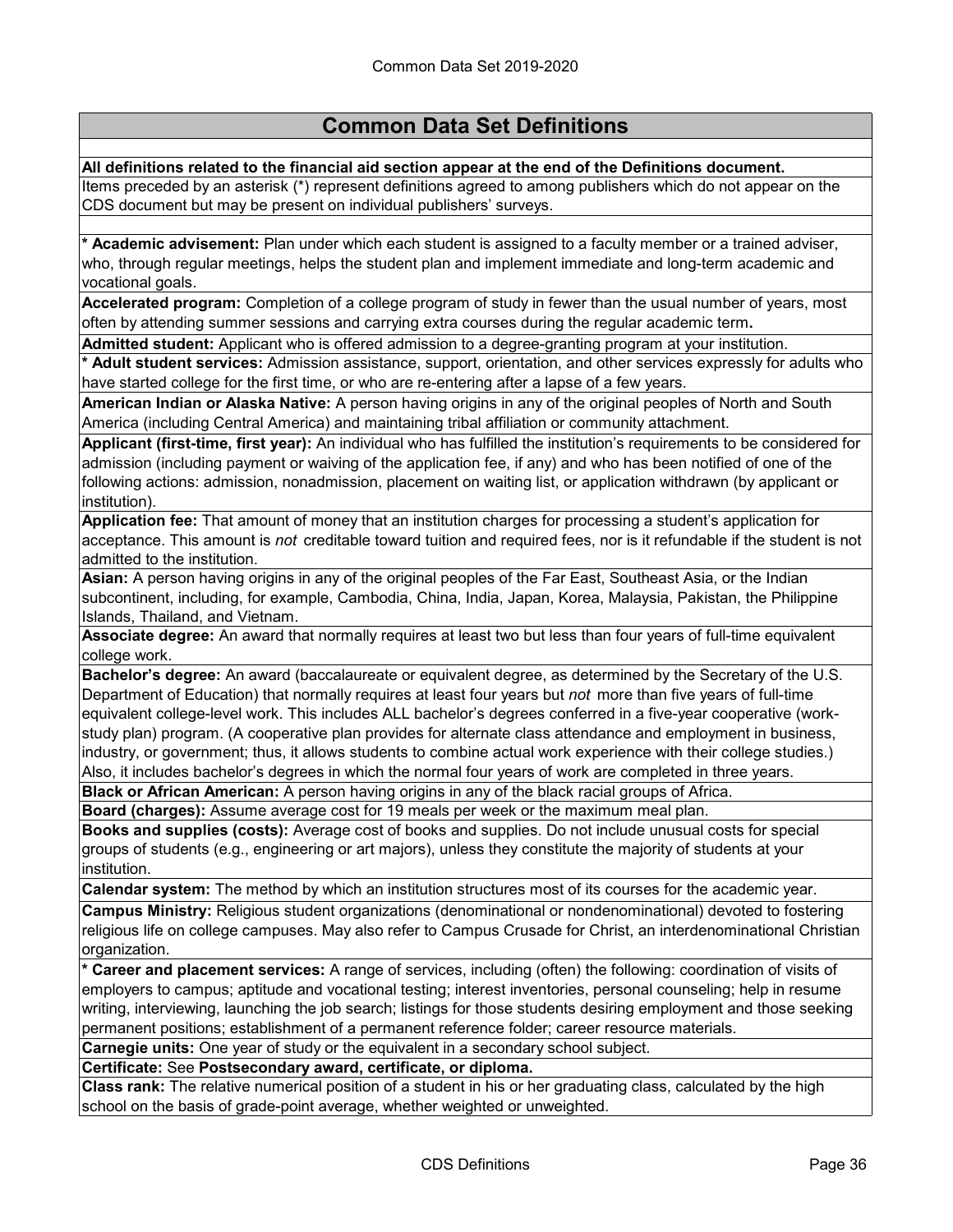**College-preparatory program:** Courses in academic subjects (English, history and social studies, foreign languages, mathematics, science, and the arts) that stress preparation for college or university study.

**Common Application:** The standard application form distributed by the National Association of Secondary School Principals for a large number of private colleges who are members of the Common Application Group.

**\* Community service program:** Referral center for students wishing to perform volunteer work in the community or participate in volunteer activities coordinated by academic departments.

**Commuter:** A student who lives off campus in housing that is not owned by, operated by, or affiliated with the college. This category includes students who commute from home and students who have moved to the area to attend college.

**Clock hour:** A unit of measure that represents an hour of scheduled instruction given to students. Also referred to as contact hour.

**Continuous basis (for program enrollment):** A calendar system classification that is used by institutions that enroll students at any time during the academic year. For example, a cosmetology school or a word processing school might allow students to enroll and begin studies at various times, with no requirement that classes begin on a certain date.

**Cooperative education program:** A program that provides for alternate class attendance and employment in business, industry, or government.

**Cooperative housing:** College-owned, -operated, or -affiliated housing in which students share room and board expenses and participate in household chores to reduce living expenses.

**\* Counseling service:** Activities designed to assist students in making plans and decisions related to their education, career, or personal development.

**Credit:** Recognition of attendance or performance in an instructional activity (course or program) that can be applied by a recipient toward the requirements for a degree, diploma, certificate, or other recognized postsecondary credential.

**Credit course:** A course that, if successfully completed, can be applied toward the number of courses required for achieving a degree, diploma, certificate, or other recognized postsecondary credential.

**Credit hour:** A unit of measure representing an hour (50 minutes) of instruction over a 15-week period in a semester or trimester system or a 10-week period in a quarter system. It is applied toward the total number of hours needed for completing the requirements of a degree, diploma, certificate, or other recognized postsecondary credential.

**Cross-registration:** A system whereby students enrolled at one institution may take courses at another institution without having to apply to the second institution.

**Deferred admission:** The practice of permitting admitted students to postpone enrollment, usually for a period of one academic term or one year.

**Degree:** An award conferred by a college, university, or other postsecondary education institution as official recognition for the successful completion of a program of studies.

**Degree-seeking students:** Students enrolled in courses for credit who are recognized by the institution as seeking a degree or recognized postsecondary credential. At the undergraduate level, this is intended to include students enrolled in vocational or occupational programs.

**Differs by program (calendar system):** A calendar system classification that is used by institutions that have occupational/vocational programs of varying length. These schools may enroll students at specific times depending on the program desired. For example, a school might offer a two-month program in January, March, May, September, and November; and a three-month program in January, April, and October.

**Diploma:** See **Postsecondary award, certificate, or diploma.**

**Distance learning:** An option for earning course credit at off-campus locations via cable television, internet, satellite classes, videotapes, correspondence courses, or other means.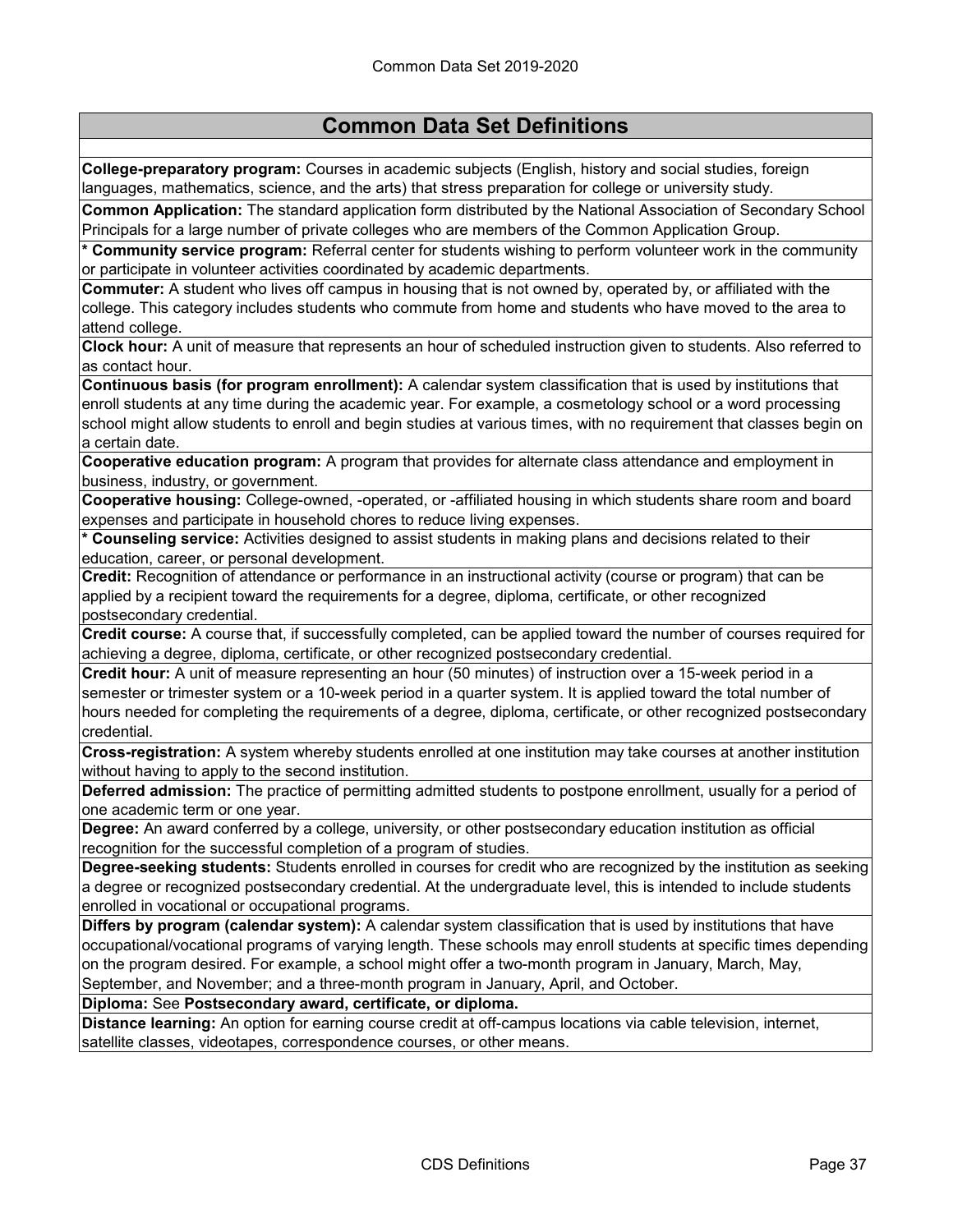**Doctor's degree-research/scholarship:** A Ph.D. or other doctor's degree that requires advanced work beyond the master's level, including the preparation and defense of a dissertation based on original research, or the planning and execution of an original project demonstrating substantial artistic or scholarly achievement. Some examples of this type of degree may include Ed.D., D.M.A., D.B.A., D.Sc., D.A., or D.M, and others, as designated by the awarding institution.

**Doctor's degree-professional practice:** A doctor's degree that is conferred upon completion of a program providing the knowledge and skills for the recognition, credential, or license required for professional practice. The degree is awarded after a period of study such that the total time to the degree, including both pre-professional and professional preparation, equals at least six full-time equivalent academic years. Some of these degrees were formerly classified as "first-professional" and may include: Chiropractic (D.C. or D.C.M.); Dentistry (D.D.S. or D.M.D.); Law (L.L.B. or J.D.); Medicine (M.D.); Optometry (O.D.); Osteopathic Medicine (D.O); Pharmacy (Pharm.D.); Podiatry (D.P.M., Pod.D., D.P.); or, Veterinary Medicine (D.V.M.), and others, as designated by the awarding institution.

**Doctor's degree-other:** A doctor's degree that does not meet the definition of a doctor's degree research/scholarship or a doctor's degree - professional practice.

**Double major:** Program in which students may complete two undergraduate programs of study simultaneously.

**Dual enrollment:** A program through which high school students may enroll in college courses while still enrolled in high school. Students are not required to apply for admission to the college in order to participate.

**Early action plan:** An admission plan that allows students to apply and be notified of an admission decision well in advance of the regular notification dates. If admitted, the candidate is not committed to enroll; the student may reply to the offer under the college's regular reply policy.

**Early admission:** A policy under which students who have not completed high school are admitted and enroll full time in college, usually after completion of their junior year.

**Early decision plan:** A plan that permits students to apply and be notified of an admission decision (and financial aid offer if applicable) well in advance of the regular notification date. Applicants agree to accept an offer of admission and, if admitted, to withdraw their applications from other colleges. There are three possible decisions for early decision applicants: admitted, denied, or not admitted but forwarded for consideration with the regular applicant pool, without prejudice.

**English as a Second Language (ESL):** A course of study designed specifically for students whose native language is not English.

**Exchange student program-domestic:** Any arrangement between a student and a college that permits study for a semester or more at another college **in the United States** without extending the amount of time required for a degree. **See also Study abroad**.

**External degree program:** A program of study in which students earn credits toward a degree through independent study, college courses, proficiency examinations, and personal experience. External degree programs require minimal or no classroom attendance.

**Extracurricular activities (as admission factor):** Special consideration in the admissions process given for participation in both school and nonschool-related activities of interest to the college, such as clubs, hobbies, student government, athletics, performing arts, etc.

**First-time student:** A student attending any institution for the first time at the level enrolled. Includes students enrolled in the fall term who attended a postsecondary institution for the first time at the same level in the prior summer term. Also includes students who entered with advanced standing (college credit earned before graduation from high school).

**First-time, first-year (freshman) student:** A student attending any institution for the first time at the undergraduate level. Includes students enrolled in the fall term who attended college for the first time in the prior summer term. Also includes students who entered with advanced standing (college credits earned before graduation from high school).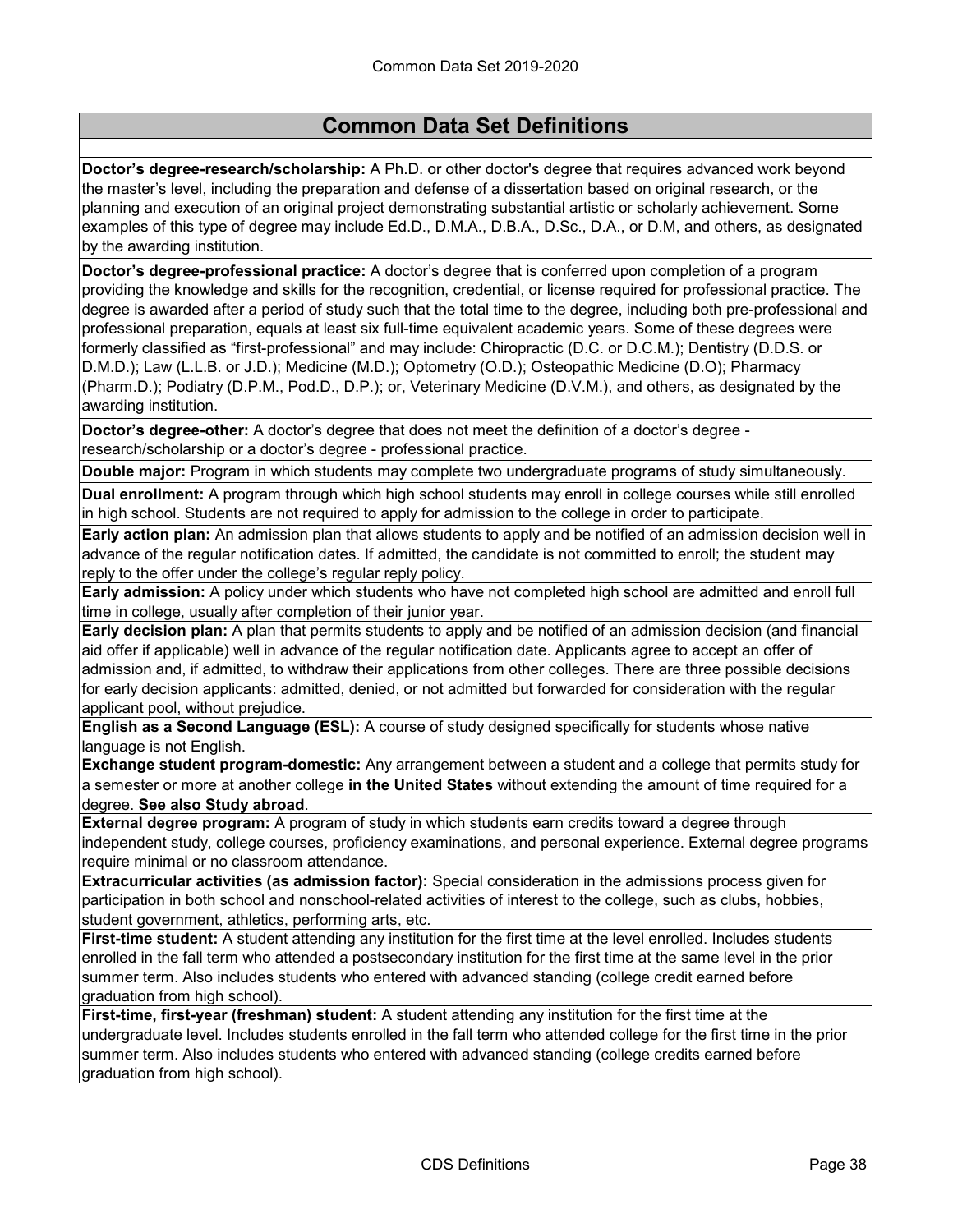**First-year student:** A student who has completed less than the equivalent of 1 full year of undergraduate work; that is, less than 30 semester hours (in a 120-hour degree program) or less than 900 clock hours. **Freshman:** A first-year undergraduate student.

**\*Freshman/new student orientation:** Orientation addressing the academic, social, emotional, and intellectual issues involved in beginning college. May be a few hours or a few days in length; at some colleges, there is a fee.

**Full-time student (undergraduate):** A student enrolled for 12 or more semester credits, 12 or more quarter credits, or 24 or more clock hours a week each term.

**Geographical residence (as admission factor):** Special consideration in the admission process given to students from a particular region, state, or country of residence.

**Grade-point average (academic high school GPA):** The sum of grade points a student has earned in secondary school divided by the number of courses taken. The most common system of assigning numbers to grades counts four points for an A, three points for a B, two points for a C, one point for a D, and no points for an E or F. Unweighted GPA's assign the same weight to each course. Weighting gives students additional points for their grades in advanced or honors courses.

**Graduate student:** A student who holds a bachelor's or equivalent, and is taking courses at the postbaccalaureate level.

**\* Health services:** Free or low cost on-campus primary and preventive health care available to students.

**High school diploma or recognized equivalent:** A document certifying the successful completion of a prescribed secondary school program of studies, or the attainment of satisfactory scores on the Tests of General Educational Development (GED), or another state-specified examination.

**Hispanic or Latino:** A person of Mexican, Puerto Rican, Cuban, South or Central American, or other Spanish culture or origin, regardless of race.

**Honors program:** Any special program for very able students offering the opportunity for educational enrichment, independent study, acceleration, or some combination of these.

**Independent study:** Academic work chosen or designed by the student with the approval of the department concerned, under an instructor's supervision, and usually undertaken outside of the regular classroom structure.

**In-state tuition:** The tuition charged by institutions to those students who meet the state's or institution's residency requirements.

**International student:** See **Nonresident alien.**

**International student group:** Student groups that facilitate cultural dialogue, support a diverse campus, assist international students in acclimation and creating a social network.

**Internship:** Any short-term, supervised work experience usually related to a student's major field, for which the student earns academic credit. The work can be full- or part-time, on- or off-campus, paid or unpaid.

**\* Learning center:** Center offering assistance through tutors, workshops, computer programs, or audiovisual equipment in reading, writing, math, and skills such as taking notes, managing time, taking tests.

**\* Legal services:** Free or low cost legal advice for a range of issues (personal and other).

**Liberal arts/career combination:** Program in which a student earns undergraduate degrees in two separate fields, one in a liberal arts major and the other in a professional or specialized major, whether on campus or ‑ through cross registration.

**Master's degree:** An award that requires the successful completion of a program of study of generally one or two full-time equivalent academic years of work beyond the bachelor's degree. Some of these degrees, such as those in Theology (M.Div., M.H.L./Rav) that were formerly classified as "first-professional", may require more than two fulltime equivalent academic years of work.

**Minority affiliation (as admission factor):** Special consideration in the admission process for members of designated racial/ethnic minority groups.

**\* Minority student center:** Center with programs, activities, and/or services intended to enhance the college experience of students of color.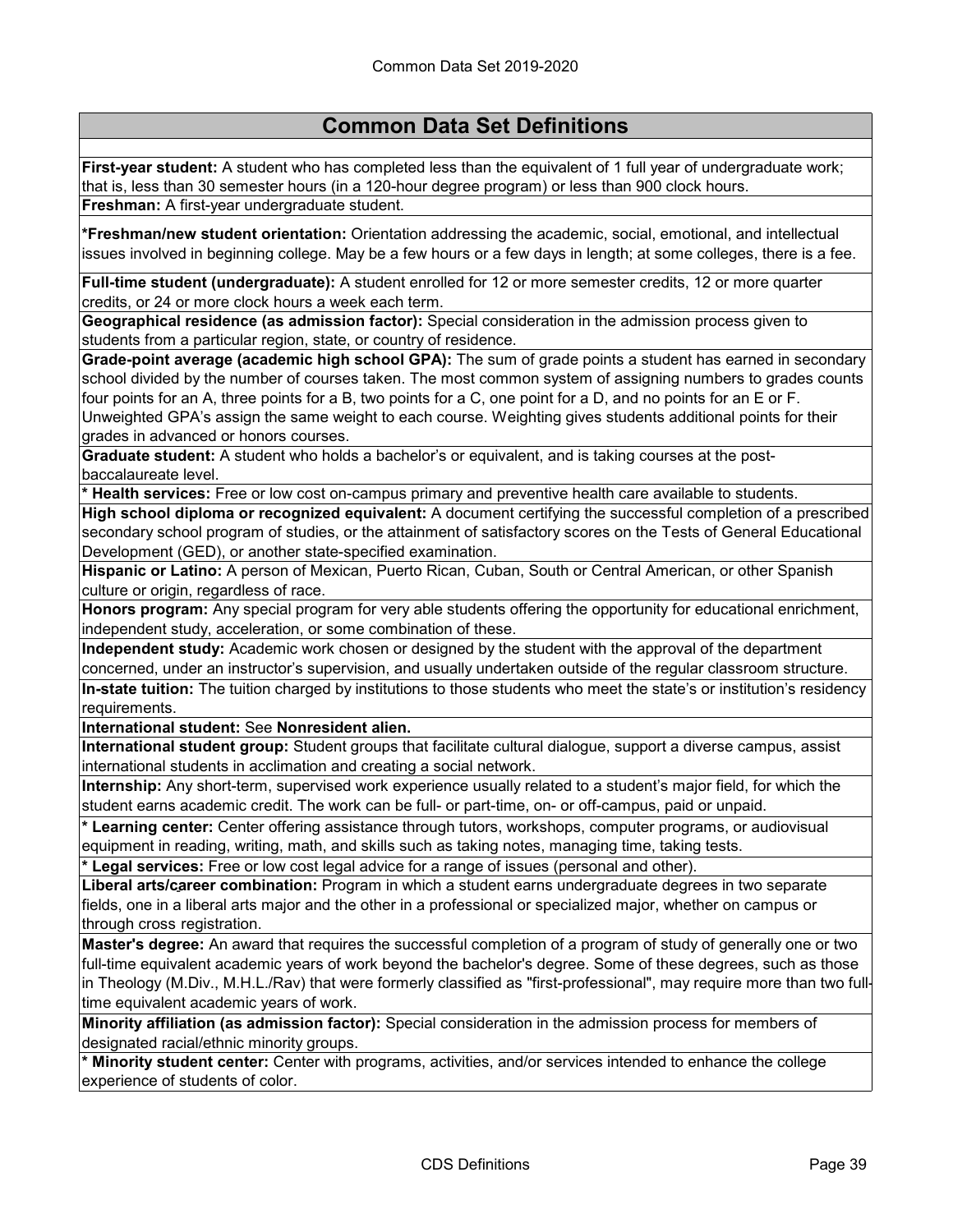**Model United Nations:** A simulation activity focusing on conflict resolution, globalization, and diplomacy. Assuming roles as foreign ambassadors and "delegates," students conduct research, engage in debate, draft resolutions, and may participate in a national Model UN conference.

**Native Hawaiian or Other Pacific Islander:** A person having origins in any of the original peoples of Hawaii, Guam, Samoa, or other Pacific Islands.

**Nonresident alien:** A person who is not a citizen or national of the United States and who is in this country on a visa or temporary basis and does not have the right to remain indefinitely.

**\* On-campus day care:** Licensed day care for students' children (usually age 3 and up); usually for a fee.

**Open admission:** Admission policy under which virtually all secondary school graduates or students with GED equivalency diplomas are admitted without regard to academic record, test scores, or other qualifications.

**Other expenses (costs):** Include average costs for clothing, laundry, entertainment, medical (if not a required fee), and furnishings.

**Out-of-state tuition:** The tuition charged by institutions to those students who do not meet the institution's or state's residency requirements.

**Part-time student (undergraduate):** A student enrolled for fewer than 12 credits per semester or quarter, or fewer than 24 clock hours a week each term.

**\* Personal counseling**: One-on-one or group counseling with trained professionals for students who want to explore personal, educational, or vocational issues.

**Post-baccalaureate certificate:** An award that requires completion of an organized program of study requiring 18 credit hours beyond the bachelor's; designed for persons who have completed a baccalaureate degree but do not meet the requirements of academic degrees carrying the title of master.

**Post-master's certificate:** An award that requires completion of an organized program of study of 24 credit hours beyond the master's degree but does not meet the requirements of academic degrees at the doctoral level.

**Postsecondary award, certificate, or diploma:** Includes the following three IPEDS definitions for postsecondary awards, certificates, and diplomas of varying durations and credit/contact hour requirements—

*Less Than 1 Academic Year:* Requires completion of an organized program of study at the postsecondary level (below the baccalaureate degree) in less than 1 academic year (2 semesters or 3 quarters) or in less than 900 clock hours by a student enrolled full-time.

*At Least 1 But Less Than 2 Academic Years:* Requires completion of an organized program of study at the postsecondary level (below the baccalaureate degree) in at least 1 but less than 2 full-time equivalent academic years, or designed for completion in at least 30 but less than 60 credit hours, or in at least 900 but less than 1,800 clock hours.

*At Least 2 But Less Than 4 Academic Years:* Requires completion of an organized program of study at the postsecondary level (below the baccalaureate degree) in at least 2 but less than 4 full-time equivalent academic years, or designed for completion in at least 60 but less than 120 credit hours, or in at least 1,800 but less than 3,600 clock hours.

**Private institution:** An educational institution controlled by a private individual(s) or by a nongovernmental agency, usually supported primarily by other than public funds, and operated by other than publicly elected or appointed officials.

**Private for-profit institution:** A private institution in which the individual(s) or agency in control receives compensation, other than wages, rent, or other expenses for the assumption of risk.

**Private nonprofit institution:** A private institution in which the individual(s) or agency in control receives no compensation, other than wages, rent, or other expenses for the assumption of risk. These include both independent nonprofit schools and those affiliated with a religious organization.

**Proprietary institution:** See **Private for-profit institution.**

**Public institution:** An educational institution whose programs and activities are operated by publicly elected or appointed school officials, and which is supported primarily by public funds.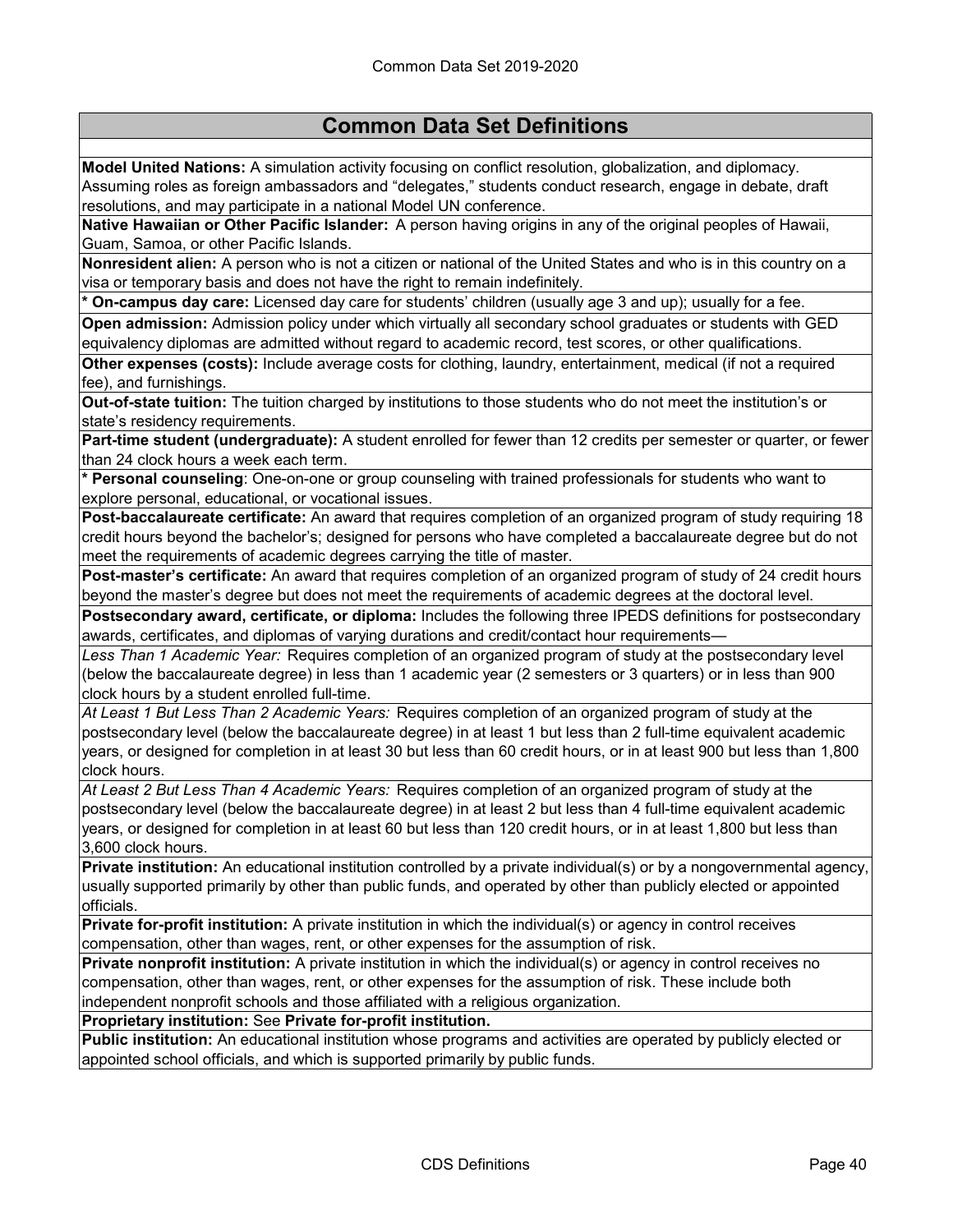**Quarter calendar system:** A calendar system in which the academic year consists of three sessions called quarters of about 12 weeks each. The range may be from 10 to 15 weeks. There may be an additional quarter in the summer.

**Race/ethnicity:** Category used to describe groups to which individuals belong, identify with, or belong in the eyes of the community. The categories do not denote scientific definitions of anthropological origins. A person may be counted in only one group.

**Race/ethnicity unknown:** Category used to classify students or employees whose race/ethnicity is not known and whom institutions are unable to place in one of the specified racial/ethnic categories.

**Recognized Postsecondary Credential:** Includes both Title IV eligible degrees, certificates, and other recognized postsecondary credentials. Any credential that is received after completion of a program that is eligible for Title IV federal student aid. Credentials that are awarded to recognize an individual's attainment of measurable technical or industry/occupational skills necessary to obtain employment or advance within an industry occupation. (Generally based on standards developed or endorsed by employers or industry associations).

**Religious affiliation/commitment (as admission factor):** Special consideration given in the admission process for affiliation with a certain church or faith/religion, commitment to a religious vocation, or observance of certain religious tenets/lifestyle.

**\* Religious counseling:** One-on-one or group counseling with trained professionals for students who want to explore religious problems or issues.

**\* Remedial services:** Instructional courses designed for students deficient in the general competencies necessary for a regular postsecondary curriculum and educational setting.

**Required fees:** Fixed sum charged to students for items not covered by tuition and required of such a large proportion of all students that the student who does NOT pay is the exception. Do not include application fees or optional fees such as lab fees or parking fees.

**Resident alien or other eligible non-citizen:** A person who is not a citizen or national of the United States and who has been admitted as a legal immigrant for the purpose of obtaining permanent resident alien status (and who holds either an alien registration card [Form I-551 or I-151], a Temporary Resident Card [Form I-688], or an Arrival-Departure Record [Form I-94] with a notation that conveys legal immigrant status, such as Section 207 Refugee, Section 208 Asylee, Conditional Entrant Parolee or Cuban-Haitian).

**Room and board (charges)—on campus:** Assume double occupancy in institutional housing and 19 meals per week (or maximum meal plan).

**Secondary school record (as admission factor):** Information maintained by the secondary school that may include such things as the student's high school transcript, class rank, GPA, and teacher and counselor recommendations.

**Semester calendar system:** A calendar system that consists of two semesters during the academic year with about 16 weeks for each semester of instruction. There may be an additional summer session.

**Student-designed major:** A program of study based on individual interests, designed with the assistance of an adviser.

**Study abroad:** Any arrangement by which a student completes part of the college program studying in another country. Can be at a campus abroad or through a cooperative agreement with some other U.S. college or an institution of another country.

**\* Summer session:** A summer session is shorter than a regular semester and not considered part of the academic year. It is not the third term of an institution operating on a trimester system or the fourth term of an institution operating on a quarter calendar system. The institution may have 2 or more sessions occurring in the summer months. Some schools, such as vocational and beauty schools, have year-round classes with no separate summer session.

**Talent/ability (as admission factor):** Special consideration given to students with demonstrated talent/abilities in areas of interest to the institution (e.g., sports, the arts, languages, etc.).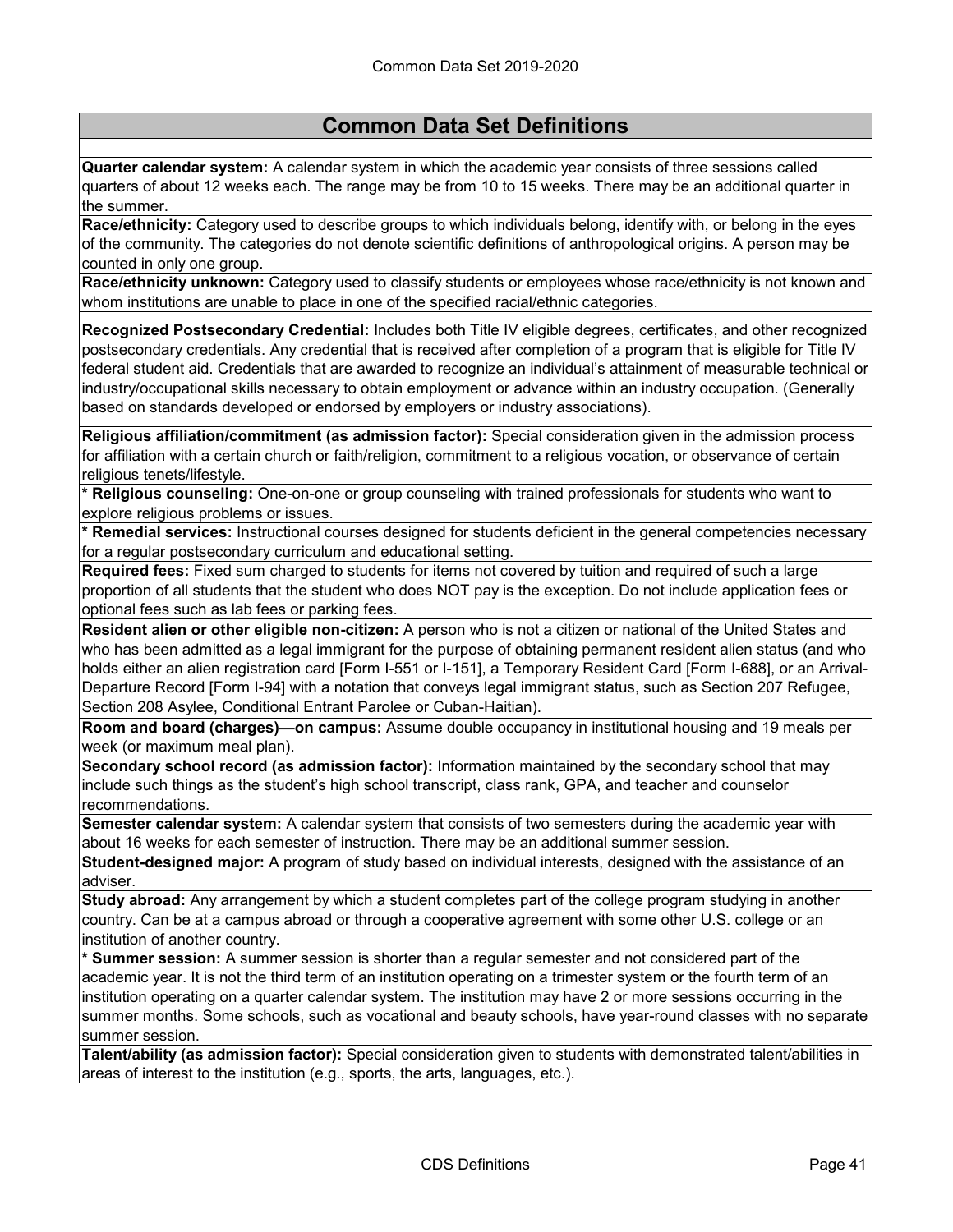**Teacher certification program:** Program designed to prepare students to meet the requirements for certification as teachers in elementary, middle/junior high, and secondary schools.

**Transfer applicant:** An individual who has fulfilled the institution's requirements to be considered for admission (including payment or waiving of the application fee, if any) and who has previously attended another college or university and earned college-level credit.

**Transfer student:** A student entering the institution for the first time but known to have previously attended a postsecondary institution at the same level (e.g., undergraduate). The student may transfer with or without credit.

**Transportation (costs):** Assume two round trips to student's hometown per year for students in institutional housing or daily travel to and from your institution for commuter students.

**Trimester calendar system:** An academic year consisting of 3 terms of about 15 weeks each.

**Tuition:** Amount of money charged to students for instructional services. Tuition may be charged per term, per course, or per credit.

**\* Tutoring:** May range from one-on-one tutoring in specific subjects to tutoring in an area such as math, reading, or writing. Most tutors are college students; at some colleges, they are specially trained and certified.

**Unit:** a standard of measurement representing hours of academic instruction (e.g., semester credit, quarter credit, clock hour).

**Undergraduate:** A student enrolled in a four- or five-year bachelor's degree program, an associate degree program, or a vocational or technical program below the baccalaureate.

**\* Veteran's counseling:** Helps veterans and their dependents obtain benefits for their selected program and provides certifications to the Veteran's Administration. May also provide personal counseling on the transition from the military to a civilian life.

**\* Visually impaired:** Any person whose sight loss is not correctable and is sufficiently severe as to adversely affect educational performance.

**Volunteer work (as admission factor):** Special consideration given to students for activity done on a volunteer basis (e.g., tutoring, hospital care, working with the elderly or disabled) as a service to the community or the public in general.

**Wait list:** List of students who meet the admission requirements but will only be offered a place in the class if space becomes available.

**Weekend college:** A program that allows students to take a complete course of study and attend classes only on weekends.

**White:** A person having origins in any of the original peoples of Europe, the Middle East, or North Africa.

**\* Women's center:** Center with programs, academic activities, and/or services intended to promote an understanding of the evolving roles of women.

**Work experience (as admission factor):** Special consideration given to students who have been employed prior to application, whether for relevance to major, demonstration of employment-related skills, or as explanation of student's academic and extracurricular record.

#### **Financial Aid Definitions**

**Awarded aid**: The dollar amounts offered to financial aid applicants.

**External scholarships and grants:** Scholarships and grants received from outside (private) sources that students bring with them (e.g., Kiwanis, National Merit scholarships). The institution may process paperwork to receive the dollars, but it has no role in determining the recipient or the dollar amount awarded.

**Financial aid applicant**: Any applicant who submits **any one of** the institutionally required financial aid applications/forms, such as the FAFSA.

**Indebtedness**: Aggregate dollar amount borrowed through any loan program (federal, state, subsidized, unsubsidized, private, etc.; excluding parent loans) while the student was enrolled at an institution. Student loans co-signed by a parent are assumed to be the responsibility of the student and **should** be included.